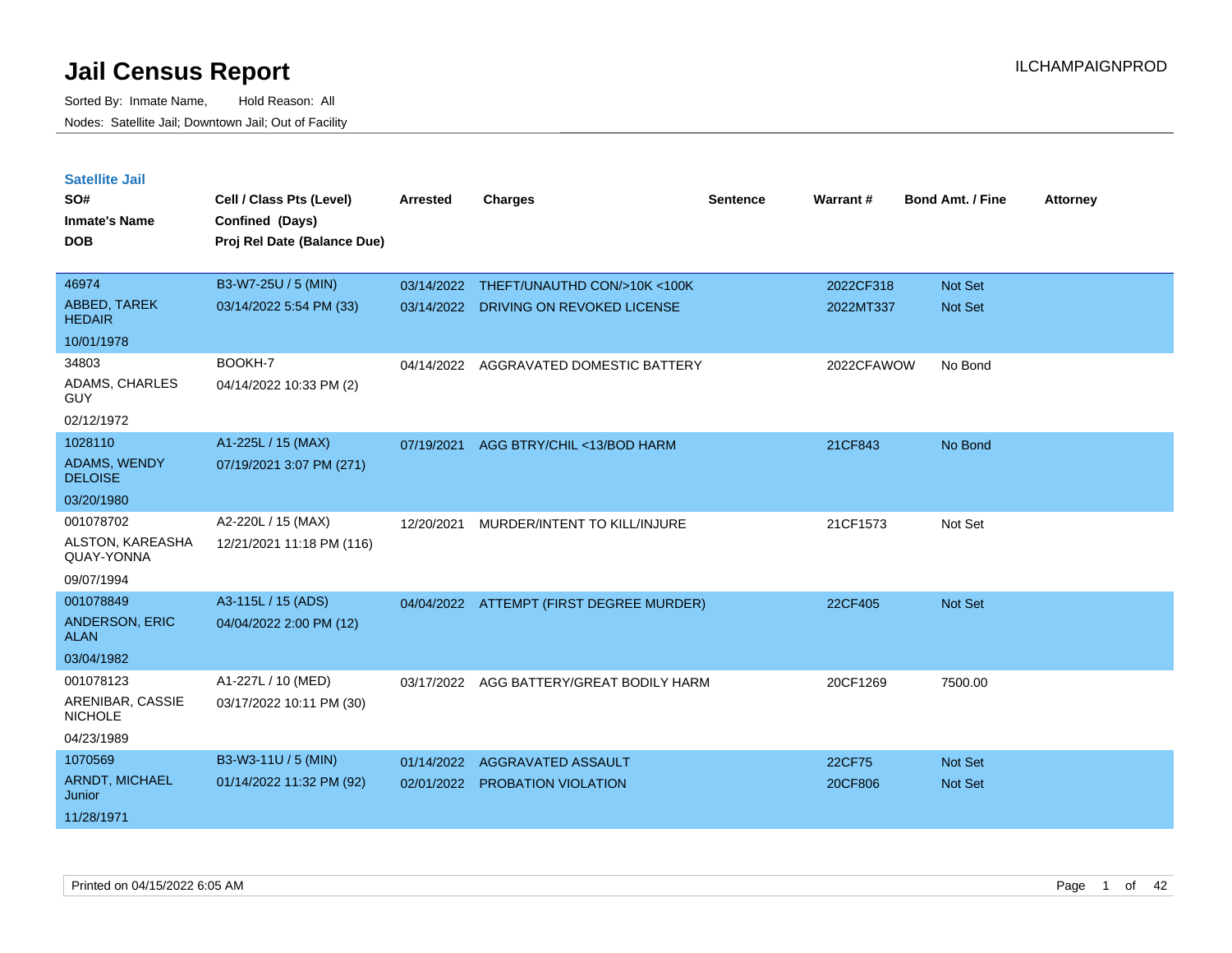Sorted By: Inmate Name, Hold Reason: All

Nodes: Satellite Jail; Downtown Jail; Out of Facility

| SO#                                                          | Cell / Class Pts (Level)    | <b>Arrested</b> | <b>Charges</b>                                | <b>Sentence</b> | Warrant#    | <b>Bond Amt. / Fine</b> | <b>Attorney</b> |
|--------------------------------------------------------------|-----------------------------|-----------------|-----------------------------------------------|-----------------|-------------|-------------------------|-----------------|
| <b>Inmate's Name</b>                                         | Confined (Days)             |                 |                                               |                 |             |                         |                 |
| <b>DOB</b>                                                   | Proj Rel Date (Balance Due) |                 |                                               |                 |             |                         |                 |
|                                                              |                             |                 |                                               |                 |             |                         |                 |
| 001078292                                                    | A4-201U / 10 (MED)          |                 | 03/27/2022 ARMED VIOLENCE/CATEGORY I          |                 | 22CF361     | No Bond                 |                 |
| <b>BAILEY, DIVONTAE</b><br><b>ANTONIO JEWELEON</b>           | 03/27/2022 7:43 PM (20)     |                 |                                               |                 |             |                         |                 |
| 09/28/2001                                                   |                             |                 |                                               |                 |             |                         |                 |
| 001079027                                                    | B1-105U / 10 (MED)          | 04/07/2022      | AGG UNLAWFUL USE OF WEAPON                    |                 | 2022CF425   | Not Set                 |                 |
| <b>BANKS, GRANZLEE</b>                                       | 04/07/2022 3:10 PM (9)      |                 |                                               |                 |             |                         |                 |
| 01/13/1993                                                   |                             |                 |                                               |                 |             |                         |                 |
| 001078565                                                    | B1-104U / 15 (MAX)          | 11/05/2021      | POSSESSION OF STOLEN FIREARM                  |                 | 21CF1366    | Not Set                 |                 |
| <b>BARBER, MARK</b>                                          | 11/05/2021 7:40 AM (162)    | 11/05/2021      | RECEIVE/POSS/SELL STOLEN VEH                  |                 | 2021CF1309  | 25000.00                |                 |
| ANTHONY, Junior                                              |                             | 11/05/2021      | <b>BURGLARY</b>                               |                 | 21CF1369    | <b>Not Set</b>          |                 |
| 09/24/2003                                                   |                             |                 |                                               |                 |             |                         |                 |
| 518851                                                       | A4-104L / 10 (MED)          | 01/11/2022      | DRIVING ON REVOKED LICENSE                    |                 | 2020TR16539 | 1500.00                 |                 |
| BARKER, ALEXANDER<br><b>MASSIE</b>                           | 01/11/2022 2:37 PM (95)     | 01/11/2022      | OBSTRUCTING IDENTIFICATION                    |                 | 2020CM222   | 1500.00                 |                 |
| 09/24/1986                                                   |                             | 01/11/2022      | FELON POSS/USE WEAPON/FIREARM                 |                 | 20CF361     | 15000.00                |                 |
|                                                              |                             | 01/11/2022      | POSS AMT CON SUB EXCEPT(A)/(D)                |                 | 2020CF863   | 15000.00                |                 |
|                                                              |                             |                 | 01/11/2022 BAD CHK/OBTAIN CON PROP/>150       |                 | 20CF192     | 15000.00                |                 |
|                                                              |                             | 01/11/2022      | BAD CHK/OBTAIN CON PROP/>150                  |                 | 19CF1686    | 15000.00                |                 |
|                                                              |                             |                 | 01/11/2022 METH DELIVERY/15<100 GRAMS         | 20y (DOC)       | 20CF1383    | No Bond                 |                 |
| 969121                                                       | A4-206L / 15 (MAX)          | 11/25/2021      | HOME INVASION/GREAT BOD HARM                  | 4y (DOC)        | 2021CF840   | No Bond                 |                 |
| <b>BECKLEY, ANTHONY</b><br><b>PATRICK</b>                    | 11/25/2021 7:16 PM (142)    | 11/25/2021      | <b>CRIM TRESPASS TO RESIDENCE</b>             |                 | 21CF1444    | Not Set                 |                 |
| 06/30/1989                                                   |                             |                 |                                               |                 |             |                         |                 |
| 001077327                                                    | A3-212U / 10 (ADS)          | 04/10/2022      | <b>DOMESTIC BATTERY</b>                       |                 | 21CM826     | 1000.00                 |                 |
| BENJAMIN, CLARENCE 04/10/2022 5:16 AM (6)<br><b>HAFIZ EL</b> |                             |                 | 04/10/2022 RESIST/OBSTRUCTING A PEACE OFFICEF |                 | 22CM102     | 100.00                  |                 |
| 11/07/1985                                                   |                             |                 |                                               |                 |             |                         |                 |
| 001078969                                                    | B1-104L / 10 (MED)          |                 | 03/22/2022 AGG UNLAWFUL USE WEAPON/PERSON     |                 | 22CF345     | Not Set                 |                 |
| BEVERLY, SAYVION<br><b>LAMONTE</b>                           | 03/22/2022 10:20 PM (25)    |                 |                                               |                 |             |                         |                 |
| 11/20/2002                                                   |                             |                 |                                               |                 |             |                         |                 |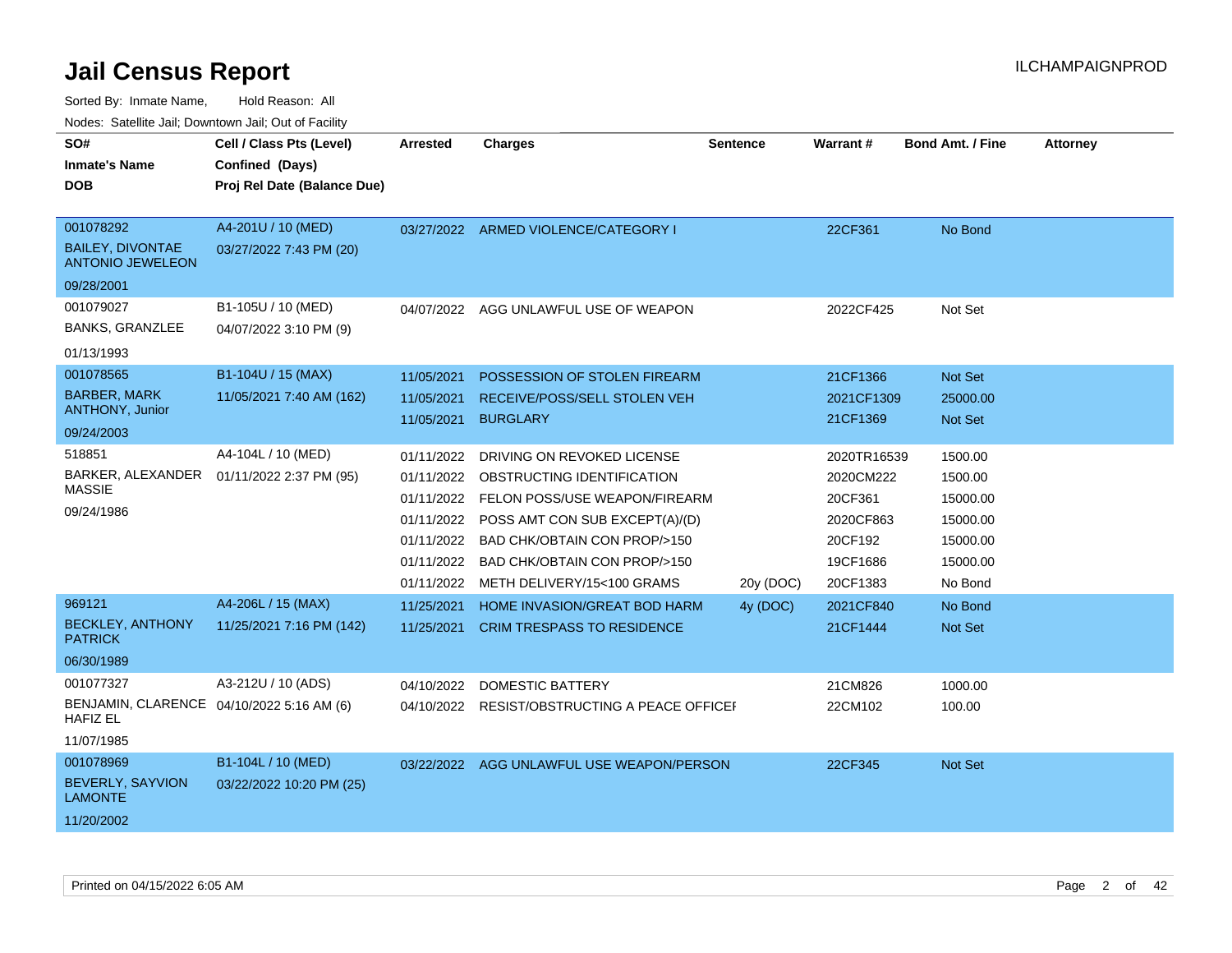| ivuutos. Saltiilit Jali, Duwilluwii Jali, Oul of Facility |                                            |            |                                           |                 |            |                         |          |
|-----------------------------------------------------------|--------------------------------------------|------------|-------------------------------------------|-----------------|------------|-------------------------|----------|
| SO#                                                       | Cell / Class Pts (Level)                   | Arrested   | <b>Charges</b>                            | <b>Sentence</b> | Warrant#   | <b>Bond Amt. / Fine</b> | Attorney |
| <b>Inmate's Name</b>                                      | Confined (Days)                            |            |                                           |                 |            |                         |          |
| <b>DOB</b>                                                | Proj Rel Date (Balance Due)                |            |                                           |                 |            |                         |          |
|                                                           |                                            |            |                                           |                 |            |                         |          |
| 993169                                                    | A1-226L / 10 (MED)                         |            | 03/04/2022 RESIDENTIAL BURGLARY           | 6y (DOC)        | 21CF1059   | No Bond                 |          |
| <b>BRAATEN, KAYLAN</b><br><b>AMBER</b>                    | 03/04/2022 9:40 AM (43)                    |            |                                           |                 |            |                         |          |
| 10/29/1990                                                |                                            |            |                                           |                 |            |                         |          |
| 923208                                                    | B3-W3-12L / 10 (MED)                       |            | 01/22/2022 CRIM TRES TO RES/PERS PRESENT  |                 | 22CF92     | Not Set                 |          |
| BREADY, ANDREW<br><b>NICHOLAS</b>                         | 01/22/2022 7:43 PM (84)                    |            |                                           |                 |            |                         |          |
| 06/08/1988                                                |                                            |            |                                           |                 |            |                         |          |
| 001079000                                                 | A4-201L / 15 (MAX)                         |            | 04/01/2022 MURDER/STRONG PROB KILL/INJURE |                 | 22CF102    | 2000000.00              |          |
| <b>BROCK, TONY LAMAR</b>                                  | 04/01/2022 9:02 AM (15)                    |            |                                           |                 |            |                         |          |
|                                                           |                                            |            |                                           |                 |            |                         |          |
| 04/01/2004                                                |                                            |            |                                           |                 |            |                         |          |
| 61675                                                     | B1-202L / 10 (MED)                         |            | 02/10/2022 AGG DISCHARGE FIREARM/OCC BLDG |                 | 20CF374    | 100000.00               |          |
| <b>BROWN, ANTONIO</b><br><b>BURNETT</b>                   | 02/10/2022 3:28 PM (65)                    |            |                                           |                 |            |                         |          |
| 03/04/1983                                                |                                            |            |                                           |                 |            |                         |          |
| 51247                                                     | B1-202U / 10 (MED)                         | 04/15/2021 | <b>FELON POSS/USE WEAPON/FIREARM</b>      |                 | 21CF411    | Not Set                 |          |
| <b>BROWN, DANTE</b><br><b>MAURICE</b>                     | 04/15/2021 6:24 PM (366)                   |            |                                           |                 |            |                         |          |
| 04/19/1979                                                |                                            |            |                                           |                 |            |                         |          |
| 1015739                                                   | BOOKH-6                                    |            | 04/14/2022 CRIMINAL TRESPASS BUILDING     |                 | 2022CMAWOW | 100.00                  |          |
|                                                           | BROWN, JERI CHANCY 04/14/2022 10:11 PM (2) |            |                                           |                 |            |                         |          |
| 03/07/1989                                                |                                            |            |                                           |                 |            |                         |          |
| 1028357                                                   | A4-107L / 15 (MAX)                         | 03/23/2022 | DOMESTIC BATTERY/OTHER PRIOR              |                 | 22CF348    | Not Set                 |          |
| <b>BROWN, MARCUS</b><br><b>RICKELL</b>                    | 03/23/2022 7:13 PM (24)                    |            | 03/23/2022 FELON POSS/USE WEAPON/FIREARM  |                 | 22CF349    | No Bond                 |          |
| 01/06/1995                                                |                                            |            |                                           |                 |            |                         |          |
| 990921                                                    | B4-121L / 15 (MAX)                         | 01/20/2022 | MFG/DEL 1<15 GR COCAINE/ANLG              |                 | 19CF369    | 25000.00                |          |
| <b>BROWN, QUINTIN</b><br><b>MARSHAUN</b>                  | 01/20/2022 7:19 PM (86)                    |            | 01/20/2022 ARMED HABITUAL CRIMINAL        |                 | 21CF935    | 750000.00               |          |
| 09/26/1991                                                |                                            |            |                                           |                 |            |                         |          |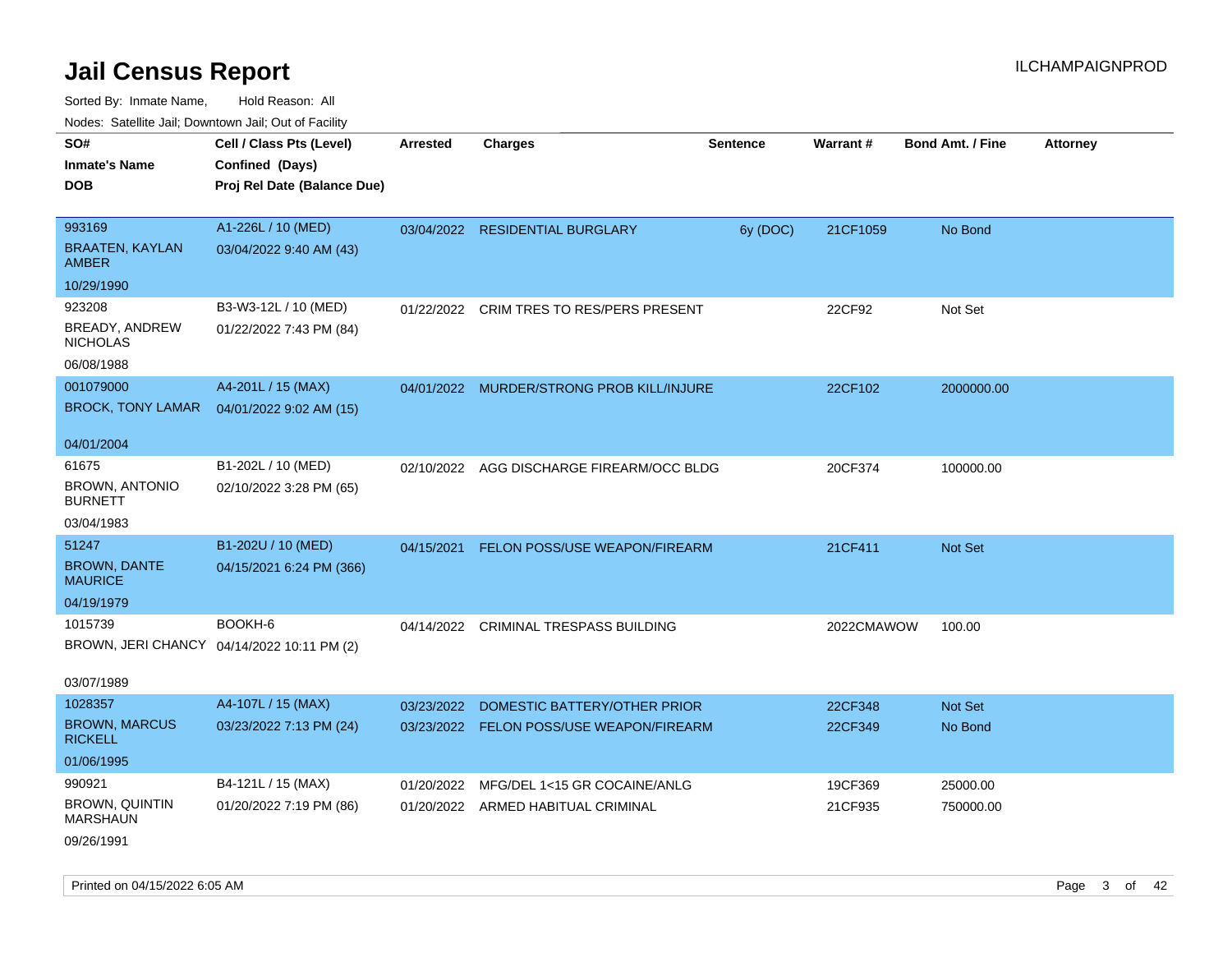Sorted By: Inmate Name, Hold Reason: All Nodes: Satellite Jail; Downtown Jail; Out of Facility

| SO#                                       | Cell / Class Pts (Level)    | <b>Arrested</b>   | <b>Charges</b>                            | <b>Sentence</b> | Warrant#   | <b>Bond Amt. / Fine</b> | <b>Attorney</b> |
|-------------------------------------------|-----------------------------|-------------------|-------------------------------------------|-----------------|------------|-------------------------|-----------------|
| <b>Inmate's Name</b>                      | Confined (Days)             |                   |                                           |                 |            |                         |                 |
| <b>DOB</b>                                | Proj Rel Date (Balance Due) |                   |                                           |                 |            |                         |                 |
|                                           |                             |                   |                                           |                 |            |                         |                 |
| 29957                                     | B4-222L / 15 (MAX)          | 11/13/2021        | <b>FELON POSS/USE WEAPON/FIREARM</b>      |                 | 21CF1390   | Not Set                 |                 |
| <b>BROWN, RODNEY</b><br>LOUIS             | 11/13/2021 8:57 PM (154)    |                   | 11/13/2021 AGG CRIM SX AB/>5 YR OLDER VIC |                 | 2019CF0718 | 250000.00               |                 |
| 01/07/1968                                |                             |                   |                                           |                 |            |                         |                 |
| 981645                                    | B4-225L / 15 (MAX)          | 01/27/2022 MURDER |                                           |                 | 22CF114    | 1000000.00              |                 |
| BRUMFIELD,<br>JONATHAN EZEKEIL            | 01/27/2022 8:15 PM (79)     |                   |                                           |                 |            |                         |                 |
| 08/03/1989                                |                             |                   |                                           |                 |            |                         |                 |
| 1047579                                   | A1-124L / 10 (MED)          |                   | 02/24/2022 ARMED ROBBERY/NO FIREARM       |                 | 22CF232    | Not Set                 |                 |
| <b>BUTLER, TAMYRA</b><br><b>COSHAWN</b>   | 02/24/2022 5:40 AM (51)     |                   |                                           |                 |            |                         |                 |
| 07/06/1988                                |                             |                   |                                           |                 |            |                         |                 |
| 39474                                     | B1-101U / 10 (ADS)          | 07/06/2021        | MFG/DEL 15<100 GR HEROIN/ANLG             |                 | 21CF792    | Not Set                 |                 |
| CAMPBELL, AARON<br>JACOB                  | 07/06/2021 11:56 PM (284)   |                   |                                           |                 |            |                         |                 |
| 07/18/1974                                |                             |                   |                                           |                 |            |                         |                 |
| 001078953                                 | A4-202L / 10 (MED)          |                   | 03/15/2022 POSSESSION OF STOLEN FIREARM   |                 | 2022CF319  | Not Set                 |                 |
| CAMPBELL,<br><b>MOHAMMED BURNELL</b>      | 03/15/2022 10:50 PM (32)    |                   |                                           |                 |            |                         |                 |
| 09/25/1991                                |                             |                   |                                           |                 |            |                         |                 |
| 1045467                                   | A4-104U / 10 (ADS)          | 04/01/2022        | MFG/DEL CANNABIS/30-500 GRAMS             |                 | 20CF87     | 100000.00 / 34.00       |                 |
| CARPENTER-MOORE,<br>JOSEPH CARL, Junior   | 04/02/2022 5:22 PM (14)     |                   | 04/01/2022 MFG/DEL CANNABIS/30-500 GRAMS  |                 | 19CF1770   | 100000.00 / 34.00       |                 |
| 04/18/1992                                |                             |                   |                                           |                 |            |                         |                 |
| 1060436                                   | B1-106U / 10 (MED)          | 01/06/2022        | AGGRAVATED UNLAWFUL RESTRAINT             |                 | 22CF29     | Not Set                 |                 |
| <b>CARTER, DERESHEO</b><br><b>DEWAYNE</b> | 01/06/2022 8:43 PM (100)    |                   | 01/06/2022 FELON ESCAPE/PEACE OFFICER     |                 | 22CF28     | <b>Not Set</b>          |                 |
| 09/10/1991                                |                             |                   |                                           |                 |            |                         |                 |
| 1064838                                   | BOOKH-7 / 10 (ADS)          | 04/13/2022        | <b>VIOLATE OP/OTHER PRIOR</b>             |                 | 2022CM68   | 5000.00                 |                 |
| CARTER, JAMAL                             | 04/13/2022 6:34 PM (3)      | 04/13/2022        | DRIVING DURING SUSPENSION                 |                 | 2022MT403  | 5000.00                 |                 |
| ANTONIO<br>09/25/1997                     |                             |                   | 04/13/2022 FELON POSS/USE WEAPON/FIREARM  |                 | 2022CFAWOW | Not Set                 |                 |

Printed on 04/15/2022 6:05 AM **Page 4 of 42** Page 4 of 42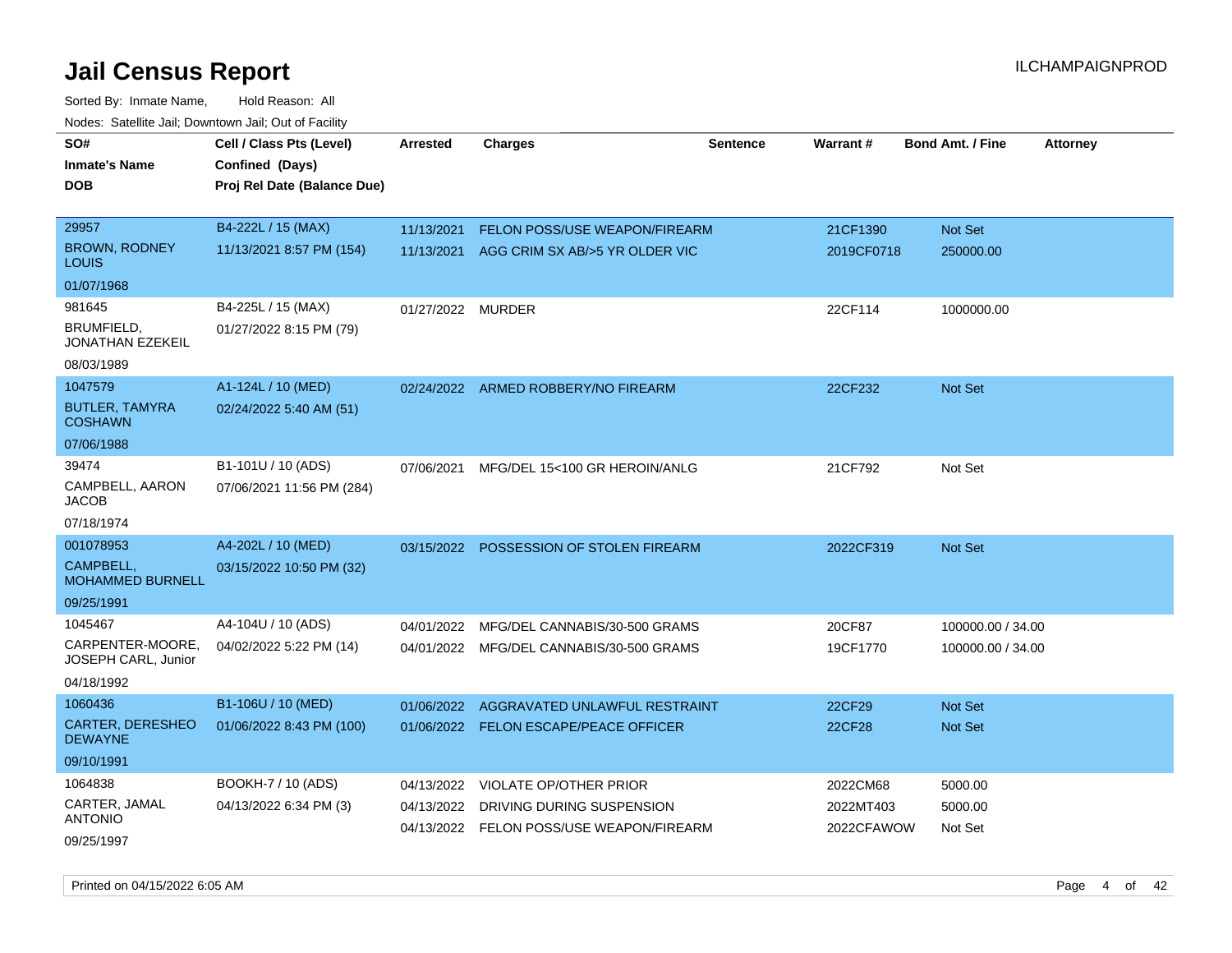Sorted By: Inmate Name, Hold Reason: All Nodes: Satellite Jail; Downtown Jail; Out of Facility

| SO#                                       | Cell / Class Pts (Level)                     | <b>Arrested</b> | <b>Charges</b>                                | <b>Sentence</b> | <b>Warrant#</b> | <b>Bond Amt. / Fine</b> | <b>Attorney</b> |
|-------------------------------------------|----------------------------------------------|-----------------|-----------------------------------------------|-----------------|-----------------|-------------------------|-----------------|
| <b>Inmate's Name</b>                      | Confined (Days)                              |                 |                                               |                 |                 |                         |                 |
| <b>DOB</b>                                | Proj Rel Date (Balance Due)                  |                 |                                               |                 |                 |                         |                 |
|                                           |                                              |                 |                                               |                 |                 |                         |                 |
| 001077353                                 | B1-106L / 15 (MAX)                           | 02/12/2022      | FELON POSS/USE WEAPON/FIREARM                 |                 | 22CF173         | No Bond                 |                 |
| <b>CARTER, JAMES</b><br><b>IVORY</b>      | 02/13/2022 1:19 AM (62)                      |                 | 02/12/2022 ALCOHOL SALES - MINOR 19-20        |                 | 2020OV127       | 1000.00                 |                 |
| 08/12/2000                                |                                              |                 |                                               |                 |                 |                         |                 |
| 979443                                    | B1-205U / 10 (MED)                           |                 | 04/05/2022 BURGLARY                           |                 | 22CF410         | No Bond                 |                 |
| CASTELO, SHANE<br><b>ROBERT</b>           | 04/05/2022 1:35 PM (11)                      |                 |                                               |                 |                 |                         |                 |
| 03/17/1994                                |                                              |                 |                                               |                 |                 |                         |                 |
| 001077451                                 | <b>BOOKH-8 / 10 (ADS)</b>                    | 04/10/2022      | <b>DOMESTIC BATTERY</b>                       |                 | 22DV57          | Not Set                 |                 |
| <b>CATHEY, THOMAS</b><br><b>EARL</b>      | 04/11/2022 12:18 AM (5)                      |                 | 04/11/2022 DRIVING ON REVOKED LICENSE         |                 | 2020TR3943      | No Bond                 |                 |
| 04/02/1966                                | 4/20/2022 (0.00)                             |                 |                                               |                 |                 |                         |                 |
| 957936                                    | A4-103U / 15 (MAX)                           |                 | 03/10/2022 DELIVERY OF OR POSSESSION OF W/INT |                 | 22CF295         | Not Set                 |                 |
| CAVETTE, JUSTIN<br><b>EUGENE</b>          | 03/10/2022 12:10 PM (37)                     |                 |                                               |                 |                 |                         |                 |
| 08/02/1988                                |                                              |                 |                                               |                 |                 |                         |                 |
| 1029088                                   | B1-107L / 10 (MED)                           | 12/21/2021      | FELON POSS/USE FIREARM PRIOR                  |                 | 21CF1338        | 250000.00               |                 |
| CHAPPLE, MALIK<br><b>BIANCO</b>           | 12/22/2021 10:02 AM (115)                    |                 |                                               |                 |                 |                         |                 |
| 10/25/1994                                |                                              |                 |                                               |                 |                 |                         |                 |
| 001078812                                 | B1-207U / 15 (MAX)                           |                 | 02/01/2022 ARMED ROBBERY/ARMED W/FIREARM      |                 | 22CF145         | Not Set                 |                 |
| COBB, SINTRAE<br><b>SANCHEZ</b>           | 02/01/2022 8:33 PM (74)                      |                 |                                               |                 |                 |                         |                 |
| 07/05/2002                                |                                              |                 |                                               |                 |                 |                         |                 |
| 001077485                                 | A1-227U / 15 (MAX)                           | 12/21/2021      | MURDER/INTENT TO KILL/INJURE                  |                 | 2021CF1282      | 1000000.00              |                 |
| <b>COLBERT, ARIEANA</b><br><b>FELICIA</b> | 12/21/2021 2:08 PM (116)                     |                 |                                               |                 |                 |                         |                 |
| 12/13/2000                                |                                              |                 |                                               |                 |                 |                         |                 |
| 34805                                     | B4-227U / 15 (MAX)                           | 10/01/2021      | DOMESTIC BATTERY                              |                 | 21CF1183        | Not Set                 |                 |
|                                           | CONERLY, KIN JOSEPH 10/01/2021 1:53 AM (197) | 10/01/2021      | ARMED HABITUAL CRIMINAL                       |                 | 21CF1184        | Not Set                 |                 |
| 11/16/1971                                |                                              | 10/06/2021      | POSS STOLEN VEHICLE > \$25,000                |                 | 19CF1786        | Not Set                 |                 |

Printed on 04/15/2022 6:05 AM Page 5 of 42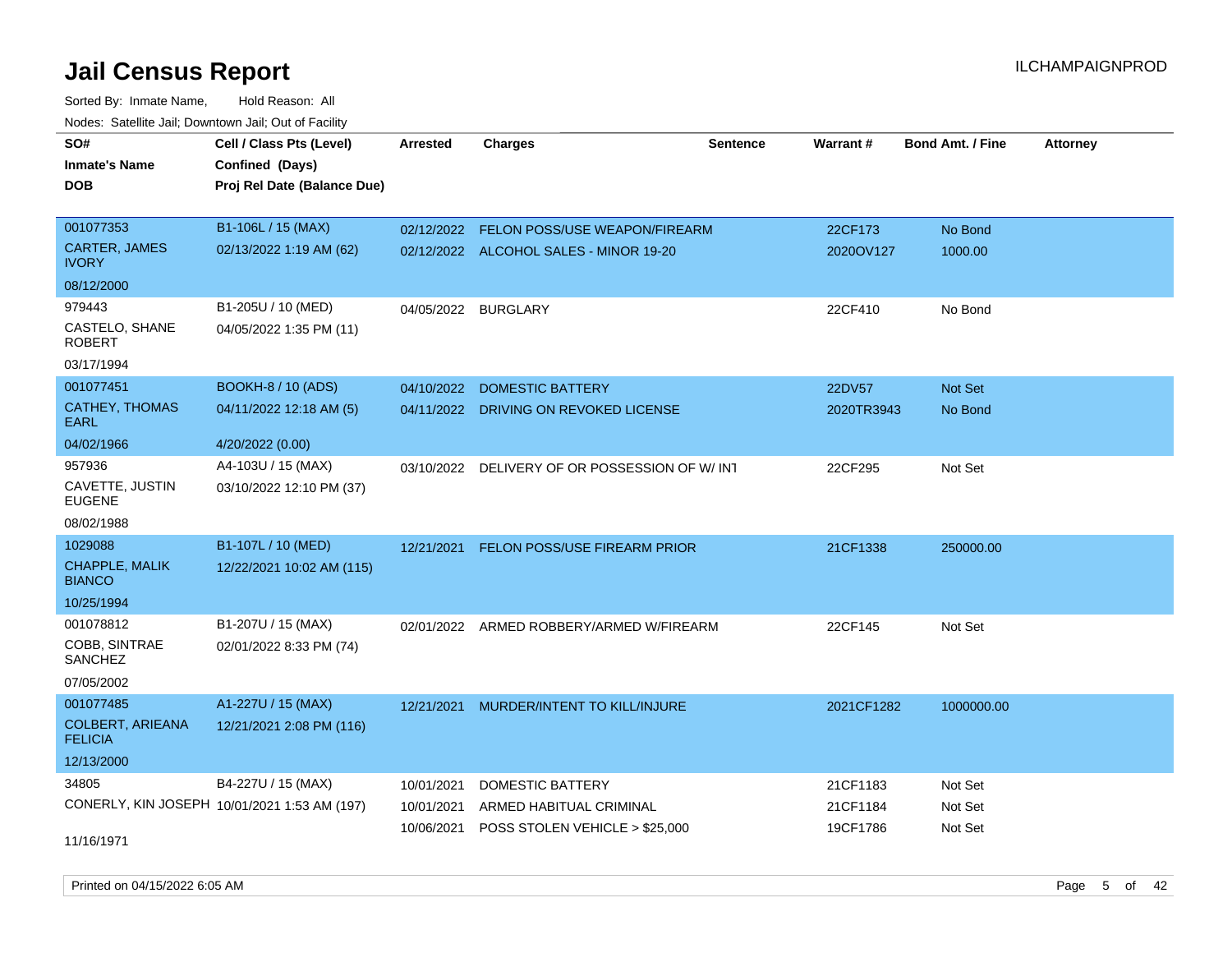Sorted By: Inmate Name, Hold Reason: All Nodes: Satellite Jail; Downtown Jail; Out of Facility

| Cell / Class Pts (Level)                       | <b>Arrested</b>                                | <b>Charges</b>  | <b>Sentence</b>                                                                                                                                                                                                                                                                                                                                                                   | Warrant#                                  |                | <b>Attorney</b>                                   |
|------------------------------------------------|------------------------------------------------|-----------------|-----------------------------------------------------------------------------------------------------------------------------------------------------------------------------------------------------------------------------------------------------------------------------------------------------------------------------------------------------------------------------------|-------------------------------------------|----------------|---------------------------------------------------|
|                                                |                                                |                 |                                                                                                                                                                                                                                                                                                                                                                                   |                                           |                |                                                   |
|                                                |                                                |                 |                                                                                                                                                                                                                                                                                                                                                                                   |                                           |                |                                                   |
|                                                |                                                |                 |                                                                                                                                                                                                                                                                                                                                                                                   |                                           |                |                                                   |
| BOOKH-7                                        |                                                |                 |                                                                                                                                                                                                                                                                                                                                                                                   |                                           | No Bond        |                                                   |
| 04/14/2022 1:19 PM (2)                         |                                                |                 |                                                                                                                                                                                                                                                                                                                                                                                   |                                           |                |                                                   |
|                                                |                                                |                 |                                                                                                                                                                                                                                                                                                                                                                                   |                                           |                |                                                   |
| B2-DR / 15 (SPH)                               | 10/12/2021                                     |                 |                                                                                                                                                                                                                                                                                                                                                                                   | 21CF1238                                  | Not Set        |                                                   |
| 10/12/2021 11:36 AM (186)                      | 10/14/2021                                     |                 |                                                                                                                                                                                                                                                                                                                                                                                   | 21CF1239                                  | Not Set        |                                                   |
|                                                |                                                |                 |                                                                                                                                                                                                                                                                                                                                                                                   |                                           |                |                                                   |
| B2-T3-10L / 10 (SPH)                           | 12/22/2020                                     |                 |                                                                                                                                                                                                                                                                                                                                                                                   |                                           | <b>Not Set</b> |                                                   |
| 12/22/2020 1:17 PM (480)                       |                                                |                 |                                                                                                                                                                                                                                                                                                                                                                                   |                                           |                |                                                   |
|                                                |                                                |                 |                                                                                                                                                                                                                                                                                                                                                                                   |                                           |                |                                                   |
| B3-W7-26L / 10 (MED)                           |                                                |                 |                                                                                                                                                                                                                                                                                                                                                                                   | 21CF1564                                  | Not Set        |                                                   |
| 12/21/2021 5:45 AM (116)                       |                                                |                 |                                                                                                                                                                                                                                                                                                                                                                                   |                                           |                |                                                   |
| 4/18/2022 (0.00)                               |                                                |                 |                                                                                                                                                                                                                                                                                                                                                                                   |                                           |                |                                                   |
| A3-214U                                        |                                                |                 |                                                                                                                                                                                                                                                                                                                                                                                   | 21CF1317                                  | No Bond        |                                                   |
| 04/14/2022 1:15 PM (2)                         |                                                |                 |                                                                                                                                                                                                                                                                                                                                                                                   |                                           |                |                                                   |
|                                                |                                                |                 |                                                                                                                                                                                                                                                                                                                                                                                   |                                           |                |                                                   |
| A4-102L / 15 (MAX)                             | 09/24/2021                                     |                 |                                                                                                                                                                                                                                                                                                                                                                                   | 21CF1155                                  | Not Set        |                                                   |
| 09/24/2021 9:38 PM (204)                       |                                                |                 |                                                                                                                                                                                                                                                                                                                                                                                   | 2021-CF681                                | 500000.00      |                                                   |
|                                                |                                                |                 |                                                                                                                                                                                                                                                                                                                                                                                   |                                           |                |                                                   |
| B3-W8-32L / 10 (MED)                           | 08/30/2021                                     |                 |                                                                                                                                                                                                                                                                                                                                                                                   | 21CF1044                                  | Not Set        |                                                   |
| DAY, DANIEL JOSEPH<br>08/30/2021 3:07 PM (229) | 09/04/2021                                     | <b>BURGLARY</b> |                                                                                                                                                                                                                                                                                                                                                                                   | 21CF1054                                  | Not Set        |                                                   |
|                                                |                                                |                 |                                                                                                                                                                                                                                                                                                                                                                                   |                                           |                |                                                   |
| A4-203U / 10 (MED)                             |                                                |                 |                                                                                                                                                                                                                                                                                                                                                                                   | 21CF1176                                  |                |                                                   |
| 02/18/2022 6:52 PM (57)                        |                                                |                 |                                                                                                                                                                                                                                                                                                                                                                                   |                                           |                |                                                   |
|                                                | Confined (Days)<br>Proj Rel Date (Balance Due) |                 | <u>Houce.</u> Catoling bail, Downtown bail, Out of Fability<br>04/14/2022 VIOLATE ORDER PROTECTION<br><b>MURDER</b><br><b>PRED CRIM SEX ASLT/VICTIM &lt;13</b><br>12/21/2021 AGGRAVATED DOMESTIC BATTERY<br>04/14/2022 VIOLATE SEX OFFENDER REGIS<br>MFG/DEL CANNABIS/2.5-10 GRAMS<br>09/24/2021 ARMED HABITUAL CRIMINAL<br>POSS STOLEN VEHICLE > \$25,000<br>02/18/2022 BURGLARY | AGGRAVATED CRUELTY TO ANIMALS<br>3y (DOC) | 2020CF1469     | <b>Bond Amt. / Fine</b><br>2022CMAWOW<br>20000.00 |

11/27/1982

Printed on 04/15/2022 6:05 AM Page 6 of 42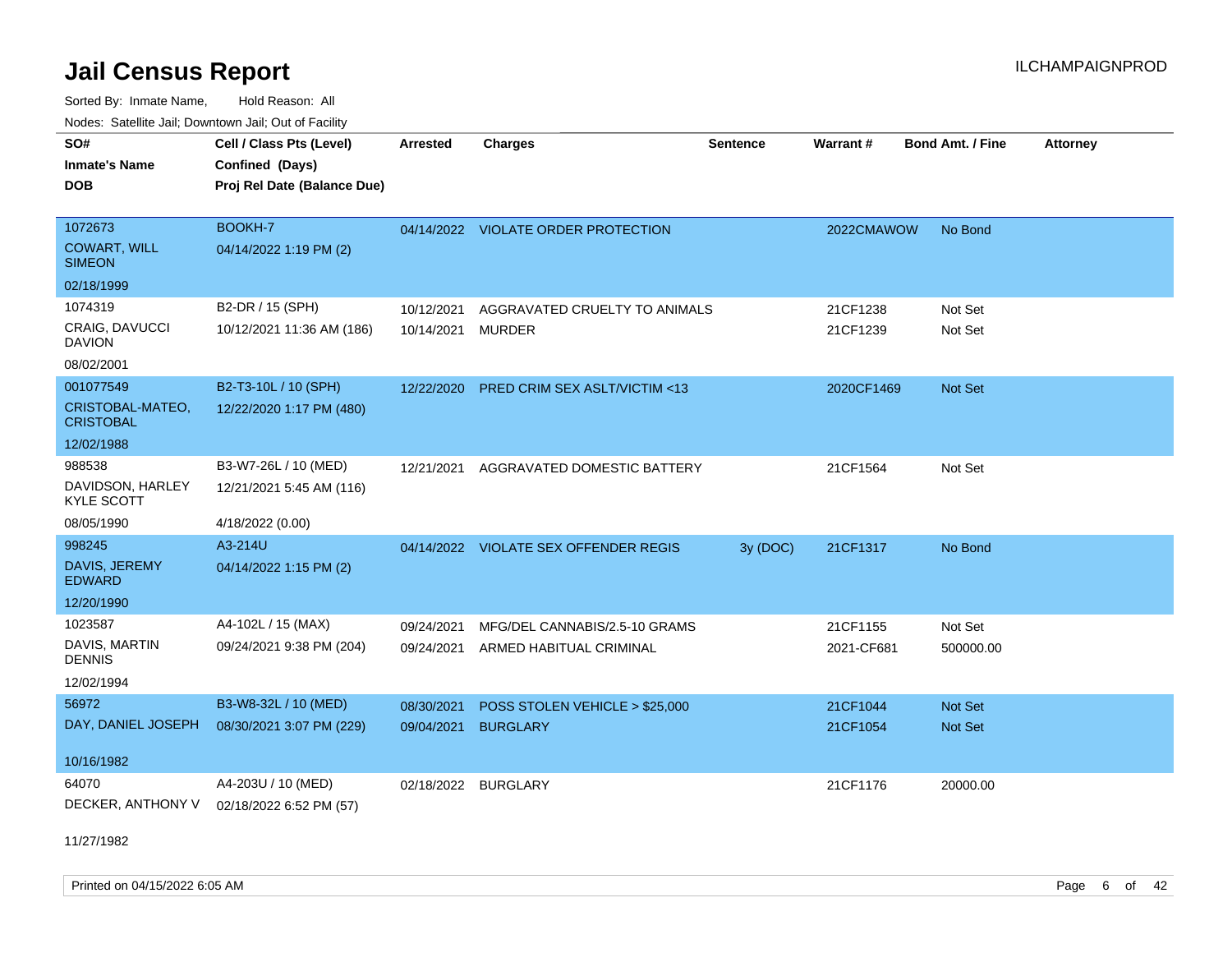Sorted By: Inmate Name, Hold Reason: All Nodes: Satellite Jail; Downtown Jail; Out of Facility

| SO#                                     | Cell / Class Pts (Level)    | <b>Arrested</b> | <b>Charges</b>                           | <b>Sentence</b> | <b>Warrant#</b> | <b>Bond Amt. / Fine</b> | <b>Attorney</b> |
|-----------------------------------------|-----------------------------|-----------------|------------------------------------------|-----------------|-----------------|-------------------------|-----------------|
| <b>Inmate's Name</b>                    | Confined (Days)             |                 |                                          |                 |                 |                         |                 |
| <b>DOB</b>                              | Proj Rel Date (Balance Due) |                 |                                          |                 |                 |                         |                 |
|                                         |                             |                 |                                          |                 |                 |                         |                 |
| 62982                                   | <b>BOOKH-8 / 5 (ADS)</b>    | 04/07/2022      | DRIVING ON REVOKED LICENSE               | 60d (CJ)        |                 | No Bond                 |                 |
| <b>DEGARMO, ARTHUR</b><br><b>JOSEPH</b> | 04/07/2022 12:36 PM (9)     |                 | 04/07/2022 DRIVING ON REVOKED LICENSE    |                 |                 | No Bond                 |                 |
| 03/27/1978                              | 5/6/2022 (0.00)             |                 |                                          |                 |                 |                         |                 |
| 001079047                               | A3-212L / 10 (ADS)          | 04/10/2022      | HOME INVASION/CAUSE INJURY               |                 | 22CF432         | Not Set                 |                 |
| DILLARD, WILDON<br><b>JEROME</b>        | 04/11/2022 1:54 AM (5)      |                 |                                          |                 |                 |                         |                 |
| 03/27/1971                              |                             |                 |                                          |                 |                 |                         |                 |
| 36298                                   | BOOKH-5 / 5 (SPH)           |                 | 03/11/2022 AGG DUI/3                     |                 | 21CF380         | Not Set                 |                 |
| <b>DUCEY, SCOTT</b><br><b>ROBERT</b>    | 03/11/2022 12:49 PM (36)    |                 |                                          |                 |                 |                         |                 |
| 04/02/1969                              |                             |                 |                                          |                 |                 |                         |                 |
| 1024895                                 | B1-103L / 10 (MED)          | 12/15/2021      | MFG/DEL 100<400 GR COCA/ANLG             |                 | 21CF1535        | Not Set                 |                 |
| EDWARDS, GEORGE<br><b>CORTEZ</b>        | 12/15/2021 12:26 PM (122)   | 12/15/2021      | <b>AGGRAVATED BATTERY</b>                |                 | 21CF1536        | Not Set                 |                 |
| 06/19/1994                              |                             |                 |                                          |                 |                 |                         |                 |
| 1074720                                 | B2-T4-13U / 15 (SPH)        |                 | 01/19/2022 PRED CRIM SEX ASLT/VICTIM <13 |                 | 21CF1414        | 500000.00               |                 |
| ELVIR-REYES, JORGE<br><b>LEONARDO</b>   | 01/19/2022 1:43 PM (87)     |                 |                                          |                 |                 |                         |                 |
| 06/03/1988                              |                             |                 |                                          |                 |                 |                         |                 |
| 43977                                   | B2-T1-02L / 5 (SPH)         | 12/20/2021      | AGG FLEEING POLICE/21 MPH OVER           |                 | 21CF1566        | Not Set                 |                 |
| <b>EMKES, DOUGLAS</b><br><b>ALAN</b>    | 12/20/2021 9:59 AM (117)    |                 | 12/20/2021 PAROLE REVOCATION             |                 |                 | No Bond                 |                 |
| 06/08/1959                              |                             |                 |                                          |                 |                 |                         |                 |
| 987328                                  | A2-123L / 10 (MED)          | 12/11/2021      | AGG ASLT PEACE OFF/FIRE/ER WRK           |                 | 21CF1515        | Not Set                 |                 |
| ERVIN, DEIDRA ANN<br><b>RUTH</b>        | 12/11/2021 8:48 PM (126)    |                 |                                          |                 |                 |                         |                 |
| 04/15/1991                              |                             |                 |                                          |                 |                 |                         |                 |
| 1026175                                 | B3-W4-14L / 10 (MED)        | 02/06/2022      | FELON FAIL/RETURN FRM FURLOUGH           |                 | 21CF1554        | No Bond                 |                 |
| FALCONER, AVERY                         | 02/06/2022 4:49 AM (69)     | 02/06/2022      | <b>CITY OV ARREST</b>                    |                 | 2021-OV-65      | 1000.00                 |                 |
| <b>FOX</b>                              |                             |                 | 02/07/2022 MFG/DEL 1<15 GR COCAINE/ANLG  | 6y (DOC)        | 2019CF1617      | No Bond                 |                 |
| 04/07/1989                              |                             |                 |                                          |                 |                 |                         |                 |

Printed on 04/15/2022 6:05 AM Page 7 of 42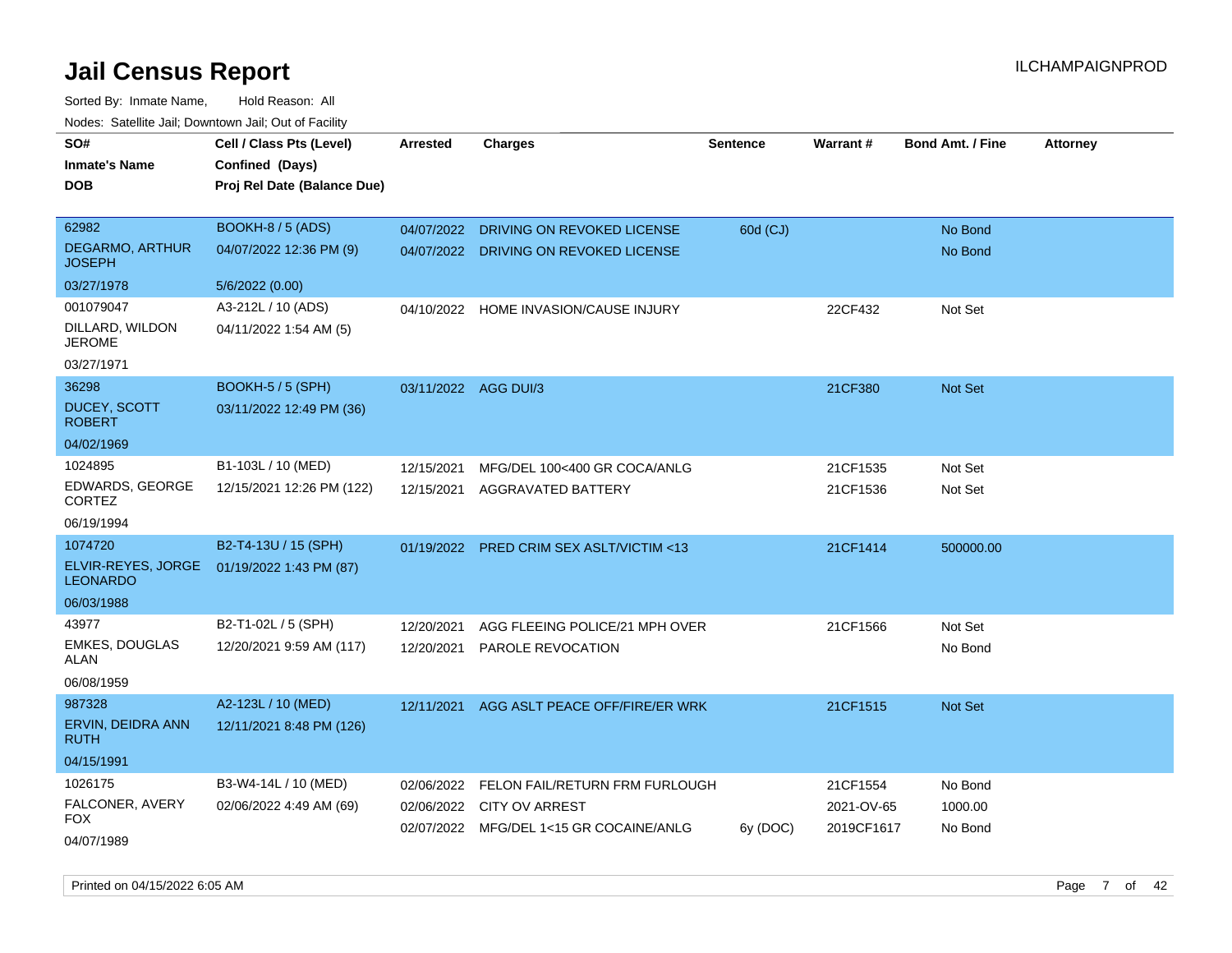| Nodes. Salenne Jan, Downlown Jan, Out of Facility |                                              |                   |                                           |                 |            |                         |                 |
|---------------------------------------------------|----------------------------------------------|-------------------|-------------------------------------------|-----------------|------------|-------------------------|-----------------|
| SO#                                               | Cell / Class Pts (Level)                     | <b>Arrested</b>   | <b>Charges</b>                            | <b>Sentence</b> | Warrant#   | <b>Bond Amt. / Fine</b> | <b>Attorney</b> |
| <b>Inmate's Name</b>                              | Confined (Days)                              |                   |                                           |                 |            |                         |                 |
| <b>DOB</b>                                        | Proj Rel Date (Balance Due)                  |                   |                                           |                 |            |                         |                 |
|                                                   |                                              |                   |                                           |                 |            |                         |                 |
| 66468                                             | A4-106L / 15 (MAX)                           | 03/06/2022 MURDER |                                           |                 | 22CF273    | 1000000.00              |                 |
| FERRELL, BRIAN<br><b>JAMAL</b>                    | 03/06/2022 9:04 PM (41)                      |                   |                                           |                 |            |                         |                 |
| 11/15/1985                                        |                                              |                   |                                           |                 |            |                         |                 |
| 962759                                            | B2-DR / 15 (SPH)                             | 07/16/2021        | <b>METH DELIVERY&lt;5 GRAMS</b>           |                 | 21CF833    | Not Set                 |                 |
|                                                   | FINLEY, KEVIN DANTE 07/16/2021 9:44 PM (274) | 07/29/2021        | AGG CRIM SEX ASSAULT/FELONY               |                 | 21CF891    | No Bond                 |                 |
| 12/28/1988                                        |                                              |                   |                                           |                 |            |                         |                 |
| 001078961                                         | B1-201L / 10 (MED)                           |                   | 03/21/2022 AGG BATTERY/DISCHARGE FIREARM  |                 | 22CF39     | 750000.00               |                 |
| <b>FISCHER, KYRE</b><br><b>ORLANDO</b>            | 03/21/2022 1:21 PM (26)                      |                   |                                           |                 |            |                         |                 |
| 04/14/2002                                        |                                              |                   |                                           |                 |            |                         |                 |
| 1039744                                           | B4-225U / 15 (MAX)                           | 12/06/2021        | <b>MURDER</b>                             |                 | 20CF959    | 1000000.00              |                 |
| FONVILLE, TREVOY<br>JERMAINE                      | 12/06/2021 10:52 AM (131)                    |                   |                                           |                 |            |                         |                 |
| 01/13/1996                                        |                                              |                   |                                           |                 |            |                         |                 |
| 001077819                                         | A3-113U / 15 (ADS)                           |                   | 04/06/2022 MURDER/INTENT TO KILL/INJURE   |                 | 22CF416    | Not Set                 |                 |
| FORTUNE, DOMINIC<br><b>AUGUSTUS</b>               | 04/06/2022 7:15 AM (10)                      |                   |                                           |                 |            |                         |                 |
| 02/16/1999                                        |                                              |                   |                                           |                 |            |                         |                 |
| 001078863                                         | B4-122L / 15 (MAX)                           |                   | 02/19/2022 POSSESSION OF STOLEN FIREARM   |                 | 22CF203    | Not Set                 |                 |
| FOSTER, JOHN<br>CARELL                            | 02/19/2022 6:01 AM (56)                      |                   |                                           |                 |            |                         |                 |
| 03/13/1981                                        |                                              |                   |                                           |                 |            |                         |                 |
| 518395                                            | B2-T3-12L / 15 (SPH)                         | 07/07/2020        | <b>CRIMINAL SEXUAL ASSAULT</b>            |                 | 2020-CF735 | 250000.00               |                 |
|                                                   | FRANDLE, MARK RYAN 07/07/2020 3:42 PM (648)  |                   |                                           |                 |            |                         |                 |
|                                                   |                                              |                   |                                           |                 |            |                         |                 |
| 09/10/1985                                        |                                              |                   |                                           |                 |            |                         |                 |
| 001079034                                         | A3-213U / 10 (ADS)                           |                   | 04/08/2022 POSS FIR FOID EXPIRED/NOT ELIG |                 | 22CF434    | No Bond                 |                 |
| FRANKLIN, MICHAEL<br>ANDRAE                       | 04/08/2022 1:53 PM (8)                       |                   |                                           |                 |            |                         |                 |
| 12/18/1997                                        |                                              |                   |                                           |                 |            |                         |                 |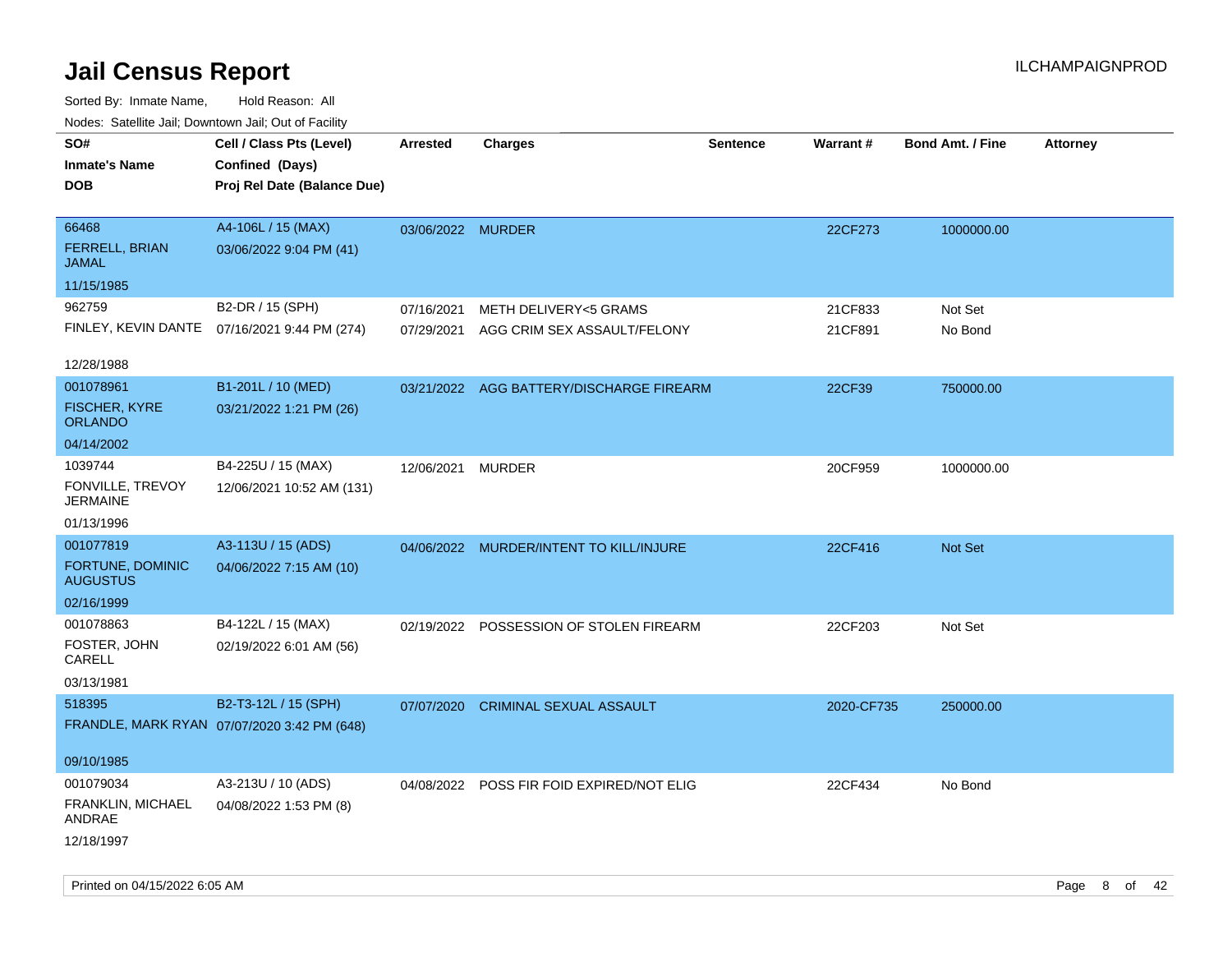| SO#                                        | Cell / Class Pts (Level)    | <b>Arrested</b> | <b>Charges</b>                           | <b>Sentence</b> | Warrant#     | <b>Bond Amt. / Fine</b> | <b>Attorney</b> |
|--------------------------------------------|-----------------------------|-----------------|------------------------------------------|-----------------|--------------|-------------------------|-----------------|
| <b>Inmate's Name</b>                       | Confined (Days)             |                 |                                          |                 |              |                         |                 |
| <b>DOB</b>                                 | Proj Rel Date (Balance Due) |                 |                                          |                 |              |                         |                 |
|                                            |                             |                 |                                          |                 |              |                         |                 |
| 001077934                                  | A1-125L / 10 (MED)          | 08/22/2021      | AGG DUI/ACCIDENT/DEATH                   |                 | 21CF1024     | Not Set                 |                 |
| <b>FREED, LOGAN</b><br><b>SUZANNE</b>      | 08/22/2021 11:45 PM (237)   | 08/22/2021      | <b>DOMESTIC BATTERY</b>                  |                 | 21 CM 172    | 10000.00                |                 |
| 08/18/1996                                 |                             |                 |                                          |                 |              |                         |                 |
| 001078290                                  | A1-224L / 10 (ADS)          | 08/19/2021      | MACHINE GUN/AUTO WEAPON/VEH              |                 | 21CF1012     | Not Set                 |                 |
| FREEMAN, ANGEL<br><b>JANILA KAY</b>        | 08/19/2021 1:26 AM (240)    |                 |                                          |                 |              |                         |                 |
| 12/25/1995                                 |                             |                 |                                          |                 |              |                         |                 |
| 591514                                     | B2-T2-07U / 10 (SPH)        |                 | 02/25/2022 AGG CRIM SEX ABUSE/VIC 13-17  |                 | 22CF230      | 100000.00               |                 |
| GAMBLE, SCOTT PAUL 02/25/2022 6:08 PM (50) |                             |                 |                                          |                 |              |                         |                 |
| 09/06/1968                                 |                             |                 |                                          |                 |              |                         |                 |
| 1075614                                    | A4-105L / 15 (MAX)          | 03/19/2022      | AGGRAVATED DOMESTIC BATTERY              |                 | 22CF333      | Not Set                 |                 |
| <b>GANT, TEVIN</b><br><b>ODELROW</b>       | 03/19/2022 5:29 PM (28)     | 03/19/2022      | <b>PAROLE REVOCATION</b>                 |                 | CM2201590    | No Bond                 |                 |
| 03/03/1991                                 |                             |                 |                                          |                 |              |                         |                 |
| 001078154                                  | B4-223L / 10 (MED)          | 01/09/2022      | DRVG UNDER INFLU OF ALCOHOL              |                 | 2021 DT 182  | 5000.00                 |                 |
| <b>GENTRY, DAMON</b><br><b>LIONEL</b>      | 01/09/2022 4:41 PM (97)     |                 | 01/09/2022 AGG DOMESTIC BATTERY/STRANGLE |                 | 2021 CF 1396 | 50000.00                |                 |
| 12/25/1971                                 |                             |                 |                                          |                 |              |                         |                 |
| 1075681                                    | A3-216L / 10 (ADS)          | 04/09/2022      | DOMESTIC BATTERY                         |                 | 22DV58       | No Bond                 |                 |
| GONZALEZ, CARLOS<br><b>GERARDO</b>         | 04/09/2022 2:55 PM (7)      |                 |                                          |                 |              |                         |                 |
| 11/14/1996                                 |                             |                 |                                          |                 |              |                         |                 |
| 001078633                                  | B2-T4-15U / 25 (SPH)        | 12/01/2021      | <b>PRED CRIM SEX ASLT/VICTIM &lt;13</b>  |                 | 21CF1416     | 250000.00               |                 |
| GONZALEZ-GUILLEN,<br><b>EDWARD</b>         | 12/01/2021 12:08 PM (136)   |                 |                                          |                 |              |                         |                 |
| 08/25/2002                                 |                             |                 |                                          |                 |              |                         |                 |
| 001078607                                  | B4-221L / 15 (MAX)          | 11/22/2021      | FELON POSS/USE FIREARM/PAROLE            |                 | 21CF1437     | Not Set                 |                 |
| GRAY, WILLIAM<br>DA'VON                    | 11/22/2021 2:57 PM (145)    | 11/22/2021      | ATTEMPT (FIRST DEGREE MURDER)            |                 | 21CF1435     | Not Set                 |                 |
| 04/18/1984                                 |                             |                 |                                          |                 |              |                         |                 |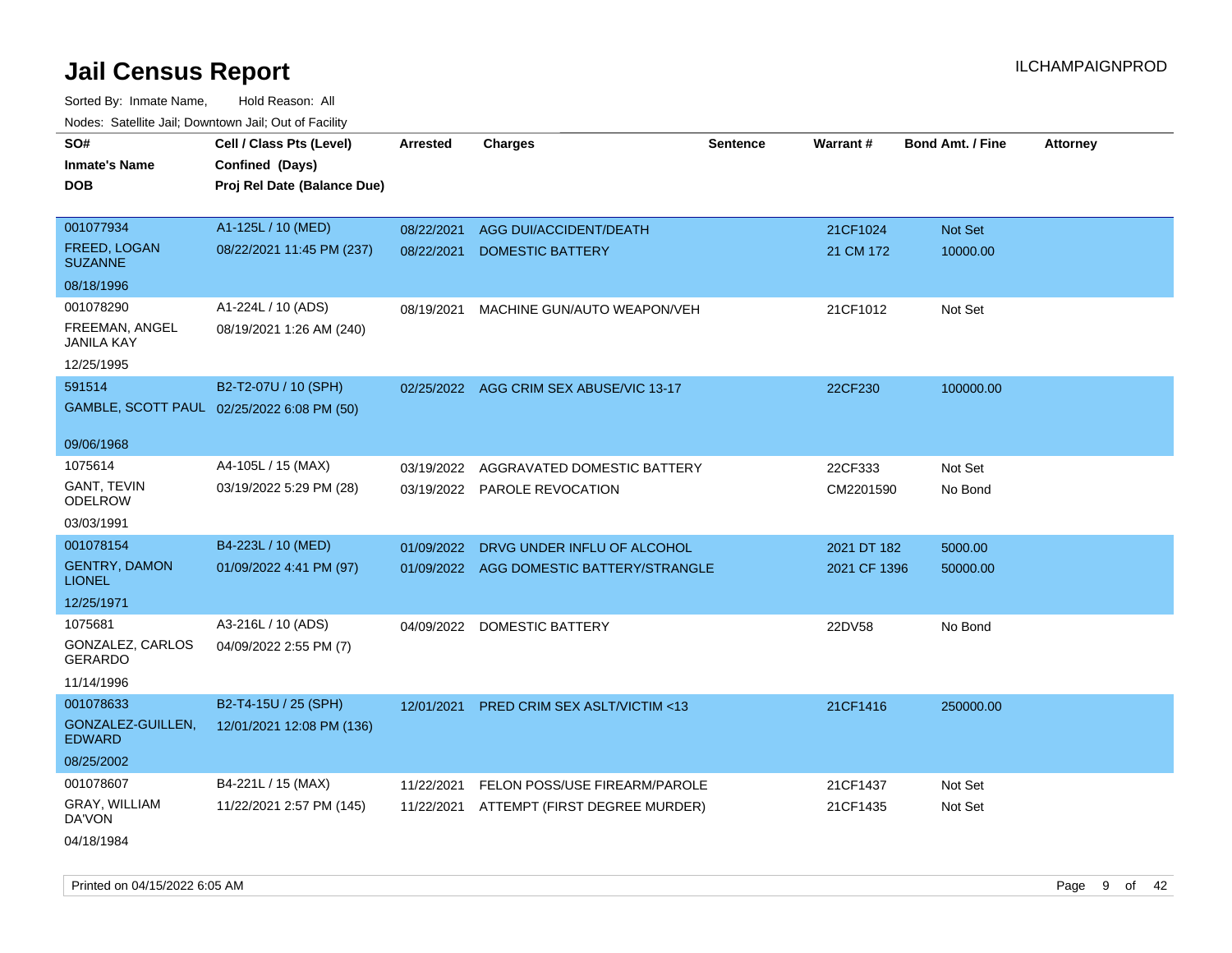| SO#<br><b>Inmate's Name</b><br><b>DOB</b>                                                                   | Cell / Class Pts (Level)<br>Confined (Days)<br>Proj Rel Date (Balance Due)                         | <b>Arrested</b>                                                                                | <b>Charges</b>                                                                                                                                                                                              | Sentence  | Warrant#                                                                         | <b>Bond Amt. / Fine</b>                                                    | <b>Attorney</b> |
|-------------------------------------------------------------------------------------------------------------|----------------------------------------------------------------------------------------------------|------------------------------------------------------------------------------------------------|-------------------------------------------------------------------------------------------------------------------------------------------------------------------------------------------------------------|-----------|----------------------------------------------------------------------------------|----------------------------------------------------------------------------|-----------------|
| 56342<br><b>GRIFFIN, NATHAN</b><br><b>EUGENE</b><br>02/24/1969<br>975293<br>HILL, JACOB MILES<br>02/06/1988 | B1-206L / 10 (MED)<br>10/21/2021 4:20 PM (177)<br>B2-T4-14L / 15 (SPH)<br>07/21/2021 8:43 PM (269) | 10/21/2021<br>10/21/2021<br>10/21/2021<br>07/21/2021<br>07/21/2021<br>07/25/2021<br>08/18/2021 | THEFT CONTROL INTENT <\$500<br>DRIVING ON REVOKED LICENSE<br><b>ARMED HABITUAL CRIMINAL</b><br>VIO ORDER/PRIOR VIO OF ORDER<br><b>STALKING</b><br>PAROLE REVOCATION<br><b>HARASS WITNESS/FAMILY MBR/REP</b> |           | 17CF1451<br>20TR1979<br>21CF1279<br>21CF914<br>2021CF863<br>CH2104646<br>21CF992 | 10000.00<br>3000.00<br>Not Set<br>No Bond<br>Not Set<br>Not Set<br>Not Set |                 |
| 980939<br><b>HILL, XAVIER</b><br><b>LENSHAUN</b><br>06/18/1988                                              | B3-W6-23U / 10 (MED)<br>03/25/2022 11:15 AM (22)                                                   | 09/09/2021                                                                                     | AGG STALKING/BODILY HARM<br>03/25/2022 RECEIVE/POSS/SELL STOLEN VEH                                                                                                                                         |           | 21CF1073<br>22CF357                                                              | Not Set<br>Not Set                                                         |                 |
| 001079060<br>HOPE, HEAVEN MARIA 04/13/2022 7:46 PM (3)<br><b>ANTOINETTE</b><br>08/20/2003                   | BOOKF-2 / 15 (ADS)                                                                                 |                                                                                                | 04/13/2022 AGG UNLAWFUL USE WEAPON/PERSON                                                                                                                                                                   |           | 2022CFAWOW                                                                       | Not Set                                                                    |                 |
| 1072876<br>HOUTCHINS, SAVANNA 02/10/2022 5:10 PM (65)<br><b>BELL</b><br>07/10/1996                          | A1-226U / 5 (MIN)<br>2/17/2022 (0.00)                                                              |                                                                                                | 02/10/2022 METH DELIVERY/5<15 GRAMS                                                                                                                                                                         | 4y (DOC)  | 21CF143                                                                          | No Bond                                                                    |                 |
| 975483<br>HUDDLE, ANDREW<br><b>DAVID</b><br>12/08/1985                                                      | BOOKH-3<br>04/14/2022 12:15 PM (2)                                                                 |                                                                                                | 04/14/2022 PRED CRIM SEX ASLT/VICTIM <13                                                                                                                                                                    | 13y (DOC) | 20CF1330                                                                         | No Bond                                                                    |                 |
| 51028<br>HUFFMAN, MICHAEL<br><b>LEONARD</b><br>07/24/1980                                                   | B3-W5-17U / 10 (MED)<br>02/23/2022 3:14 AM (52)                                                    | 02/23/2022                                                                                     | POSS STOLEN VEHICLE<br>02/23/2022 AGG FLEEING/2+ CON DEVICES                                                                                                                                                |           | 20-CF-377<br>19CF1839                                                            | No Bond<br>50000.00                                                        |                 |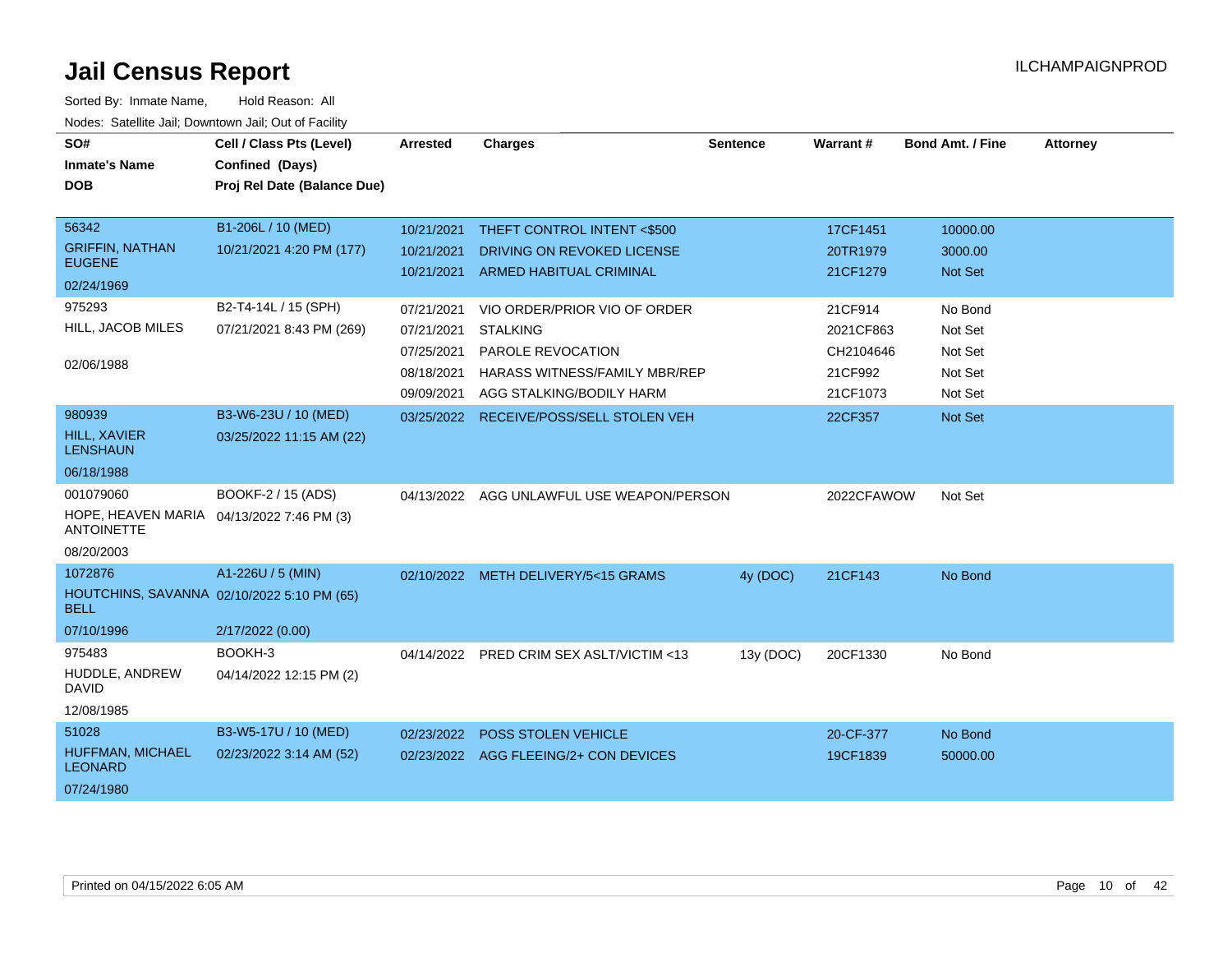Sorted By: Inmate Name, Hold Reason: All Nodes: Satellite Jail; Downtown Jail; Out of Facility

| SO#                                      | Cell / Class Pts (Level)    | <b>Arrested</b> | <b>Charges</b>                            | <b>Sentence</b> | Warrant #  | <b>Bond Amt. / Fine</b> | <b>Attorney</b> |
|------------------------------------------|-----------------------------|-----------------|-------------------------------------------|-----------------|------------|-------------------------|-----------------|
| <b>Inmate's Name</b>                     | Confined (Days)             |                 |                                           |                 |            |                         |                 |
| <b>DOB</b>                               | Proj Rel Date (Balance Due) |                 |                                           |                 |            |                         |                 |
|                                          |                             |                 |                                           |                 |            |                         |                 |
| 1061186                                  | A1-224U / 15 (MAX)          |                 | 03/16/2022 MURDER/STRONG PROB KILL/INJURE |                 | 22CF329    | No Bond                 |                 |
| <b>INGRAM, CHERELL</b><br><b>LETRISE</b> | 03/16/2022 10:17 PM (31)    |                 |                                           |                 |            |                         |                 |
| 10/01/1986                               |                             |                 |                                           |                 |            |                         |                 |
| 38993                                    | A4-101L / 15 (MAX)          | 02/13/2021      | ATTEMPT (FIRST DEGREE MURDER)             |                 | 21CF181    | Not Set                 |                 |
| JACKSON, LAMONT<br><b>JEREMIE</b>        | 02/13/2021 7:45 AM (427)    |                 |                                           |                 |            |                         |                 |
| 07/31/1973                               |                             |                 |                                           |                 |            |                         |                 |
| 001078703                                | A1-124U / 15 (ADS)          | 12/20/2021      | <b>MURDER/INTENT TO KILL/INJURE</b>       |                 | 21CF1574   | Not Set                 |                 |
| JOHNS, SHANIQUH<br><b>THERESA</b>        | 12/22/2021 6:41 AM (115)    |                 |                                           |                 |            |                         |                 |
| 04/03/1992                               |                             |                 |                                           |                 |            |                         |                 |
| 1042582                                  | B1-107U / 15 (MAX)          |                 | 03/10/2022 VIOLATE ORDER PROTECTION       |                 | 22CM61     | Not Set                 |                 |
| JONES, DEONTA<br><b>DANTRAL</b>          | 03/10/2022 4:50 AM (37)     |                 |                                           |                 |            |                         |                 |
| 02/01/1993                               |                             |                 |                                           |                 |            |                         |                 |
| 001078645                                | B3-W1-01U / 10 (MED)        | 12/02/2021      | AGG DISCHARGE FIREARM                     |                 | 21CF1478   | No Bond                 |                 |
| <b>JONES, KELVIN</b><br><b>KHYRIC</b>    | 12/02/2021 6:56 PM (135)    |                 |                                           |                 |            |                         |                 |
| 02/27/2001                               |                             |                 |                                           |                 |            |                         |                 |
| 956822                                   | A4-101U / 15 (MAX)          | 11/25/2021      | AGGRAVATED DOMESTIC BATTERY               |                 | 21CF1442   | Not Set                 |                 |
| JONES, MARIO                             | 11/25/2021 10:37 AM (142)   | 11/25/2021      | PAROLE REVOCATION                         |                 | CH2106361  | No Bond                 |                 |
| NATHANIEL                                |                             | 11/25/2021      | UNLAWFUL RESTRAINT                        |                 | 21CF1443   | Not Set                 |                 |
| 10/27/1987                               |                             |                 |                                           |                 |            |                         |                 |
| 59668                                    | B2-T1-04L / 10 (SPH)        | 02/11/2022      | <b>FAIL TO RPT CHNG ADDRESS/EMPL</b>      |                 | 20 CF 1241 | 75000.00                |                 |
| <b>JONES, MARTELL</b><br><b>DEANGELO</b> | 02/11/2022 3:19 PM (64)     |                 | 02/11/2022 AGGRAVATED ARSON/BODILY HARM   |                 | 22 CF 169  | 75000.00                |                 |
| 07/11/1983                               |                             |                 |                                           |                 |            |                         |                 |
| 1008468                                  | B4-125L / 10 (MED)          | 12/01/2021      | FELON POSS/USE WEAPON/FIREARM             |                 | 21CF1472   | Not Set                 |                 |
| JONES, MARTEZ<br><b>LAMONTE</b>          | 12/01/2021 1:28 PM (136)    | 12/02/2021      | PROBATION VIOLATION                       |                 | 20CF1151   | Not Set                 |                 |

06/22/1993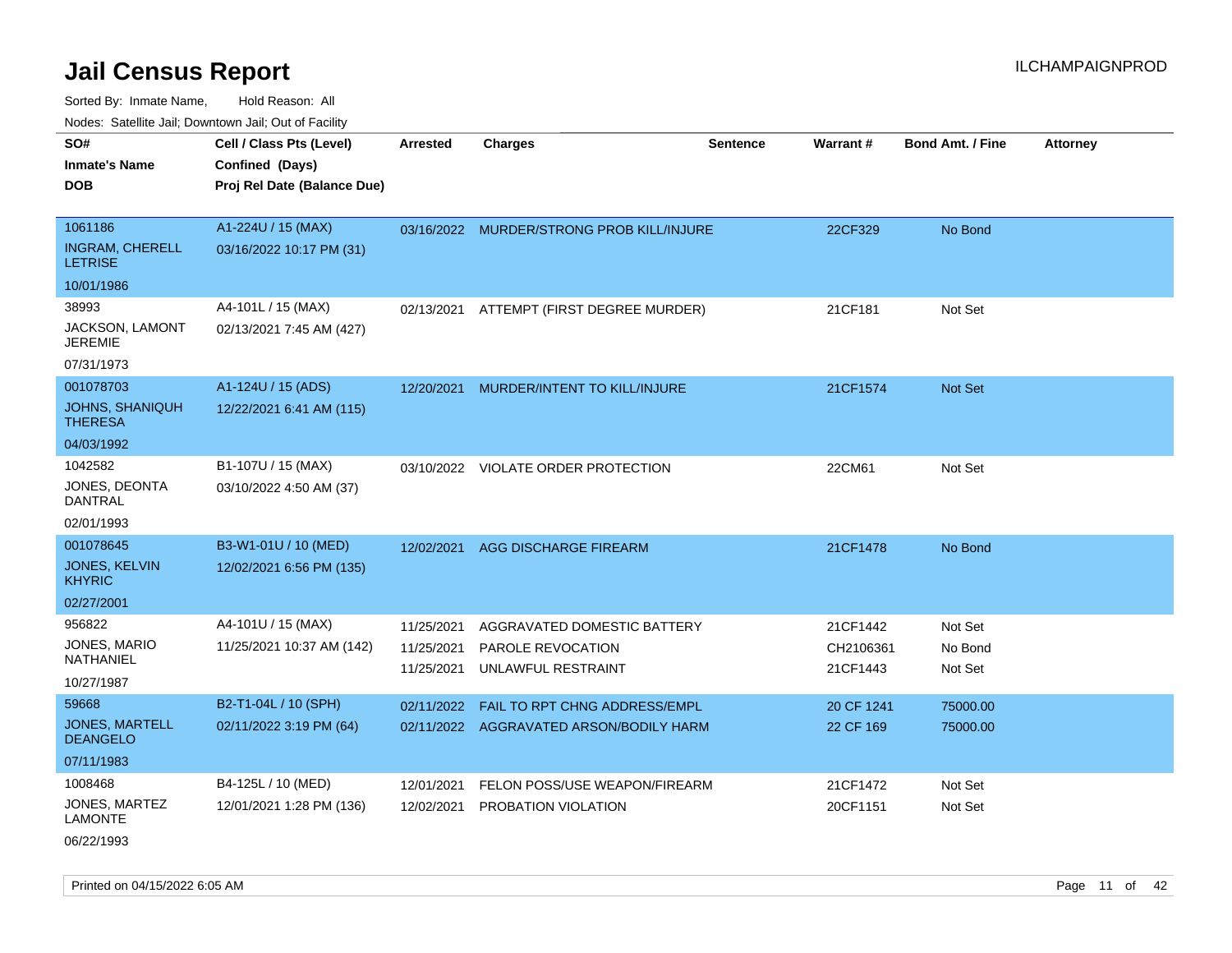| SO#                                 | Cell / Class Pts (Level)    | <b>Arrested</b> | <b>Charges</b>                            | <b>Sentence</b> | Warrant#    | <b>Bond Amt. / Fine</b> | <b>Attorney</b> |
|-------------------------------------|-----------------------------|-----------------|-------------------------------------------|-----------------|-------------|-------------------------|-----------------|
| <b>Inmate's Name</b>                | Confined (Days)             |                 |                                           |                 |             |                         |                 |
| <b>DOB</b>                          | Proj Rel Date (Balance Due) |                 |                                           |                 |             |                         |                 |
|                                     |                             |                 |                                           |                 |             |                         |                 |
| 1068786                             | B3-W2-06L / 10 (MED)        | 03/04/2022      | DOMESTIC BATTERY/OTHER PRIOR              |                 | 22CF270     | Not Set                 |                 |
| LACY, MALIK SHAKUR                  | 03/04/2022 7:25 PM (43)     | 03/04/2022      | DOMESTIC BATTERY/HARM/VIO O/P             |                 | 18CM478     | 2500.00                 |                 |
|                                     |                             |                 | 03/04/2022 WARRANT OUT OF COUNTY          |                 | 20TR4604    | 3000.00                 |                 |
| 12/01/1996                          |                             |                 |                                           |                 |             |                         |                 |
| 1041648                             | A4-103L / 15 (MAX)          | 01/11/2022      | ARMED HABITUAL CRIMINAL                   | 6y (DOC)        | 22CF41      | Not Set                 |                 |
| LANE, DEMETRIUS<br>LAQUAN           | 01/11/2022 5:27 AM (95)     |                 | 01/11/2022 PAROLE REVOCATION              |                 | CH2200221   | Not Set                 |                 |
| 07/04/1996                          |                             |                 |                                           |                 |             |                         |                 |
| 1070011                             | B4-124U / 10 (MED)          | 08/03/2021      | AGG DISCH FIREARM/1ST AID PERS            | 10y (DOC)       | 21CF929     | Not Set                 |                 |
| LAWS, WILLIAM<br>ZARAK, Third       | 08/03/2021 3:53 PM (256)    |                 |                                           |                 |             |                         |                 |
| 07/06/1999                          |                             |                 |                                           |                 |             |                         |                 |
| 548089                              | B1-204U / 15 (MAX)          | 12/04/2020      | ATTEMPT (FIRST DEGREE MURDER)             |                 | 20CF1378    | Not Set                 |                 |
| LEWIS, LAWRENCE<br>PAUL, Third      | 12/04/2020 4:42 AM (498)    |                 |                                           |                 |             |                         |                 |
| 02/08/1993                          |                             |                 |                                           |                 |             |                         |                 |
| 001078924                           | A4-205L / 10 (MED)          | 03/09/2022      | DOMESTIC BATTERY/OTHER PRIOR              |                 | 22CF289     | <b>Not Set</b>          |                 |
| LIVINGSTON, MASON<br><b>RICHARD</b> | 03/09/2022 4:13 AM (38)     |                 | 03/09/2022 WARRANT OUT OF COUNTY          |                 | 2019 CM 230 | 5000.00                 |                 |
| 08/23/1988                          |                             |                 |                                           |                 |             |                         |                 |
| 001078782                           | BOOKF-2                     | 04/14/2022      | AGG ASLT/USE DDLY WEAPON                  |                 | 22CM15      | 2500.00                 |                 |
| <b>MARTIN, CYNTHIA</b><br>JEAN      | 04/14/2022 9:33 PM (2)      |                 | 04/14/2022 GIVE FALSE FIRE ALARM          |                 | 22CF83      | 5000.00                 |                 |
| 03/10/1962                          |                             |                 |                                           |                 |             |                         |                 |
| 1038892                             | B2-DR / 10 (MED)            |                 | 02/16/2022 PRED CRIM SEX ASLT/BODILY HARM |                 | 22CF199     | No Bond                 |                 |
| MCCAULEY, TIMOTHY<br><b>WILLIAM</b> | 02/16/2022 8:49 PM (59)     |                 |                                           |                 |             |                         |                 |
| 03/05/1989                          |                             |                 |                                           |                 |             |                         |                 |
| 48792                               | B4-126L / 10 (MED)          | 11/19/2021      | AGG BATTERY/DISCHARGE FIREARM             |                 | 21CF1425    | Not Set                 |                 |
| MCCLAIN, HURCHEL<br><b>JOSEPH</b>   | 11/20/2021 4:11 AM (147)    |                 |                                           |                 |             |                         |                 |
| 05/01/1979                          |                             |                 |                                           |                 |             |                         |                 |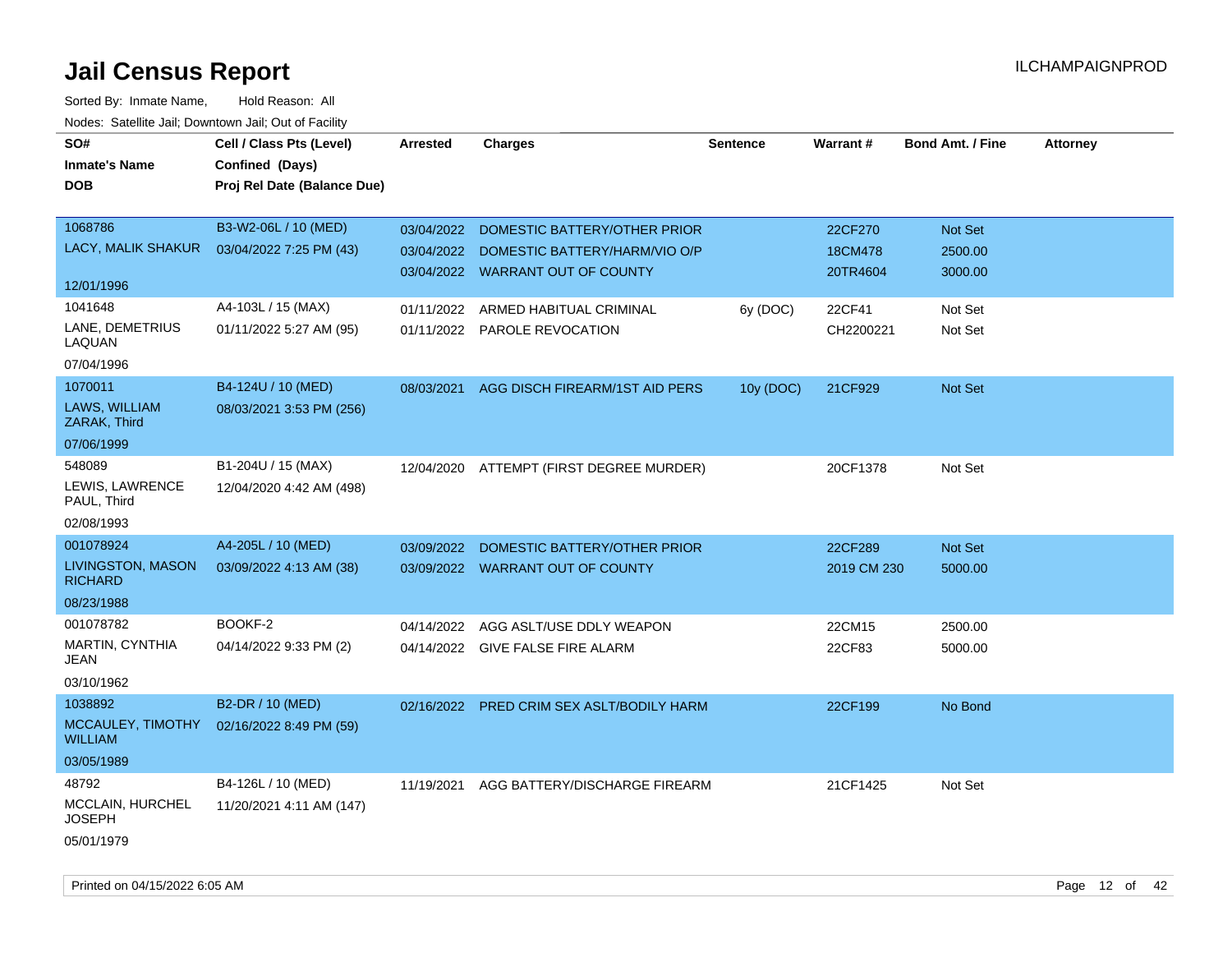| SO#                                           | Cell / Class Pts (Level)                     | <b>Arrested</b> | <b>Charges</b>                          | <b>Sentence</b> | <b>Warrant#</b> | <b>Bond Amt. / Fine</b> | <b>Attorney</b> |
|-----------------------------------------------|----------------------------------------------|-----------------|-----------------------------------------|-----------------|-----------------|-------------------------|-----------------|
| <b>Inmate's Name</b>                          | Confined (Days)                              |                 |                                         |                 |                 |                         |                 |
| <b>DOB</b>                                    | Proj Rel Date (Balance Due)                  |                 |                                         |                 |                 |                         |                 |
|                                               |                                              |                 |                                         |                 |                 |                         |                 |
| 001077938                                     | <b>BOOKH-4 / 15 (ADS)</b>                    | 05/10/2021      | AGG KIDNAPING DISCH FIR/HARM            |                 | 21CF532         | Not Set                 |                 |
| MCGAHA,<br><b>CHRISTOPHER D</b>               | 05/10/2021 7:02 PM (341)                     | 05/11/2021      | <b>MURDER</b>                           |                 | 2021-CF-215     | No Bond                 |                 |
|                                               |                                              | 05/27/2021      | ESCAPE FROM DEPT OF CORRECTION          |                 | 21CF600         | Not Set                 |                 |
| 07/27/1991                                    |                                              |                 |                                         |                 |                 |                         |                 |
| 1027865<br>MCKOY, MEGAN                       | BOOKF-2                                      | 04/14/2022      | <b>DOMESTIC BATTERY</b>                 |                 | 22CMAWOW        | Not Set                 |                 |
| <b>ALEXANDRA</b>                              | 04/14/2022 6:40 PM (2)                       |                 |                                         |                 |                 |                         |                 |
| 01/28/1986                                    |                                              |                 |                                         |                 |                 |                         |                 |
| 66710                                         | A4-207U / 15 (ADS)                           |                 | 01/19/2022 ARMED VIOLENCE/CATEGORY I    |                 | 22CF88          | Not Set                 |                 |
| <b>MEEKS, CASSARIOUS</b><br><b>MONTE</b>      | 01/20/2022 11:40 AM (86)                     |                 |                                         |                 |                 |                         |                 |
| 06/22/1984                                    |                                              |                 |                                         |                 |                 |                         |                 |
| 1043071                                       | A2-120L / 10 (MED)                           | 11/08/2021      | CRIM DMG/GOVT PROP/<\$500               |                 | 21CF1378        | Not Set                 |                 |
| MERRELL-<br>SUTHERLAND, ALICIA                | 11/08/2021 2:22 AM (159)                     |                 |                                         |                 |                 |                         |                 |
| 11/26/1972                                    |                                              |                 |                                         |                 |                 |                         |                 |
| 968679                                        | A3-117U / 15 (ADS)                           |                 | 04/10/2022 ARMED VIOLENCE/CATEGORY I    |                 | 21CF911         | 750000.00               |                 |
| <b>MILES, ANTHONY</b><br><b>MARCUS JERALE</b> | 04/10/2022 9:29 PM (6)                       |                 |                                         |                 |                 |                         |                 |
| 10/21/1985                                    |                                              |                 |                                         |                 |                 |                         |                 |
| 41584                                         | B4-227L / 15 (MAX)                           | 12/01/2021      | ARMED HABITUAL CRIMINAL                 |                 | 21CF1467        | Not Set                 |                 |
|                                               | MILLER, JOSE LOVELL 12/02/2021 1:04 AM (135) |                 |                                         |                 |                 |                         |                 |
| 10/07/1975                                    |                                              |                 |                                         |                 |                 |                         |                 |
| 1052889                                       | B3-W2-05U / 10 (MED)                         |                 | 03/31/2022 AGGRAVATED DOMESTIC BATTERY  |                 | 22CF375         | No Bond                 |                 |
| MOORE, JEREMIAH<br><b>THOMAS</b>              | 03/31/2022 2:39 AM (16)                      |                 | 03/31/2022 DRIVING ON SUSPENDED LICENSE |                 | 22MT388         | Not Set                 |                 |
| 07/21/1996                                    |                                              |                 |                                         |                 |                 |                         |                 |
| 539294                                        | B1-205L / 10 (MED)                           | 01/11/2022      | AGG DUI/NO VALID DL                     |                 | 22CF49          | Not Set                 |                 |
| MOSLEY, JAMES<br><b>CALVIN</b>                | 01/11/2022 9:43 PM (95)                      | 01/11/2022      | PAROLE REVOCATION                       |                 | CH2200227       | No Bond                 |                 |
| 12/11/1985                                    |                                              |                 |                                         |                 |                 |                         |                 |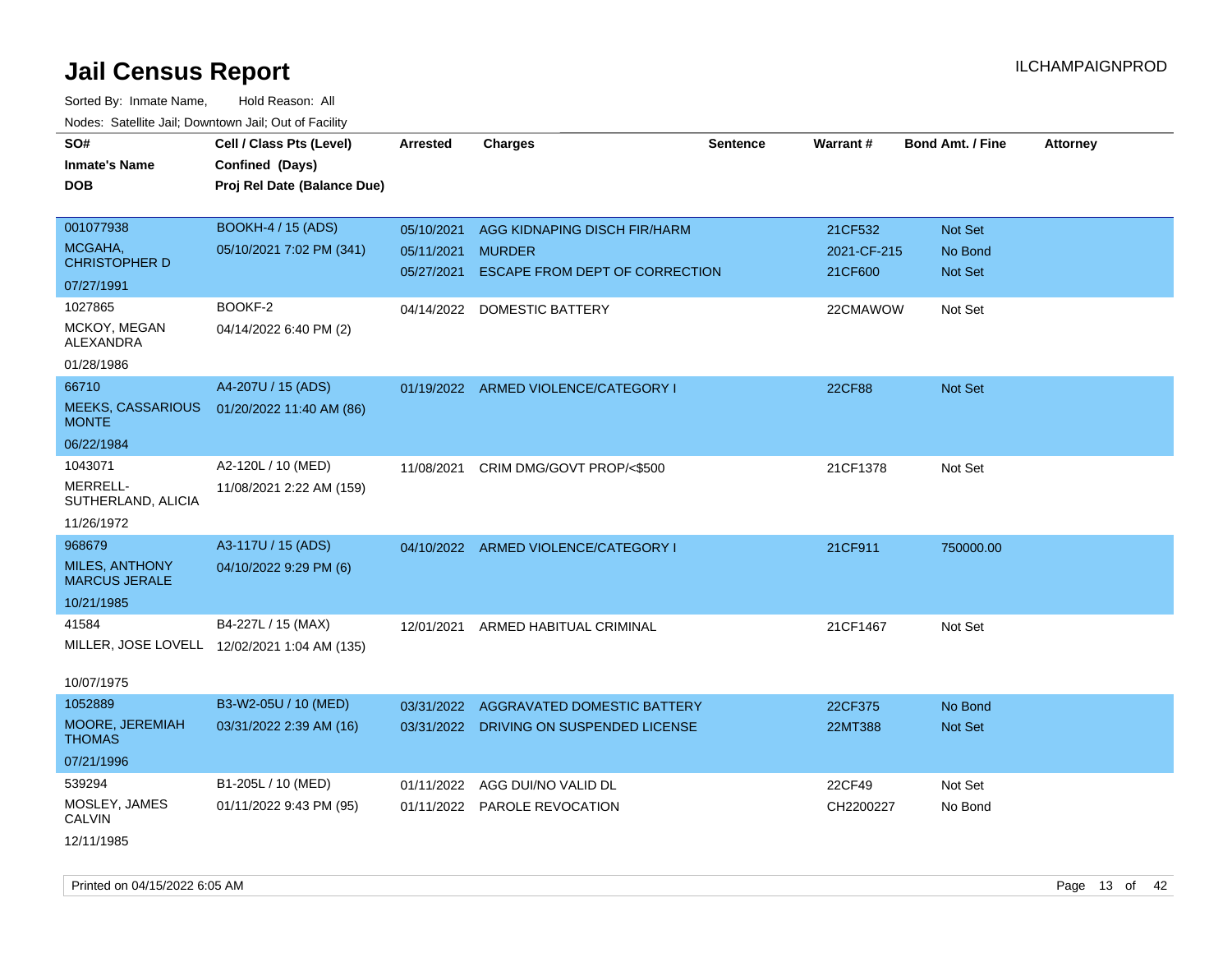Sorted By: Inmate Name, Hold Reason: All

|                                      | Nodes: Satellite Jail; Downtown Jail; Out of Facility |                 |                                          |                 |             |                         |          |
|--------------------------------------|-------------------------------------------------------|-----------------|------------------------------------------|-----------------|-------------|-------------------------|----------|
| SO#                                  | Cell / Class Pts (Level)                              | <b>Arrested</b> | <b>Charges</b>                           | <b>Sentence</b> | Warrant#    | <b>Bond Amt. / Fine</b> | Attorney |
| <b>Inmate's Name</b>                 | Confined (Days)                                       |                 |                                          |                 |             |                         |          |
| <b>DOB</b>                           | Proj Rel Date (Balance Due)                           |                 |                                          |                 |             |                         |          |
|                                      |                                                       |                 |                                          |                 |             |                         |          |
| 1012617                              | A4-207L / 10 (MED)                                    |                 | 04/01/2022 FELON POSS/USE WEAPON/FIREARM | $2y$ (CJ)       | 21CF889     | No Bond                 |          |
| <b>NEAL, ANDRE</b><br><b>LORENZO</b> | 04/01/2022 11:56 AM (15)                              |                 |                                          |                 |             |                         |          |
| 10/11/1993                           |                                                       |                 |                                          |                 |             |                         |          |
| 001078517                            | B1-102L / 15 (MAX)                                    | 10/19/2021      | ATTEMPT (FIRST DEGREE MURDER)            |                 | 21CF1267    | Not Set                 |          |
| NELSON, RORY<br><b>DEMOND</b>        | 10/19/2021 3:55 AM (179)                              |                 |                                          |                 |             |                         |          |
| 08/14/1984                           |                                                       |                 |                                          |                 |             |                         |          |
| 001078854                            | B2-T2-05U / 15 (MAX)                                  | 02/15/2022      | ARMED VIOLENCE/CATEGORY I                |                 | 22CF190     | Not Set                 |          |
| PATNAUDE, MARTY<br><b>WW</b>         | 02/15/2022 5:12 PM (60)                               |                 | 02/15/2022 AGG BATTERY/DISCHARGE FIREARM |                 | 2019JD22    | No Bond                 |          |
| 08/26/2003                           |                                                       |                 |                                          |                 |             |                         |          |
| 969532                               | A3-116L / 10 (ADS)                                    | 04/12/2022      | BATTERY/MAKES PHYSICAL CONTACT           |                 | 22CM103     | Not Set                 |          |
| PAYNE, LUTHER                        | 04/12/2022 2:56 AM (4)                                |                 |                                          |                 |             |                         |          |
| 01/30/1989                           |                                                       |                 |                                          |                 |             |                         |          |
| 61251                                | <b>BOOKF-1 / 15 (ADS)</b>                             | 12/27/2021      | <b>PRED CRIM SEX ASLT/VICTIM &lt;13</b>  |                 | 21CF651     | No Bond                 |          |
| PETMECKY, JOHN<br><b>ROBERT</b>      | 12/27/2021 1:52 PM (110)                              |                 |                                          |                 |             |                         |          |
| 03/09/1983                           |                                                       |                 |                                          |                 |             |                         |          |
| 1030954                              | B3-W4-16L / 10 (MED)                                  | 01/14/2022      | ARMED VIOLENCE/CATEGORY I                |                 | 22CF76      | Not Set                 |          |
| PETTIGREW,<br>MALCOME JAMIESON       | 01/15/2022 4:35 AM (91)                               |                 | 01/14/2022 MFG/DEL CANNABIS/10-30 GRAMS  |                 | 2020CF9     | 15000.00                |          |
| 02/20/1995                           |                                                       |                 |                                          |                 |             |                         |          |
| 1059394                              | B3-W1-04L / 5 (MIN)                                   |                 | 02/16/2022 AGG DUI/NO VALID DL           |                 | 2020CF1396  | No Bond                 |          |
| PHILLIPS, ISAAC<br><b>TERRELL</b>    | 02/16/2022 9:00 AM (59)                               |                 |                                          |                 |             |                         |          |
| 12/27/1996                           | 5/15/2022 (0.00)                                      |                 |                                          |                 |             |                         |          |
| 1059512                              | A3-214L / 10 (ADS)                                    | 04/12/2022      | <b>DOMESTIC BATTERY</b>                  | 2y (DOC)        | 2019-CF-589 | Not Set                 |          |
| PHILLIPS, LAMAR<br><b>DESHAWN</b>    | 04/12/2022 5:15 PM (4)                                |                 | 04/12/2022 RESIST/OBSTRUCT WITH INJURY   |                 | 22CF451     | Not Set                 |          |
|                                      |                                                       |                 |                                          |                 |             |                         |          |

04/02/1996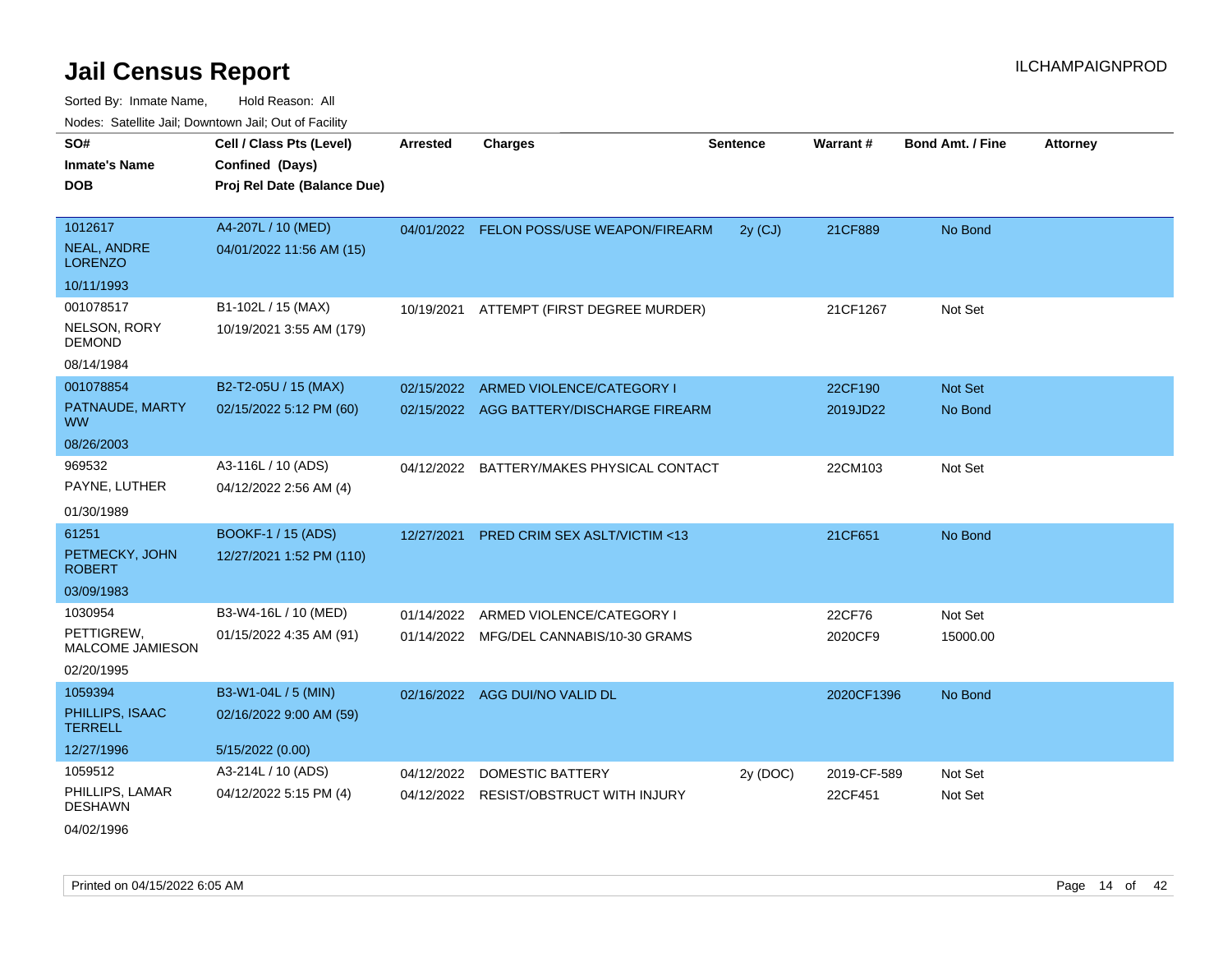| Noucs. Oatchite Jail, Downtown Jail, Out of Facility |                             |                     |                                           |                 |               |                         |                 |
|------------------------------------------------------|-----------------------------|---------------------|-------------------------------------------|-----------------|---------------|-------------------------|-----------------|
| SO#                                                  | Cell / Class Pts (Level)    | <b>Arrested</b>     | <b>Charges</b>                            | <b>Sentence</b> | Warrant#      | <b>Bond Amt. / Fine</b> | <b>Attorney</b> |
| Inmate's Name                                        | Confined (Days)             |                     |                                           |                 |               |                         |                 |
| <b>DOB</b>                                           | Proj Rel Date (Balance Due) |                     |                                           |                 |               |                         |                 |
|                                                      |                             |                     |                                           |                 |               |                         |                 |
| 1069766                                              | A2-220U / 5 (ADS)           | 04/05/2022          | POSS HYPO/SYRINGE/NEEDLES/2ND+            |                 | 20CF460       | 940.00                  |                 |
| PHILLIPS, REBEKAH<br><b>LOUISE</b>                   | 04/05/2022 2:44 PM (11)     | 04/05/2022          | DUI ANY AMOUNT OF DRUG                    |                 | 17-DT-00267-1 | No Bond                 |                 |
| 09/06/1985                                           |                             |                     |                                           |                 |               |                         |                 |
| 1015033                                              | A3-112L / 10 (MED)          | 03/05/2022          | POSSESSION OF STOLEN FIREARM              |                 | 21CF1172      | 500000.00               |                 |
| PICKENS, DANTE<br>DEVON                              | 03/05/2022 4:01 AM (42)     |                     | 03/05/2022 POSS AMT CON SUB EXCEPT(A)/(D) |                 | 20CF109       | 20000.00                |                 |
| 01/05/1993                                           |                             |                     |                                           |                 |               |                         |                 |
| 1022441                                              | B2-T1-03U / 10 (SPH)        | 10/27/2021          | AGG BATTERY/PEACE OFFICER                 |                 | 2021 CF 12    | No Bond                 |                 |
| PICKENS, DONTRELL<br><b>DEMAR</b>                    | 10/27/2021 1:39 PM (171)    | 10/27/2021          | AGG BATTERY/PEACE OFFICER                 |                 | 2020 CF 1488  | No Bond                 |                 |
| 12/10/1993                                           |                             |                     |                                           |                 |               |                         |                 |
| 1069524                                              | B3-W5-18L / 10 (MED)        | 08/08/2021          | MFG/DEL CANNABIS/30-500 GRAMS             | 5y (DOC)        | 21CF953       | Not Set                 |                 |
| RAY-DAVIS, KAMARI<br><b>DAYVON</b>                   | 08/09/2021 2:44 AM (250)    |                     |                                           |                 |               |                         |                 |
| 03/30/2000                                           |                             |                     |                                           |                 |               |                         |                 |
| 001078482                                            | B1-204L / 10 (MED)          |                     | 03/14/2022 AGG DISCHARGE FIREARM/VEH/SCH  |                 |               | 250000.00               |                 |
| <b>REED, MONTRES</b><br><b>ANTRON</b>                | 03/14/2022 12:06 PM (33)    |                     |                                           |                 |               |                         |                 |
| 02/26/2004                                           |                             |                     |                                           |                 |               |                         |                 |
| 45473                                                | BOOKH-3                     |                     | 04/14/2022 CHILD SEX OFFEN/EMP DAY CARE   |                 | 21CF1275      | No Bond                 |                 |
| REXROAD, CALVIN<br>ALLEN                             | 04/14/2022 5:04 PM (2)      |                     |                                           |                 |               |                         |                 |
| 10/04/1970                                           |                             |                     |                                           |                 |               |                         |                 |
| 982660                                               | A4-202U / 10 (MED)          | 03/22/2022 BURGLARY |                                           |                 | 22CF339       | No Bond                 |                 |
| REYNOLDS, DAVID<br><b>ALLEN</b>                      | 03/22/2022 4:11 AM (25)     |                     |                                           |                 |               |                         |                 |
| 03/27/2002                                           |                             |                     |                                           |                 |               |                         |                 |
| 001079048                                            | A2-222U / 15 (ADS)          | 04/10/2022          | <b>MURDER</b>                             |                 | 21CF649       | 1000000.00              |                 |
| ROBINSON, AMARI                                      | 04/10/2022 9:44 AM (6)      | 04/10/2022          | AGGRAVATED BATTERY                        |                 | 2022-JD-014   | Not Set                 |                 |
| <b>MICHELLE TAMIRA</b>                               |                             | 04/10/2022          | <b>CRIMINAL DAMAGE</b>                    |                 | 2022-JD-014   | Not Set                 |                 |
| 04/10/2004                                           |                             |                     | 04/10/2022 AGG UNLAWFUL USE WEAPON/PERSON |                 | 21-JD-079     | Not Set                 |                 |
|                                                      |                             |                     |                                           |                 |               |                         |                 |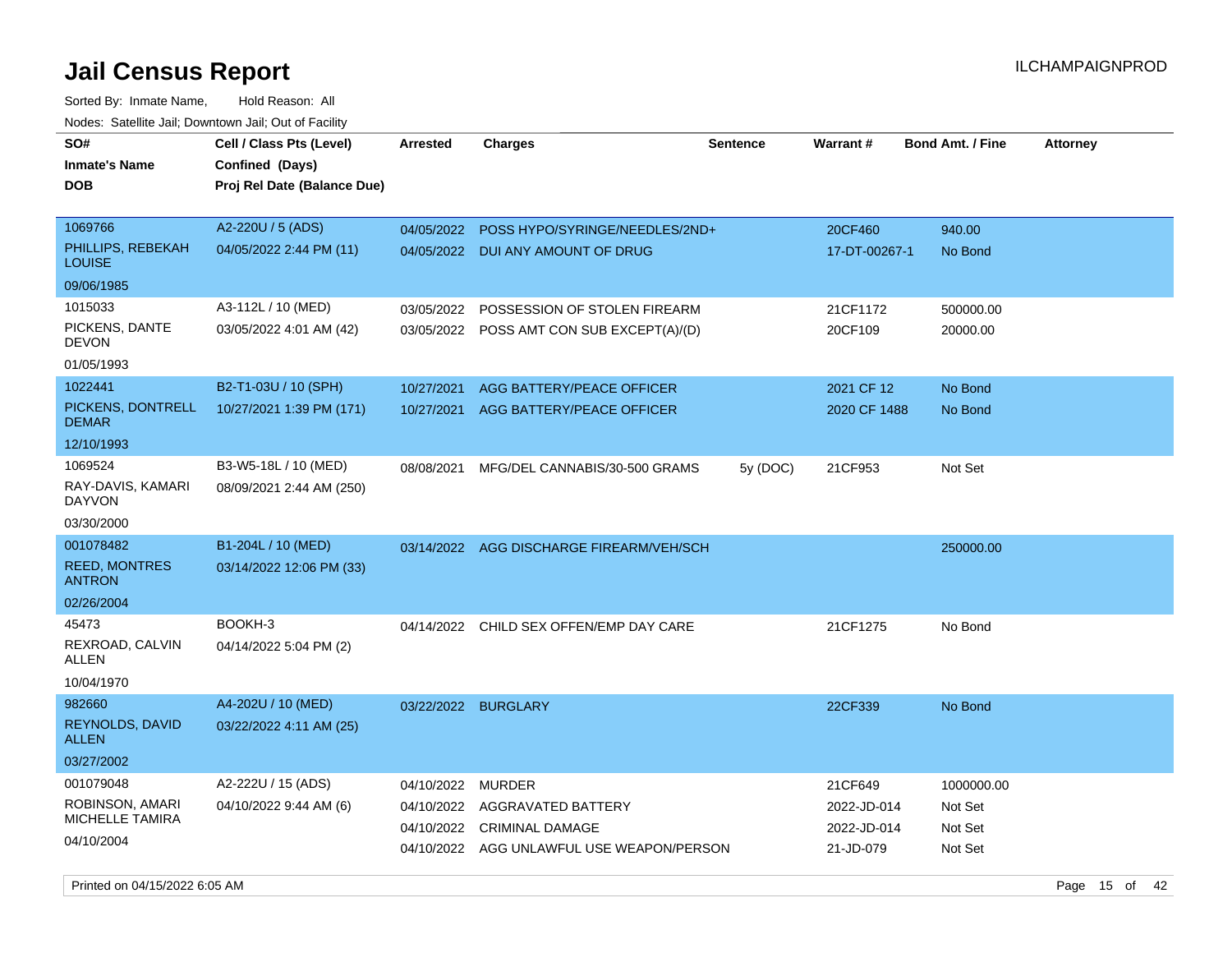| SO#                                     | Cell / Class Pts (Level)                   | Arrested   | <b>Charges</b>                                | <b>Sentence</b> | Warrant#   | <b>Bond Amt. / Fine</b> | <b>Attorney</b> |
|-----------------------------------------|--------------------------------------------|------------|-----------------------------------------------|-----------------|------------|-------------------------|-----------------|
| <b>Inmate's Name</b>                    | Confined (Days)                            |            |                                               |                 |            |                         |                 |
| <b>DOB</b>                              | Proj Rel Date (Balance Due)                |            |                                               |                 |            |                         |                 |
|                                         |                                            |            |                                               |                 |            |                         |                 |
| 979485                                  | B2-T4-16L / 15 (SPH)                       | 03/12/2021 | PRED CRIM SEX ASLT/VICTIM <13                 |                 | 21CF282    | Not Set                 |                 |
| RODRIGUEZ, JOSHUA<br><b>ANTHONY</b>     | 03/12/2021 1:57 PM (400)                   |            |                                               |                 |            |                         |                 |
| 04/06/1990                              |                                            |            |                                               |                 |            |                         |                 |
| 61330                                   | B4-224L / 15 (MAX)                         | 12/01/2021 | ARMED HABITUAL CRIMINAL                       |                 | 21CF1473   | Not Set                 |                 |
| RUFFIN, JONATHON<br><b>CECIL</b>        | 12/01/2021 5:34 AM (136)                   | 12/01/2021 | PAROLE REVOCATION                             |                 | CH2107545  | No Bond                 |                 |
| 05/10/1984                              |                                            |            |                                               |                 |            |                         |                 |
| 001077681                               | A3-211U / 5 (ADS)                          | 04/08/2022 | CRIM DMG/GOVT PROP/<\$500                     |                 | 22CM101    | Not Set                 |                 |
| <b>SALES, ANDREW</b>                    | 04/08/2022 6:03 PM (8)                     | 04/11/2022 | ELEC HRSMT/OBSCENE/FORC FEL                   |                 | 21CF406    | Not Set                 |                 |
| <b>KEVIN</b>                            |                                            |            | 04/11/2022 AGGRAVATED DOMESTIC BATTERY        |                 | 21CF247    | <b>Not Set</b>          |                 |
| 02/25/1979                              |                                            |            |                                               |                 |            |                         |                 |
| 977151                                  | BOOKH-1                                    | 04/14/2022 | CHILD SEX OFFENDER/SCHOOL ZONE                |                 | 22CFAWOW   | Not Set                 |                 |
|                                         | SAMPLE, TEDDY GENE 04/14/2022 11:27 AM (2) | 04/14/2022 | DRIVING ON SUSPENDED LICENSE                  |                 | 22TRAWOW   | Not Set                 |                 |
|                                         |                                            |            | 04/14/2022 OPERATE WITHOUT INSURANCE          |                 | 22TRAWOW   | Not Set                 |                 |
| 07/05/1989                              |                                            |            |                                               |                 |            |                         |                 |
| 001079056                               | A3-114L / 15 (MAX)                         |            | 04/12/2022 AGG UNLAWFUL USE OF WEAPON/VEH     |                 | 22CF450    | Not Set                 |                 |
| SANDERS, JAZONTAE<br>XR                 | 04/12/2022 8:34 PM (4)                     |            |                                               |                 |            |                         |                 |
| 03/13/2002                              |                                            |            |                                               |                 |            |                         |                 |
| 1071161                                 | B4-124L / 15 (MAX)                         | 08/18/2021 | DELIVERY OF OR POSSESSION OF W/INT            |                 | 21CF1008   | No Bond                 |                 |
| SANDERS, MARKELL<br>LAMAR               | 08/18/2021 6:18 PM (241)                   |            |                                               |                 |            |                         |                 |
| 02/02/2000                              |                                            |            |                                               |                 |            |                         |                 |
| 1075386                                 | <b>BOOKH-7 / 15 (ADS)</b>                  |            | 04/13/2022 AGG UNLAWFUL USE OF WEAPON/VEH     |                 | 2022CFAWOW | No Bond                 |                 |
| <b>SANDERS, MARQUIS</b><br><b>JOVON</b> | 04/13/2022 7:18 PM (3)                     |            | 04/13/2022 RESIST/OBSTRUCTING A PEACE OFFICEI |                 | 20 CM 66   | 1000.00                 |                 |
| 01/19/2002                              |                                            |            |                                               |                 |            |                         |                 |
| 001078898                               | A4-205U / 15 (MAX)                         |            | 03/02/2022 AGG DISCHARGE FIREARM              |                 | 22CF254    | Not Set                 |                 |
| SAROLAS, JONATHAN<br>Е                  | 03/02/2022 9:20 AM (45)                    |            |                                               |                 |            |                         |                 |
| 07/16/1988                              |                                            |            |                                               |                 |            |                         |                 |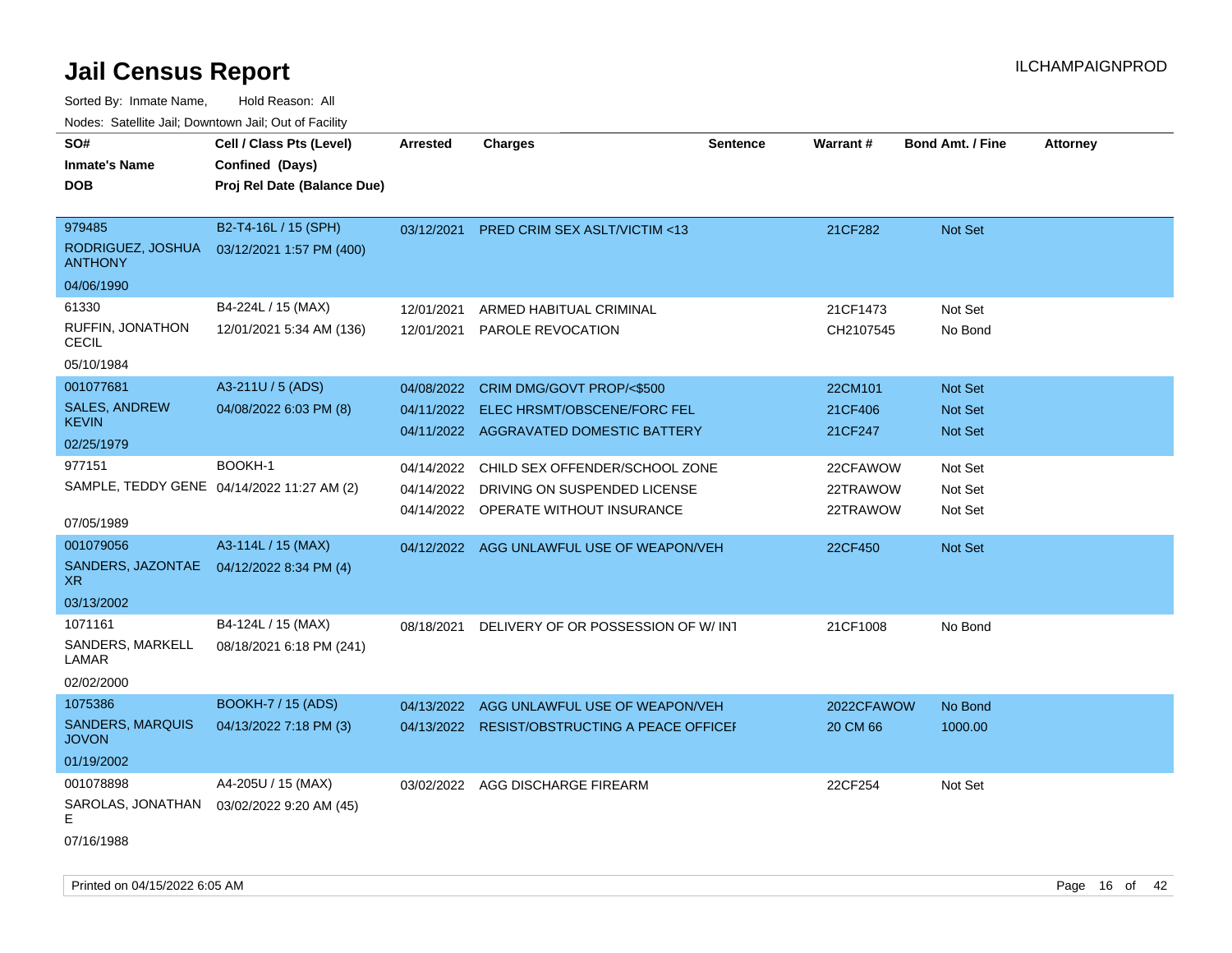Sorted By: Inmate Name, Hold Reason: All Nodes: Satellite Jail; Downtown Jail; Out of Facility

| SO#<br><b>Inmate's Name</b><br><b>DOB</b>  | Cell / Class Pts (Level)<br>Confined (Days)<br>Proj Rel Date (Balance Due) | <b>Arrested</b>     | <b>Charges</b>                           | <b>Sentence</b> | Warrant#   | <b>Bond Amt. / Fine</b> | <b>Attorney</b> |
|--------------------------------------------|----------------------------------------------------------------------------|---------------------|------------------------------------------|-----------------|------------|-------------------------|-----------------|
| 001078441                                  | BOOKF-3 / 15 (ADS)                                                         | 10/01/2021          | ARMED HABITUAL CRIMINAL                  |                 | 21CF1182   | Not Set                 |                 |
| <b>SINGLETON, CORRIE</b><br><b>DERRELL</b> | 10/01/2021 12:36 PM (197)                                                  |                     | 12/20/2021 SPEEDING 26-34 MPH OVER LIMIT |                 | 2021TR2701 | 1000.00                 |                 |
| 05/07/1983                                 |                                                                            |                     |                                          |                 |            |                         |                 |
| 62924                                      | B4-226L / 10 (MED)                                                         | 03/11/2022          | FELON POSS/USE WEAPON/FIREARM            |                 | 22CF294    | Not Set                 |                 |
| STARKS, JUSTIN<br><b>COURTNEY</b>          | 03/11/2022 2:29 AM (36)                                                    |                     | 03/11/2022 CRIM DMG TO PROP \$500-10K    |                 | 19CF63     | 3000.00                 |                 |
| 08/12/1984                                 |                                                                            |                     |                                          |                 |            |                         |                 |
| 001077770                                  | A1-225U / 5 (MIN)                                                          |                     | 01/06/2022 RESIDENTIAL BURGLARY          |                 | 21CF319    | Not Set                 |                 |
|                                            | STOFFLE, KELLY ANNE 01/06/2022 3:14 PM (100)                               |                     |                                          |                 |            |                         |                 |
| 04/12/1989                                 |                                                                            |                     |                                          |                 |            |                         |                 |
| 38305                                      | B2-T2-06L / 10 (SPH)                                                       | 03/18/2020          | <b>CRIMINAL SEXUAL ABUSE</b>             |                 | 20CF-343   | 500000.00               |                 |
| STOVER, JOSH<br>ANDREW                     | 03/18/2020 10:24 AM (759)                                                  |                     |                                          |                 |            |                         |                 |
| 08/18/1973                                 |                                                                            |                     |                                          |                 |            |                         |                 |
| 001078742                                  | A2-121U / 5 (ADS)                                                          | 04/01/2022 BURGLARY |                                          |                 | 22CF33     | 10000.00                |                 |
| TAYLOR, ERIKA LYNN                         | 04/01/2022 10:15 AM (15)                                                   |                     |                                          |                 |            |                         |                 |
| 04/09/1996                                 |                                                                            |                     |                                          |                 |            |                         |                 |
| 001078997                                  | A4-105U / 10 (MED)                                                         |                     | 03/30/2022 UNLAWFUL USE OF A WEAPON      |                 | 22CF374    | No Bond                 |                 |
| DEON                                       | THOMAS, THEOPHILUS 03/30/2022 10:52 PM (17)                                |                     |                                          |                 |            |                         |                 |
| 09/17/2003                                 |                                                                            |                     |                                          |                 |            |                         |                 |
| 32058                                      | B4-123U / 15 (MAX)                                                         | 06/14/2021          | <b>AGG DISCH FIREARM</b>                 |                 | 21CF690    | Not Set                 |                 |
| THOMPSON, STEVEN<br><b>ONEAL</b>           | 06/14/2021 6:44 AM (306)                                                   |                     |                                          |                 |            |                         |                 |
| 03/14/1969                                 |                                                                            |                     |                                          |                 |            |                         |                 |
| 001078792                                  | B4-122U / 15 (MAX)                                                         | 01/24/2022          | <b>FUGITIVE FROM JUSTICE</b>             |                 | 22CF99     | Not Set                 |                 |
| TRAMBLE, TOM                               | 01/24/2022 10:24 AM (82)                                                   |                     | 01/24/2022 FUGITIVE FROM JUSTICE         |                 | 22CF100    | Not Set                 |                 |
| <b>MARCUS</b>                              |                                                                            |                     | 01/24/2022 ARMED VIOLENCE/CATEGORY I     |                 | 22CF101    | Not Set                 |                 |
| 02/28/1985                                 |                                                                            |                     |                                          |                 |            |                         |                 |

Printed on 04/15/2022 6:05 AM Page 17 of 42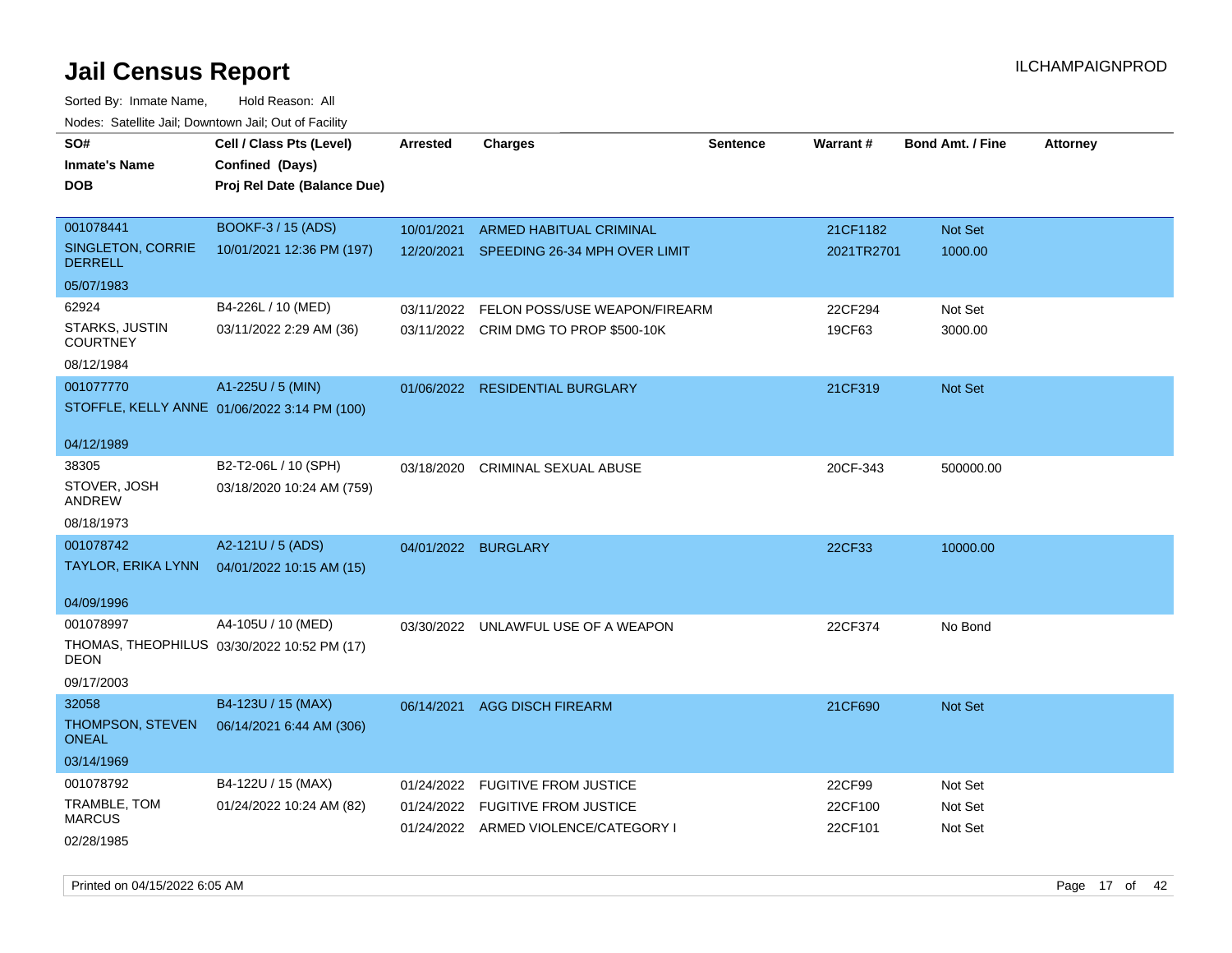| SO#<br><b>Inmate's Name</b><br><b>DOB</b>                              | Cell / Class Pts (Level)<br>Confined (Days)<br>Proj Rel Date (Balance Due) | Arrested                                             | <b>Charges</b>                                                                                                                             | <b>Sentence</b> | <b>Warrant#</b>                                           | <b>Bond Amt. / Fine</b>                                   | <b>Attorney</b> |
|------------------------------------------------------------------------|----------------------------------------------------------------------------|------------------------------------------------------|--------------------------------------------------------------------------------------------------------------------------------------------|-----------------|-----------------------------------------------------------|-----------------------------------------------------------|-----------------|
| 1076325<br><b>TURNER, PRINTISS</b><br>VASHAWN-DEMAN,<br>11/10/2001     | B1-201U / 15 (MAX)<br>03/25/2022 3:15 PM (22)                              | 03/25/2022<br>03/25/2022<br>03/25/2022<br>03/25/2022 | AGG UUW/LOADED/NO FCCA/FOID<br><b>MURDER</b><br><b>DOMESTIC BATTERY</b><br>AGG UUW/LOADED/NO FCCA/FOID<br>03/28/2022 FUGITIVE FROM JUSTICE |                 | 2020CF742<br>2021CF1071<br>20CM468<br>21CF1520<br>22CF360 | 25000.00<br>1500000.00<br>1000.00<br>50000.00<br>50000.00 |                 |
| 50548<br><b>VINEYARD, SHORNOR</b><br>JAMAL<br>12/14/1979               | B3-W4-13U / 10 (MED)<br>03/29/2022 8:51 AM (18)                            | 03/29/2022                                           | AGG UNLAWFUL USE OF WEAPON/VEH                                                                                                             |                 | 21CF1067                                                  | No Bond                                                   |                 |
| 39204<br><b>VOGEL, ALLEN RENO</b><br>07/18/1974                        | BOOKH-3<br>04/14/2022 1:56 PM (2)                                          | 04/14/2022                                           | PUBLIC INDECENCY/LEWD EXPOSURE<br>04/14/2022 RESIST/OBSTRUCTING A PEACE OFFICEF                                                            |                 | 22CM000072<br>2019CM000638                                | 1000.00<br>1000.00                                        |                 |
| 001077992<br>WADE, DONTE<br><b>LAMONT</b><br>09/05/1986                | B4-127L / 15 (MAX)<br>03/31/2022 1:25 PM (16)                              |                                                      | 03/31/2022 ARMED ROBBERY/NO FIREARM                                                                                                        |                 | 21CF590                                                   | 100000.00                                                 |                 |
| 001079004<br><b>WALLS, MICHAEL</b><br><b>DIANSIO</b><br>06/21/1991     | A4-107U / 15 (MED)<br>04/02/2022 4:16 AM (14)                              |                                                      | 04/02/2022 FELON POSS/USE WEAPON/FIREARM                                                                                                   |                 | 22CF391                                                   | No Bond                                                   |                 |
| 996098<br><b>WASHINGTON,</b><br><b>DANTAEVIOUS</b><br>11/14/1991       | B3-W6-21U / 10 (MED)<br>03/25/2022 10:18 AM (22)<br>4/23/2022 (0.00)       |                                                      | 03/25/2022 AGG UUW/PERSON/NO FOID                                                                                                          |                 | 21CF1007                                                  | No Bond                                                   |                 |
| 1070737<br><b>WASHINGTON.</b><br><b>JASTINA VIRGINIA</b><br>04/11/2000 | A1-126L / 15 (MAX)<br>10/14/2021 12:02 PM (184)                            | 10/14/2021                                           | AGG KIDNAPG/<13/INTEL DISABL                                                                                                               | (DHS)           | 2020CF418                                                 | 250000.00                                                 |                 |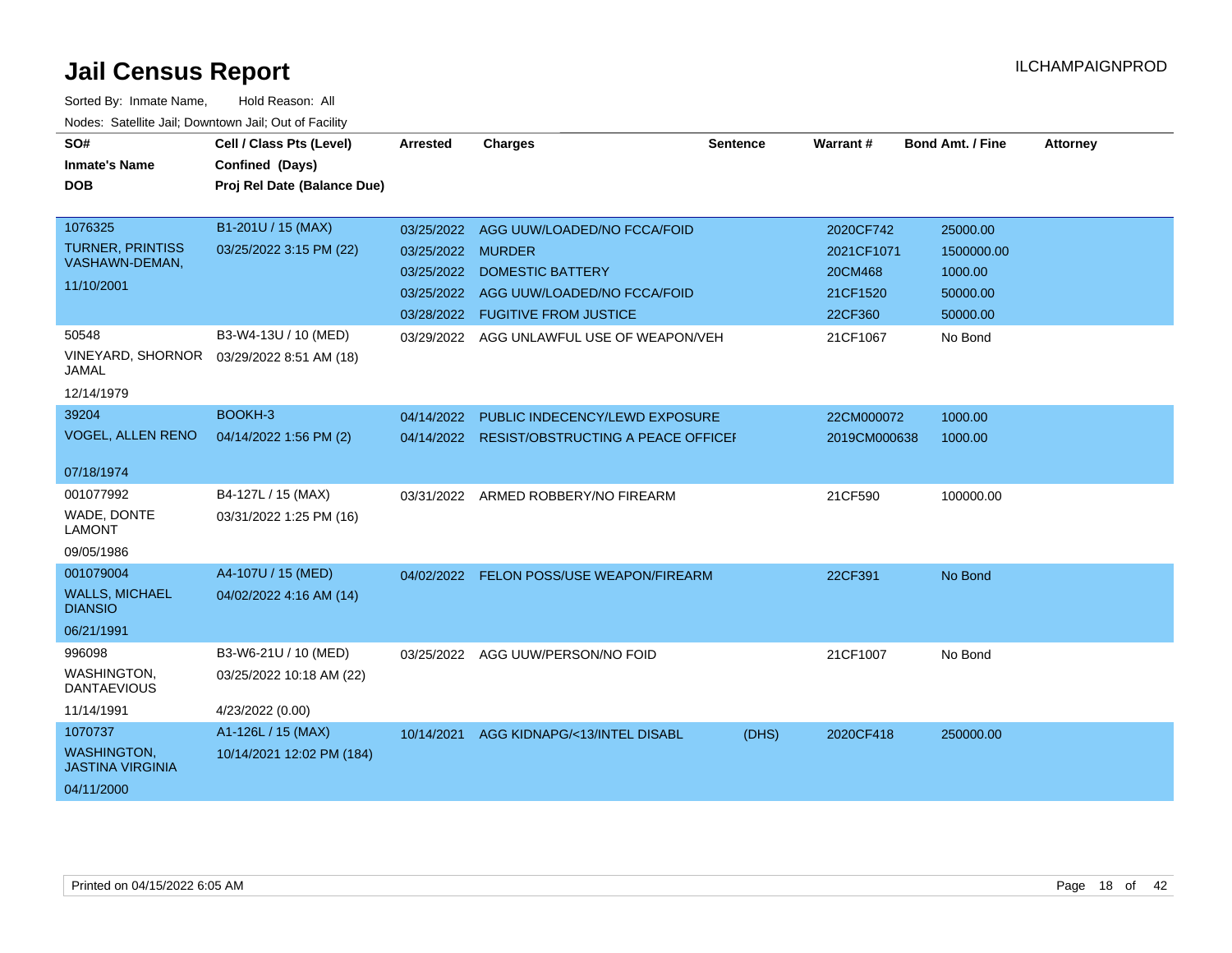| rouco. Calcillo Jali, Downtown Jali, Out of Facility     |                                                                            |                          |                                                                |                 |                    |                                  |                 |
|----------------------------------------------------------|----------------------------------------------------------------------------|--------------------------|----------------------------------------------------------------|-----------------|--------------------|----------------------------------|-----------------|
| SO#<br>Inmate's Name<br>DOB                              | Cell / Class Pts (Level)<br>Confined (Days)<br>Proj Rel Date (Balance Due) | <b>Arrested</b>          | <b>Charges</b>                                                 | <b>Sentence</b> | Warrant#           | <b>Bond Amt. / Fine</b>          | <b>Attorney</b> |
|                                                          |                                                                            |                          |                                                                |                 |                    |                                  |                 |
| 1067610<br><b>WASHINGTON,</b><br><b>MARCEDELL PIERRE</b> | A3-213L / 15 (ADS)<br>04/12/2022 5:06 PM (4)                               |                          | 04/12/2022 HOME INVASION/DANGEROUS WEAPON 9y/60d               |                 | 21CF591            | <b>Not Set</b>                   |                 |
| 09/13/1996                                               |                                                                            |                          |                                                                |                 |                    |                                  |                 |
| 977140<br>WEBSTER, DERRIAL<br>DEVON<br>01/14/1990        | B1-203L / 10 (MED)<br>10/24/2021 2:46 AM (174)                             | 10/24/2021               | ARMED HABITUAL CRIMINAL                                        |                 | 21CF1289           | Not Set                          |                 |
| 001078328                                                | B1-105L / 15 (MAX)                                                         | 08/30/2021               | <b>FELON POSS/USE WEAPON/FIREARM</b>                           |                 | 21CF1045           | <b>Not Set</b>                   |                 |
| WHITE, JUSTIN<br><b>STEVEN</b>                           | 08/30/2021 10:48 AM (229)                                                  |                          |                                                                |                 |                    |                                  |                 |
| 10/25/1995                                               |                                                                            |                          |                                                                |                 |                    |                                  |                 |
| 638552<br>WILLIAMS, MICHAEL<br>JAMES                     | B2-T2-08L / 5 (SPH)<br>10/07/2021 12:20 PM (191)                           | 10/07/2021               | CHILD PORNOGRAPHY/PHOTOGRAPH                                   |                 | 2021CF1207         | No Bond                          |                 |
| 03/29/1964                                               |                                                                            |                          |                                                                |                 |                    |                                  |                 |
| 1066370                                                  | B1-101L / 15 (MAX)                                                         | 07/28/2021               | ARMED VIOLENCE/CATEGORY III                                    |                 | 2021 CF 882        | Not Set                          |                 |
| <b>WILLIAMS, REONTE</b><br>REMIR                         | 07/28/2021 5:40 AM (262)                                                   |                          |                                                                |                 |                    |                                  |                 |
| 05/14/1999                                               |                                                                            |                          |                                                                |                 |                    |                                  |                 |
| 001079013<br>WILLIAMS, TRAVIS<br>CENTRELL                | A3-111L / 10 (ADS)<br>04/03/2022 7:49 AM (13)                              |                          | 04/03/2022 DOMESTIC BATTERY                                    |                 | 22DV50             | Not Set                          |                 |
| 07/23/1984                                               |                                                                            |                          |                                                                |                 |                    |                                  |                 |
| 1051953<br>WINSTON, ALYSSIA<br>LETEECE                   | A1-125U / 10 (ADS)<br>02/02/2022 4:29 AM (73)                              | 02/02/2022<br>03/28/2022 | DOMESTIC BATTERY/OTHER PRIOR<br>AGG ROBBERY/INDICATE ARM W/FIR |                 | 22CF144<br>22CF353 | <b>Not Set</b><br><b>Not Set</b> |                 |
| 03/17/1996                                               |                                                                            |                          |                                                                |                 |                    |                                  |                 |
| 001077731<br>YOUNG, AARON<br>BLAKE<br>03/04/2000         | A3-113L / 15 (ADS)<br>04/12/2022 12:53 PM (4)                              |                          | 04/12/2022 ATTEMPT (FIRST DEGREE MURDER)                       |                 | 22CF428            | 1500000.00                       |                 |
|                                                          |                                                                            |                          |                                                                |                 |                    |                                  |                 |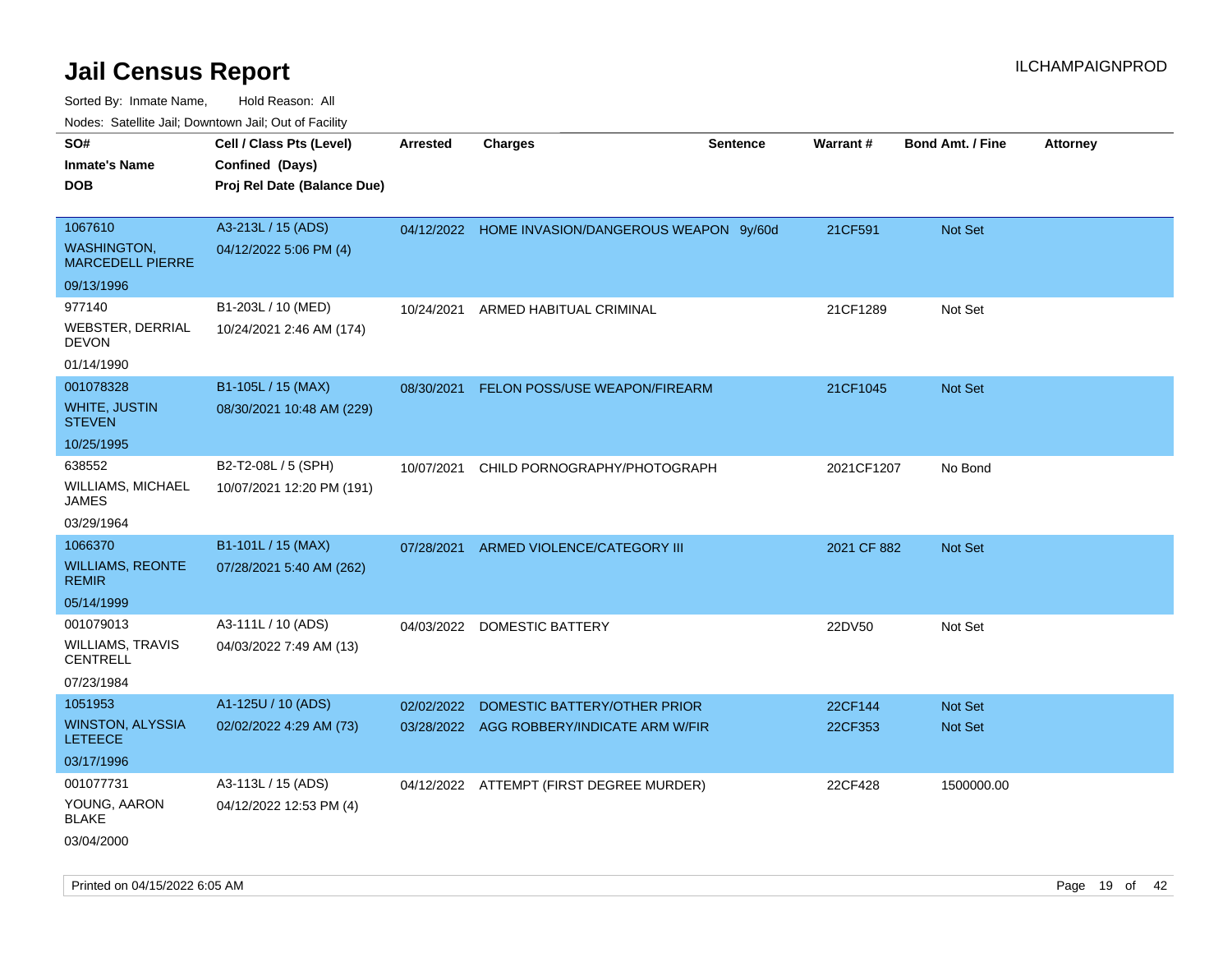Sorted By: Inmate Name, Hold Reason: All Nodes: Satellite Jail; Downtown Jail; Out of Facility

**Total Satellite Jail: 148 Males: 125 Females: 23 Unknown: 0**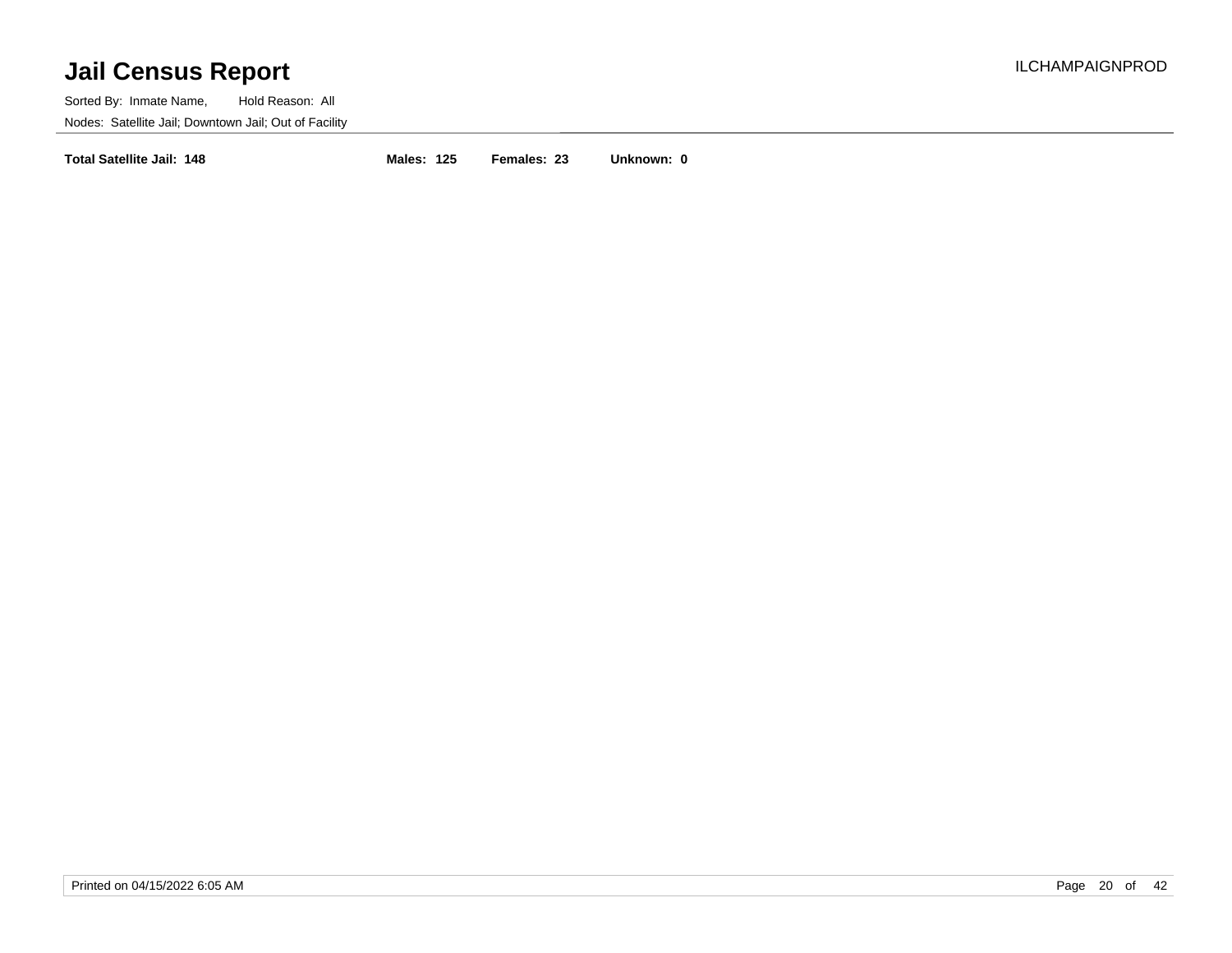| <b>Downtown Jail</b>                             |                             |                          |                                    |                 |                    |                         |                 |
|--------------------------------------------------|-----------------------------|--------------------------|------------------------------------|-----------------|--------------------|-------------------------|-----------------|
| SO#                                              | Cell / Class Pts (Level)    | Arrested                 | <b>Charges</b>                     | <b>Sentence</b> | Warrant#           | <b>Bond Amt. / Fine</b> | <b>Attorney</b> |
| <b>Inmate's Name</b>                             | Confined (Days)             |                          |                                    |                 |                    |                         |                 |
| <b>DOB</b>                                       | Proj Rel Date (Balance Due) |                          |                                    |                 |                    |                         |                 |
|                                                  |                             |                          |                                    |                 |                    |                         |                 |
| 983810                                           | F5U / 15 (MAX)              | 12/14/2021               | ARMED HABITUAL CRIMINAL            |                 | 21CF1526           | Not Set                 |                 |
| AKINS, KEVIN IVAN                                | 12/14/2021 5:34 PM (123)    |                          |                                    |                 |                    |                         |                 |
| 09/23/1990                                       |                             |                          |                                    |                 |                    |                         |                 |
| 952871                                           | G3U / 5 (MIN)               | 03/13/2022               | METH DELIVERY/5<15 GRAMS           |                 | 22CF300            | No Bond                 |                 |
| AUTEBERRY, JOSHUA<br><b>DAVID</b>                | 03/13/2022 7:24 PM (34)     |                          |                                    |                 |                    |                         |                 |
| 12/28/1984                                       |                             |                          |                                    |                 |                    |                         |                 |
| 001078218                                        | D1 / 5 (ADS)                | 03/23/2022               | <b>CRIMINAL TRESPASS TO LAND</b>   |                 | 21CM340            | 1000.00                 |                 |
| <b>BAKER, REED ALLEN</b>                         | 03/23/2022 6:55 PM (24)     | 03/23/2022               | <b>DISORDERLY CONDUCT</b>          |                 | 20OV0267           | 1000.00                 |                 |
|                                                  |                             |                          | 03/24/2022 RETAIL THEFT            |                 | 20CM658            | 5000.00                 |                 |
| 07/28/1981                                       |                             |                          |                                    |                 |                    |                         |                 |
| 001077899                                        | G7U / 5 (MIN)               | 03/20/2022               | <b>BURGLARY</b>                    |                 | 21CF593            | 20000.00                |                 |
| <b>BARKSDALE, RAY</b><br><b>SHAWN</b>            | 03/20/2022 2:40 PM (27)     | 03/20/2022               | POSSESSION OF METH/5<15 GRAMS      |                 | 21CF655            | 20000.00                |                 |
| 10/31/1990                                       |                             | 03/20/2022               | POSS STOLEN VEHICLE                |                 | 21CF505            | 20000.00                |                 |
| 517915                                           | C2L / 5 (MIN)               |                          |                                    |                 |                    |                         |                 |
| <b>BOXLEY, CHARLES</b>                           | 08/03/2021 2:18 PM (256)    | 08/03/2021               | FORGERY/ISSUE/DELIVER DOCUMENT     |                 |                    | No Bond                 |                 |
| <b>OMAR</b>                                      |                             | 08/03/2021<br>08/03/2021 | <b>BURGLARY</b><br><b>BURGLARY</b> |                 | 21CF289<br>21CF679 | 20000.00                |                 |
| 01/10/1985                                       |                             |                          |                                    |                 |                    | 20000.00                |                 |
| 47897                                            | J5L / 15 (ADS)              | 01/19/2022               | <b>VIOLATE ORDER PROTECTION</b>    |                 | 22CF85             | Not Set                 |                 |
| <b>BRANAMAN,</b>                                 | 01/19/2022 9:21 PM (87)     | 01/19/2022               | DRVG REVOKED/2+/PERS INJ/DEATH     |                 | 22CF84             | Not Set                 |                 |
| <b>CLIFFORD EARL</b>                             |                             | 01/19/2022               | <b>PAROLE REVOCATION</b>           |                 | VA2201139          | No Bond                 |                 |
| 03/09/1975                                       |                             | 02/08/2022               | DRIVE REVOKED/RECK HOMIC/3         |                 | 21CF1280           | Not Set                 |                 |
|                                                  |                             | 02/08/2022               | DRIVING ON REVOKED LICENSE         |                 | 21TR8305           | Not Set                 |                 |
| 1027929                                          | F6L / 15 (MAX)              | 12/18/2021               | HOME INVASION/CAUSE INJURY         |                 | 21CF1560           | No Bond                 |                 |
| <b>BROUGHTON, MARK</b><br><b>ANTHONY, Junior</b> | 12/18/2021 2:55 AM (119)    |                          |                                    |                 |                    |                         |                 |
| 02/15/1990                                       |                             |                          |                                    |                 |                    |                         |                 |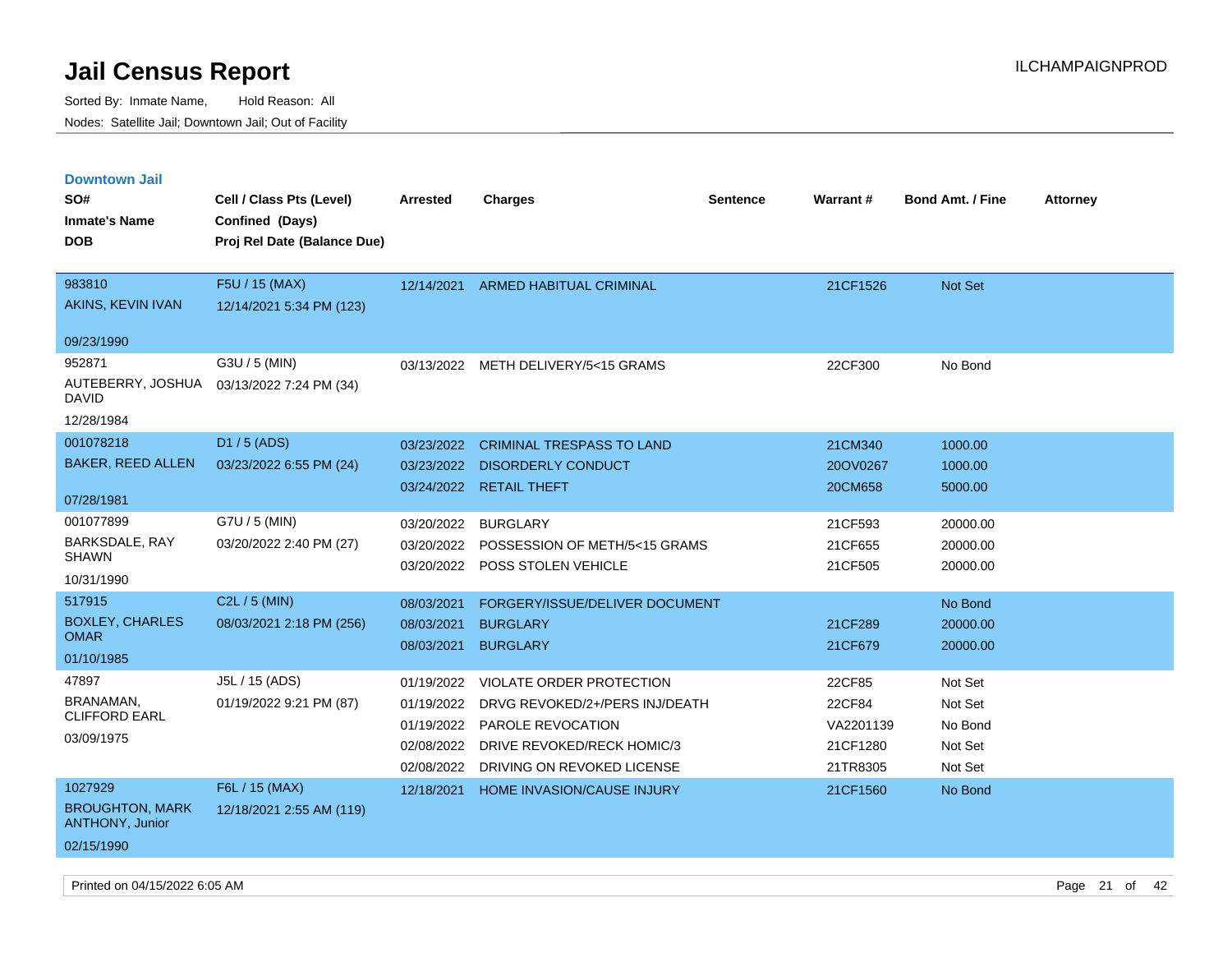| roaco. Oatomto dan, Downtown dan, Oat or Fability |                                              |                 |                                           |                 |            |                         |                 |
|---------------------------------------------------|----------------------------------------------|-----------------|-------------------------------------------|-----------------|------------|-------------------------|-----------------|
| SO#                                               | Cell / Class Pts (Level)                     | <b>Arrested</b> | <b>Charges</b>                            | <b>Sentence</b> | Warrant#   | <b>Bond Amt. / Fine</b> | <b>Attorney</b> |
| <b>Inmate's Name</b>                              | Confined (Days)                              |                 |                                           |                 |            |                         |                 |
| <b>DOB</b>                                        | Proj Rel Date (Balance Due)                  |                 |                                           |                 |            |                         |                 |
|                                                   |                                              |                 |                                           |                 |            |                         |                 |
| 1067476                                           | F7U / 10 (MED)                               | 11/13/2021      | AGG DOMESTIC BATTERY/STRANGLE             |                 | 20CF575    | 5000.00                 |                 |
| <b>BROWN, JAMES</b><br><b>BRONELL</b>             | 11/13/2021 2:35 AM (154)                     | 11/13/2021      | <b>RESIDENTIAL BURGLARY</b>               |                 | 21CF385    | 25000.00                |                 |
| 01/08/1996                                        |                                              |                 |                                           |                 |            |                         |                 |
| 995432                                            | H5L / 10 (ADS)                               | 12/20/2021      | FAIL TO RPT WKLY/NO FIXED ADDR            |                 | 21CF1559   | Not Set                 |                 |
| BROWN, JAVON<br><b>SHANTEZ</b>                    | 12/20/2021 2:06 AM (117)                     |                 |                                           |                 |            |                         |                 |
| 10/14/1991                                        |                                              |                 |                                           |                 |            |                         |                 |
| 001078900                                         | J7L / 15 (ADS)                               |                 | 03/02/2022 MURDER/INTENT TO KILL/INJURE   |                 | 22CF252    | Not Set                 |                 |
| <b>BYRD, ANDREW</b><br><b>DARNELL</b>             | 03/02/2022 11:59 PM (45)                     |                 |                                           |                 |            |                         |                 |
| 12/30/2003                                        |                                              |                 |                                           |                 |            |                         |                 |
| 001077954                                         | F9L / 10 (MED)                               | 12/21/2021      | RESIDENTIAL BURGLARY                      |                 | 21CF1570   | Not Set                 |                 |
|                                                   | CALKINS, STEVEN RAY 12/21/2021 6:35 AM (116) |                 |                                           |                 |            |                         |                 |
|                                                   |                                              |                 |                                           |                 |            |                         |                 |
| 01/01/1992                                        |                                              |                 |                                           |                 |            |                         |                 |
| 001078092                                         | H2U / 10 (ADS)                               | 12/27/2021      | AGG BATTERY/PUBLIC PLACE                  |                 | 2021CF1042 | 5000.00                 |                 |
| <b>WILLIAM</b>                                    | CHOUNARD, STANLEY 12/27/2021 10:47 PM (110)  |                 |                                           |                 |            |                         |                 |
| 06/25/1986                                        |                                              |                 |                                           |                 |            |                         |                 |
| 56241                                             | E6L / 5 (MIN)                                | 01/13/2022      | VIOLATE ORDER/PRIOR DOM BTRY              |                 | 22CF59     | Not Set                 |                 |
| CLARK, DAMON<br><b>GILLMORE</b>                   | 01/13/2022 4:36 AM (93)                      |                 | 04/04/2022 CIVIL FTA WARRANT              |                 | 2007D200   | 100000.00               |                 |
| 12/21/1976                                        |                                              |                 |                                           |                 |            |                         |                 |
| 001078838                                         | D <sub>2</sub> / 15 (ADS)                    |                 | 02/12/2022 PRED CRIM SEX ASLT/BODILY HARM |                 | 21CF30     | 150000.00               |                 |
| <b>CLAYTON, KAREEM</b><br><b>JAMAL</b>            | 02/12/2022 8:55 AM (63)                      |                 |                                           |                 |            |                         |                 |
| 02/03/1974                                        |                                              |                 |                                           |                 |            |                         |                 |
| 1075361                                           | $15/5$ (ADS)                                 | 04/16/2021      | <b>BURGLARY</b>                           |                 | 21CF414    | Not Set                 |                 |
| COWART, TORREY<br>BENJAMEN, Junior                | 04/16/2021 9:17 PM (365)                     |                 |                                           |                 |            |                         |                 |
| 11/22/1987                                        |                                              |                 |                                           |                 |            |                         |                 |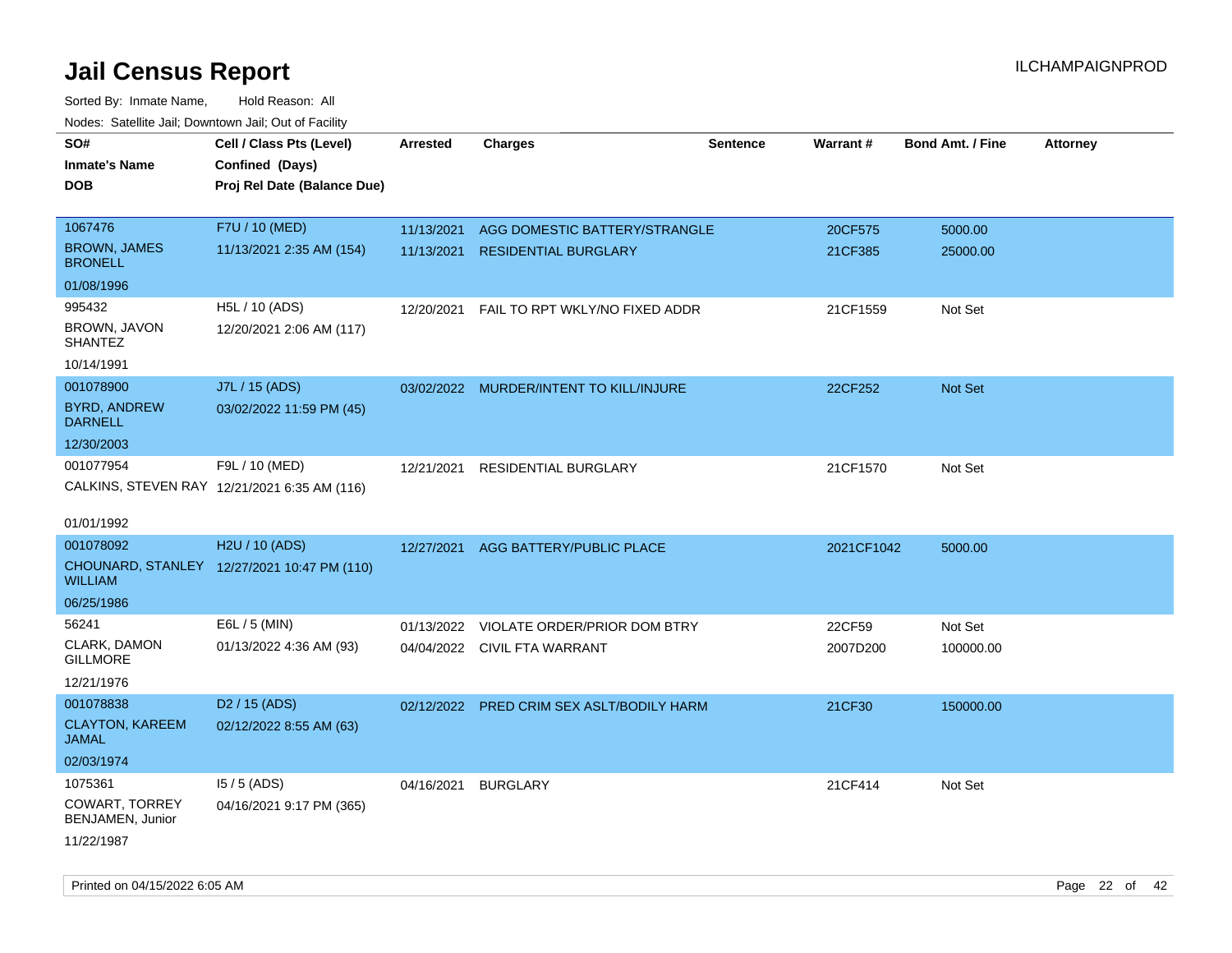| roaco. Odichile Jan, Downtown Jan, Out of Facility |                             |                   |                                         |                 |             |                         |                 |
|----------------------------------------------------|-----------------------------|-------------------|-----------------------------------------|-----------------|-------------|-------------------------|-----------------|
| SO#                                                | Cell / Class Pts (Level)    | <b>Arrested</b>   | <b>Charges</b>                          | <b>Sentence</b> | Warrant#    | <b>Bond Amt. / Fine</b> | <b>Attorney</b> |
| <b>Inmate's Name</b>                               | Confined (Days)             |                   |                                         |                 |             |                         |                 |
| <b>DOB</b>                                         | Proj Rel Date (Balance Due) |                   |                                         |                 |             |                         |                 |
| 001077214                                          | F8L / 15 (MAX)              | 12/20/2021 MURDER |                                         |                 | 21CF1572    | Not Set                 |                 |
| DAVIS-MURDOCK,<br><b>ERION VASSHAD</b>             | 12/21/2021 10:13 AM (116)   |                   |                                         |                 |             |                         |                 |
| 06/22/1998                                         |                             |                   |                                         |                 |             |                         |                 |
| 001078223                                          | G6L / 5 (MIN)               | 11/09/2021        | AGG DUI/NO VALID DL                     |                 | 21CF1382    | Not Set                 |                 |
| DIEGO-MATEO,<br><b>JOAQUIN</b>                     | 11/09/2021 10:52 PM (158)   |                   |                                         |                 |             |                         |                 |
| 01/23/2002                                         |                             |                   |                                         |                 |             |                         |                 |
| 571307                                             | J3L / 15 (ADS)              | 09/14/2020        | CRIM SEXUAL ABUSE/CONSENT               |                 | 2020CF1026  | Not Set                 |                 |
| DOMINGO-<br>CASTANEDA,                             | 09/14/2020 11:19 PM (579)   | 09/14/2020        | <b>PRED CRIM SEX ASLT/VICTIM &lt;13</b> |                 | 2020CF1025  | Not Set                 |                 |
| 09/29/1989                                         |                             |                   |                                         |                 |             |                         |                 |
| 527379                                             | D6 / 15 (ADS)               | 10/25/2021        | ARMED HABITUAL CRIMINAL                 |                 | 21CF1297    | Not Set                 |                 |
| DRAKE, MARCELL<br><b>DEON</b>                      | 10/25/2021 5:05 PM (173)    | 10/27/2021        | AGG DOMESTIC BATTERY/STRANGLE           |                 | 21CF1245    | Not Set                 |                 |
| 04/20/1987                                         |                             |                   |                                         |                 |             |                         |                 |
| 959292                                             | K1 / 15 (ADS)               | 04/01/2021        | ATTEMPT (FIRST DEGREE MURDER)           |                 | 2020CF565   | 2000000.00              |                 |
| DUNCAN, COREYON<br><b>ANTHONY</b>                  | 04/01/2021 8:46 PM (380)    | 12/17/2021 MURDER |                                         |                 | 21CF1542    | <b>Not Set</b>          |                 |
| 01/17/1989                                         |                             |                   |                                         |                 |             |                         |                 |
| 1053207                                            | K3 / 15 (SPH)               | 06/06/2019        | MURDER/INTENT TO KILL/INJURE            |                 | 2019-CF849  | 2000000.00              |                 |
| FAUST, JAQUAVEON<br>LAVELL                         | 06/06/2019 2:24 PM (1,045)  |                   |                                         |                 |             |                         |                 |
| 07/25/1996                                         |                             |                   |                                         |                 |             |                         |                 |
| 527081                                             | F9U / 10 (MED)              | 09/06/2021        | ARSON/REAL/PERSONAL PROP>\$150          |                 | 2021 CF 797 | 25000.00                |                 |
| <b>FERGUSON,</b><br><b>CHRISTOPHER</b>             | 09/06/2021 1:18 PM (222)    |                   |                                         |                 |             |                         |                 |
| 12/21/1981                                         |                             |                   |                                         |                 |             |                         |                 |
| 524764                                             | G3L / 5 (MIN)               | 09/18/2021        | METH DELIVERY/15<100 GRAMS              |                 | 21CF627     | 50000.00                |                 |
| FISCUS, ROBERT<br>LOWELL                           | 09/18/2021 10:50 AM (210)   |                   |                                         |                 |             |                         |                 |
| 02/17/1986                                         |                             |                   |                                         |                 |             |                         |                 |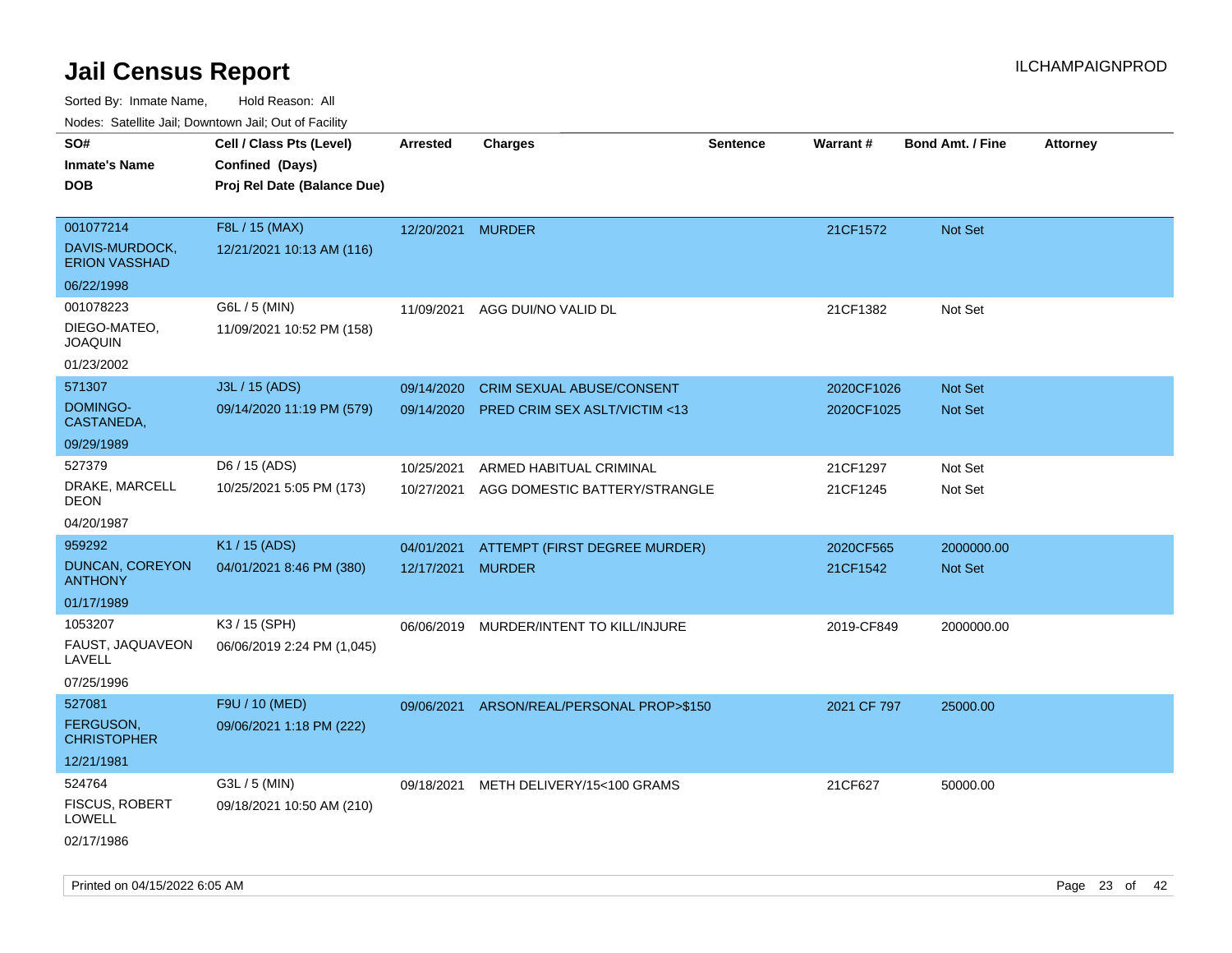Sorted By: Inmate Name, Hold Reason: All Nodes: Satellite Jail; Downtown Jail; Out of Facility

| rouco. Calcinic Jan, Downtown Jan, Out of Facility |                                                                            |                  |                                         |                 |          |                         |                 |
|----------------------------------------------------|----------------------------------------------------------------------------|------------------|-----------------------------------------|-----------------|----------|-------------------------|-----------------|
| SO#<br><b>Inmate's Name</b><br><b>DOB</b>          | Cell / Class Pts (Level)<br>Confined (Days)<br>Proj Rel Date (Balance Due) | <b>Arrested</b>  | <b>Charges</b>                          | <b>Sentence</b> | Warrant# | <b>Bond Amt. / Fine</b> | <b>Attorney</b> |
|                                                    |                                                                            |                  |                                         |                 |          |                         |                 |
| 1068917                                            | $12/5$ (ADS)                                                               |                  | 08/11/2021 VIO ORDER/PRIOR VIO OF ORDER |                 | 21CF965  | Not Set                 |                 |
| <b>GARCIA, JUAN</b><br>CARLOS                      | 08/11/2021 9:24 PM (248)                                                   |                  |                                         |                 |          |                         |                 |
| 10/21/1997                                         |                                                                            |                  |                                         |                 |          |                         |                 |
| 32913                                              | 11 / 15 (ADS)                                                              | 12/03/2021       | PRED CRIM SEX ASLT/VICTIM <13           |                 | 21CF1481 | Not Set                 |                 |
| GROB, WARREN A,<br>Junior                          | 12/03/2021 4:24 PM (134)                                                   |                  |                                         |                 |          |                         |                 |
| 12/07/1950                                         |                                                                            |                  |                                         |                 |          |                         |                 |
| 001078871                                          | G9U / 5 (ADS)                                                              | 02/22/2022       | <b>RESIDENTIAL BURGLARY</b>             |                 | 2020JD14 | No Bond                 |                 |
| <b>HARRIS, MARTELL</b>                             | 02/22/2022 3:44 PM (53)                                                    | 02/22/2022       | <b>INDIRECT CRIMINAL CONTEMPT</b>       |                 | 2020CC9  | 20000.00                |                 |
| TE'SHAWN                                           |                                                                            | 02/22/2022       | <b>ESCAPE/VIOLATE ELEC MONITORING</b>   |                 | 22CF316  | 150000.00               |                 |
| 07/02/2003                                         |                                                                            |                  |                                         |                 |          |                         |                 |
| 001078868                                          | C6L / 5 (ADS)                                                              | 02/24/2022       | STALKING/CAUSE FEAR FOR SAFETY          |                 | 22CF227  | 150000.00               |                 |
| HARRIS-MINER,<br><b>NICHOLAS</b>                   | 02/24/2022 3:56 PM (51)                                                    |                  |                                         |                 |          |                         |                 |
| 07/08/1998                                         |                                                                            |                  |                                         |                 |          |                         |                 |
| 1073611                                            | G4L / 5 (MIN)                                                              | 02/09/2021       | DELIVERY OF OR POSSESSION OF W/INT      |                 | 21CF160  | <b>Not Set</b>          |                 |
| <b>HAYES, CAMERON</b><br><b>TAYLOR MALEEK</b>      | 02/09/2021 3:10 PM (431)                                                   | 02/09/2021       | MFG 15>100 GR ECSTASY/ANALOG            |                 | 21CF121  | 500000.00               |                 |
| 08/10/1998                                         |                                                                            |                  |                                         |                 |          |                         |                 |
| 987949                                             | B1 / 10 (ADS)                                                              | 03/29/2022       | <b>FELON POSS/FIREARM</b>               |                 | 22CF365  | Not Set                 |                 |
| HOLT, TERRELL<br>VALENTINO                         | 03/29/2022 12:53 AM (18)                                                   |                  | 03/29/2022 FUGITIVE FROM JUSTICE        |                 | 22CF364  | Not Set                 |                 |
| 02/17/1991                                         |                                                                            |                  |                                         |                 |          |                         |                 |
| 518711                                             | G5L / 5 (MIN)                                                              | 01/30/2022 THEFT |                                         |                 | 22CF133  | <b>Not Set</b>          |                 |
| <b>INGERSON, LUCUS</b><br>JAMES                    | 01/30/2022 4:57 PM (76)                                                    |                  |                                         |                 |          |                         |                 |
| 09/16/1979                                         |                                                                            |                  |                                         |                 |          |                         |                 |
| 001078766                                          | $13/5$ (ADS)                                                               | 02/08/2022       | AGGRAVATED BATTERY                      |                 | 22CF160  | Not Set                 |                 |
| JOHNSON, IYONZI                                    | 02/08/2022 11:56 AM (67)                                                   |                  | 02/08/2022 BURGLARY                     |                 | 22CF63   | 3000.00                 |                 |
| $-11 - 11 - 1$                                     |                                                                            |                  |                                         |                 |          |                         |                 |

07/16/1994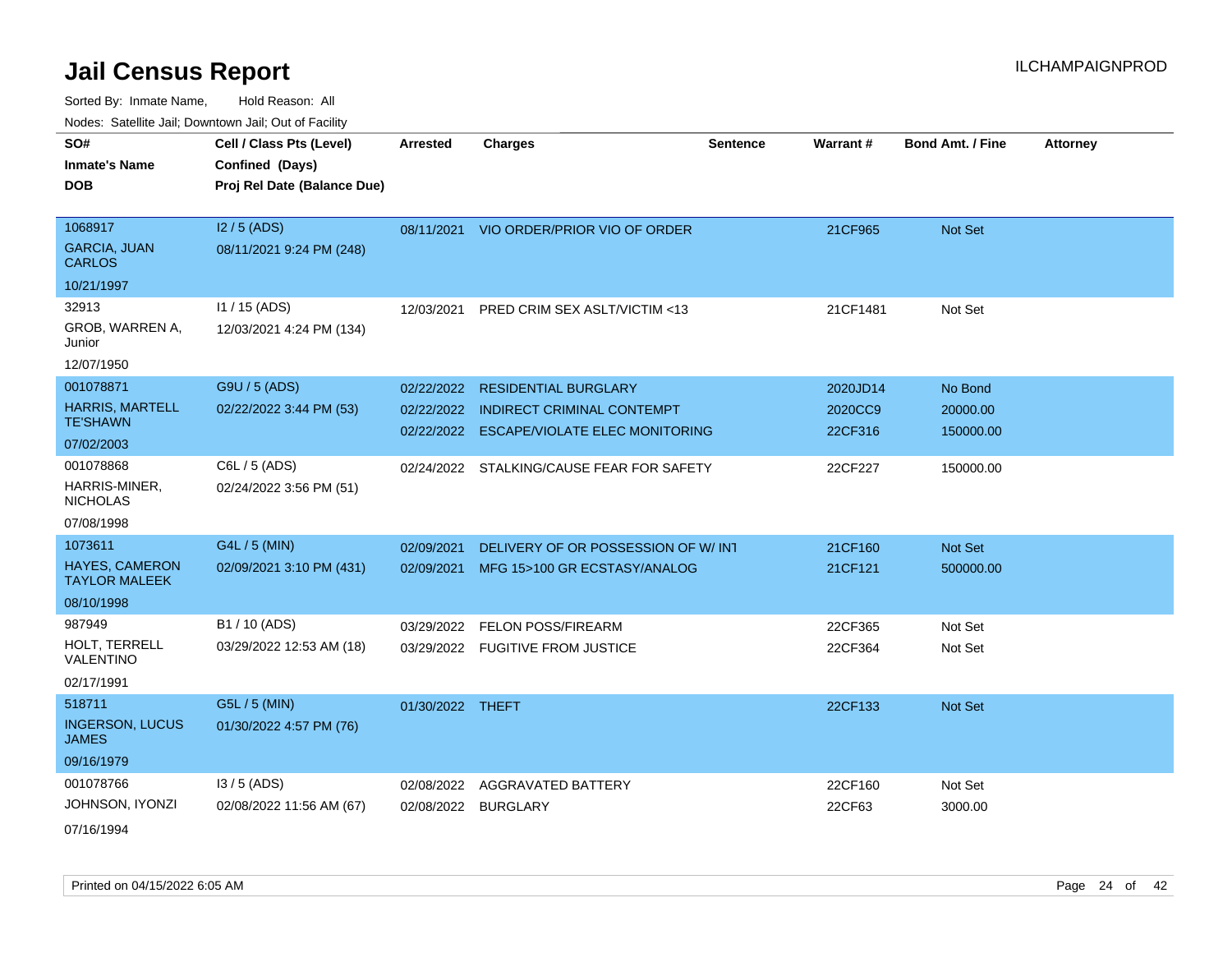| roaco. Oatomto dan, Downtown dan, Oat or Fability     |                                                                            |                      |                                          |                 |           |                         |                 |
|-------------------------------------------------------|----------------------------------------------------------------------------|----------------------|------------------------------------------|-----------------|-----------|-------------------------|-----------------|
| SO#<br><b>Inmate's Name</b><br>DOB                    | Cell / Class Pts (Level)<br>Confined (Days)<br>Proj Rel Date (Balance Due) | <b>Arrested</b>      | <b>Charges</b>                           | <b>Sentence</b> | Warrant#  | <b>Bond Amt. / Fine</b> | <b>Attorney</b> |
|                                                       |                                                                            |                      |                                          |                 |           |                         |                 |
| 1073894<br>JOKICH, ANTON VEGO  04/07/2022 5:40 PM (9) | H <sub>4</sub> L                                                           | 04/07/2022           | PROBATION VIOLATION                      |                 | 2021CF920 | Not Set                 |                 |
| 05/30/1969                                            |                                                                            |                      |                                          |                 |           |                         |                 |
| 1068501                                               | G4U / 5 (MIN)                                                              | 02/07/2022           | VIO ORDER/NOTICE/PRIOR VIO O/P           | 18m (DOC)       | 22CF156   | No Bond                 |                 |
| KING, JULIUS<br>EMANUEL                               | 02/07/2022 7:06 PM (68)                                                    | 03/29/2022           | <b>RESIST/OBSTRUCT WITH INJURY</b>       | 18m (DOC)       | 2021CF926 | No Bond                 |                 |
| 04/08/1985                                            |                                                                            |                      |                                          |                 |           |                         |                 |
| 001078818                                             | D3 / 10 (MED)                                                              | 02/04/2022           | DOMESTIC BATTERY/OTHER PRIOR             |                 | 22CF148   | Not Set                 |                 |
| KINSEL, EVERAL<br><b>MICHAEL WILLIAM</b>              | 02/04/2022 7:37 PM (71)                                                    |                      |                                          |                 |           |                         |                 |
| 10/16/1985                                            |                                                                            |                      |                                          |                 |           |                         |                 |
| 527447                                                | J1L / 10 (ADS)                                                             | 02/22/2022           | <b>BURGLARY</b>                          |                 | 22CF224   | Not Set                 |                 |
| KIRKWOOD, TYLER                                       | 02/22/2022 10:47 AM (53)                                                   | 02/22/2022           | AGG BATTERY/GREAT BODILY HARM            |                 | 22CF223   | Not Set                 |                 |
| JAMES                                                 |                                                                            | 02/23/2022           | <b>BURGLARY</b>                          |                 | 22CF152   | Not Set                 |                 |
| 10/04/1985                                            |                                                                            | 04/05/2022           | <b>RESIDENTIAL BURGLARY</b>              |                 | 22CF383   | Not Set                 |                 |
| 001077710                                             | G2L / 5 (MIN)                                                              | 03/31/2022           | AGG DOMESTIC BATTERY/STRANGLE            |                 | 21CF212   | No Bond                 |                 |
| LANGE, DEVONTAE<br>AND'RE                             | 03/31/2022 2:21 PM (16)                                                    |                      | 03/31/2022 AGG BATTERY/PUBLIC PLACE      |                 | 21CF279   | No Bond                 |                 |
| 03/05/1994                                            |                                                                            |                      |                                          |                 |           |                         |                 |
| 29681<br>LENOIR, JOHN<br><b>CHRISTOPHER</b>           | J2L / 15 (ADS)<br>07/14/2020 12:51 PM (641)                                | 07/14/2020           | PREDATORY CRIMINAL SEX ASSLT/CHILD       |                 | 20CF-781  | 250000.00               |                 |
| 04/20/1966                                            |                                                                            |                      |                                          |                 |           |                         |                 |
| 001078797                                             | 14 / 10 (ADS)                                                              |                      | 01/26/2022 VIO STALKING NO CONTACT ORDER |                 | 22CM31    | Not Set                 |                 |
| LEVIN, DANIEL DAVID                                   | 01/26/2022 3:00 PM (80)                                                    |                      |                                          |                 |           |                         |                 |
| 08/08/1984                                            |                                                                            |                      |                                          |                 |           |                         |                 |
| 1005717                                               | G9L / 5 (MIN)                                                              | 03/31/2022           | AGG DUI/3                                |                 | 22CF372   | 100000.00               |                 |
| LEWIS, ORLANDO<br><b>DESHONE</b>                      | 03/31/2022 1:56 PM (16)                                                    | 03/31/2022 AGG DUI/3 |                                          |                 | 22CF373   | 100000.00               |                 |
| 01/31/1987                                            |                                                                            |                      |                                          |                 |           |                         |                 |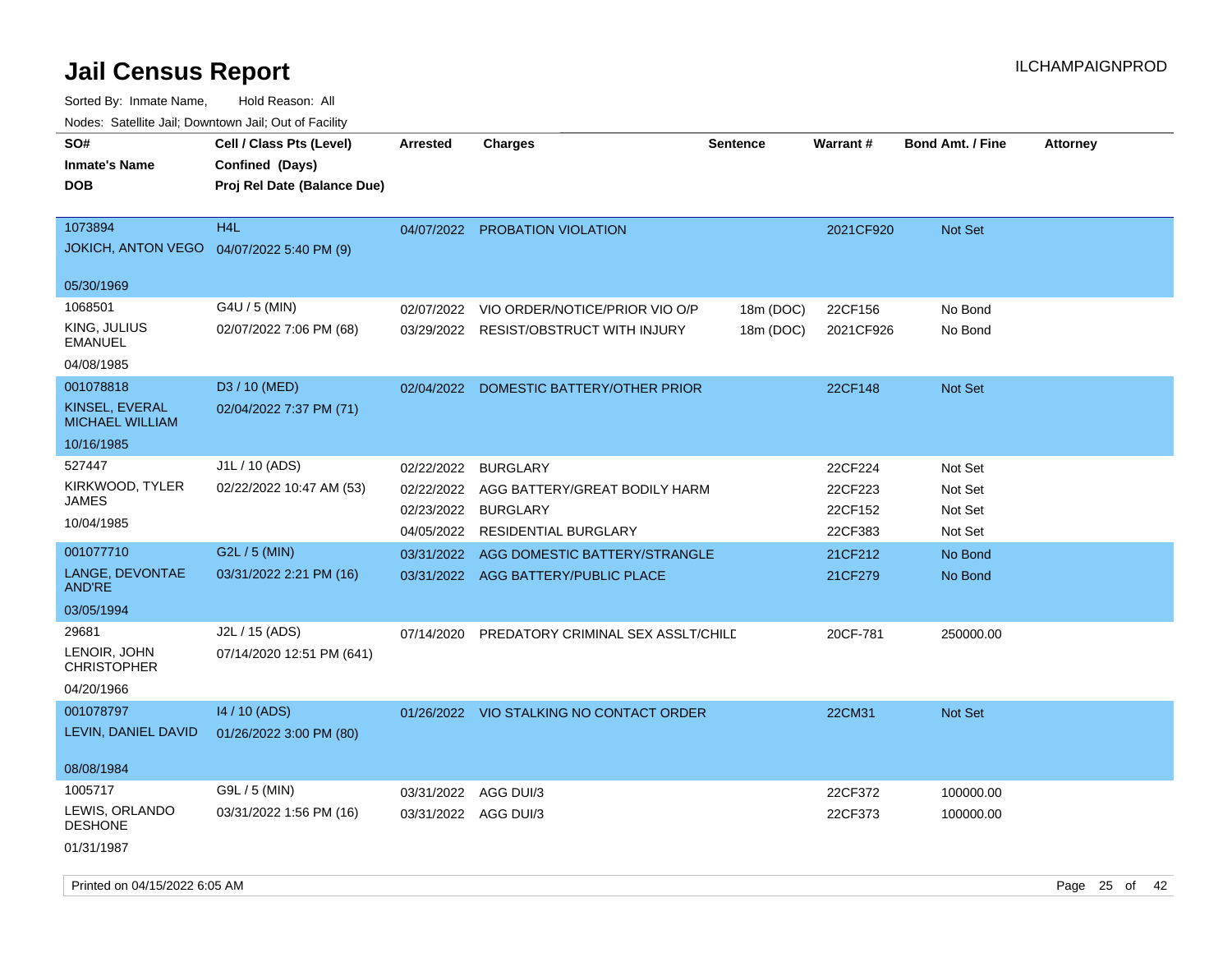Sorted By: Inmate Name, Hold Reason: All Nodes: Satellite Jail; Downtown Jail; Out of Facility

| SO#                                   | Cell / Class Pts (Level)                    | <b>Arrested</b>      | <b>Charges</b>                      | <b>Sentence</b> | Warrant#   | <b>Bond Amt. / Fine</b> | <b>Attorney</b> |
|---------------------------------------|---------------------------------------------|----------------------|-------------------------------------|-----------------|------------|-------------------------|-----------------|
| <b>Inmate's Name</b>                  | Confined (Days)                             |                      |                                     |                 |            |                         |                 |
| <b>DOB</b>                            | Proj Rel Date (Balance Due)                 |                      |                                     |                 |            |                         |                 |
|                                       |                                             |                      |                                     |                 |            |                         |                 |
| 983917                                | G6U / 5 (MIN)                               | 04/07/2022           | LEAVING THE SCENE INVOLV VEHICLE    |                 | 2022MT484  | 2470.00                 |                 |
| LOPEZ-AGUILAR,<br><b>SERGIO</b>       | 04/08/2022 12:35 AM (8)                     |                      | 04/07/2022 AGG DUI/NO VALID DL      |                 | 2008CF329  | 50000.00                |                 |
| 09/10/1981                            |                                             |                      |                                     |                 |            |                         |                 |
| 001078320                             | E2L / 5 (ADS)                               | 04/03/2022           | <b>BURGLARY</b>                     |                 | 22CF395    | Not Set                 |                 |
| <b>MARSH, PAUL</b><br>OLUFUNMILAYO    | 04/03/2022 8:37 PM (13)                     | 04/03/2022 BURGLARY  |                                     |                 | 22CF396    | Not Set                 |                 |
| 07/13/1994                            |                                             |                      |                                     |                 |            |                         |                 |
| 1063030                               | D4 / 15 (ADS)                               | 12/20/2021           | <b>MURDER</b>                       |                 | 21CF1571   | <b>Not Set</b>          |                 |
|                                       | MASON, RYAN ONEIAL 12/21/2021 9:30 AM (116) | 12/22/2021           | <b>PAROLE REVOCATION</b>            |                 | CH2107979  | <b>Not Set</b>          |                 |
|                                       |                                             |                      |                                     |                 |            |                         |                 |
| 02/22/1991                            |                                             |                      |                                     |                 |            |                         |                 |
| 1076591                               | G8U / 5 (MIN)                               | 02/22/2022           | DELIVERY OF OR POSSESSION OF W/ INT |                 | 20CF961    | 500000.00               |                 |
| MATTHEWS,<br><b>CHRISTIAN ANTHONY</b> | 02/22/2022 7:42 PM (53)                     |                      | 02/23/2022 MAIL FRAUD               |                 | 2:21CR173  | No Bond                 |                 |
| 03/15/1989                            |                                             |                      |                                     |                 |            |                         |                 |
| 40235                                 | G1L / 5 (MIN)                               | 10/04/2021           | AGG DUI/4                           |                 | 2021CF1145 | 35000.00                |                 |
| MERRIWEATHER,<br><b>MARCUS TODD</b>   | 10/04/2021 4:41 PM (194)                    |                      |                                     |                 |            |                         |                 |
| 11/28/1967                            |                                             |                      |                                     |                 |            |                         |                 |
| 1040273                               | E5U / 15 (ADS)                              | 09/30/2021           | PRED CRIM SEX ASLT/VICTIM <13       |                 | 21CF329    | 500000.00               |                 |
| METCALFE, LANELL<br><b>JARON</b>      | 09/30/2021 11:32 PM (198)                   |                      |                                     |                 |            |                         |                 |
| 09/22/1988                            |                                             |                      |                                     |                 |            |                         |                 |
| 1075635                               | K <sub>2</sub> / 10 (ADS)                   | 05/11/2021           | AGG DISCHARGE FIREARM/OCC VEH       |                 | 21CF538    | Not Set                 |                 |
| MILES, DEVLON VON,<br>Junior          | 05/11/2021 10:39 PM (340)                   | 05/11/2021           | MFG/DEL CANNABIS/30-500 GRAMS       |                 | 20CF1402   | 100000.00               |                 |
| 11/04/2000                            |                                             | 02/23/2022 MURDER    |                                     |                 | 22CF219    | <b>Not Set</b>          |                 |
| 1042168                               | G5U / 5 (MIN)                               | 02/26/2022 AGG DUI/4 |                                     |                 | 22CF238    | Not Set                 |                 |
| MONTALVO, ANTONIO                     | 02/26/2022 6:14 AM (49)                     |                      |                                     |                 |            |                         |                 |

05/03/1976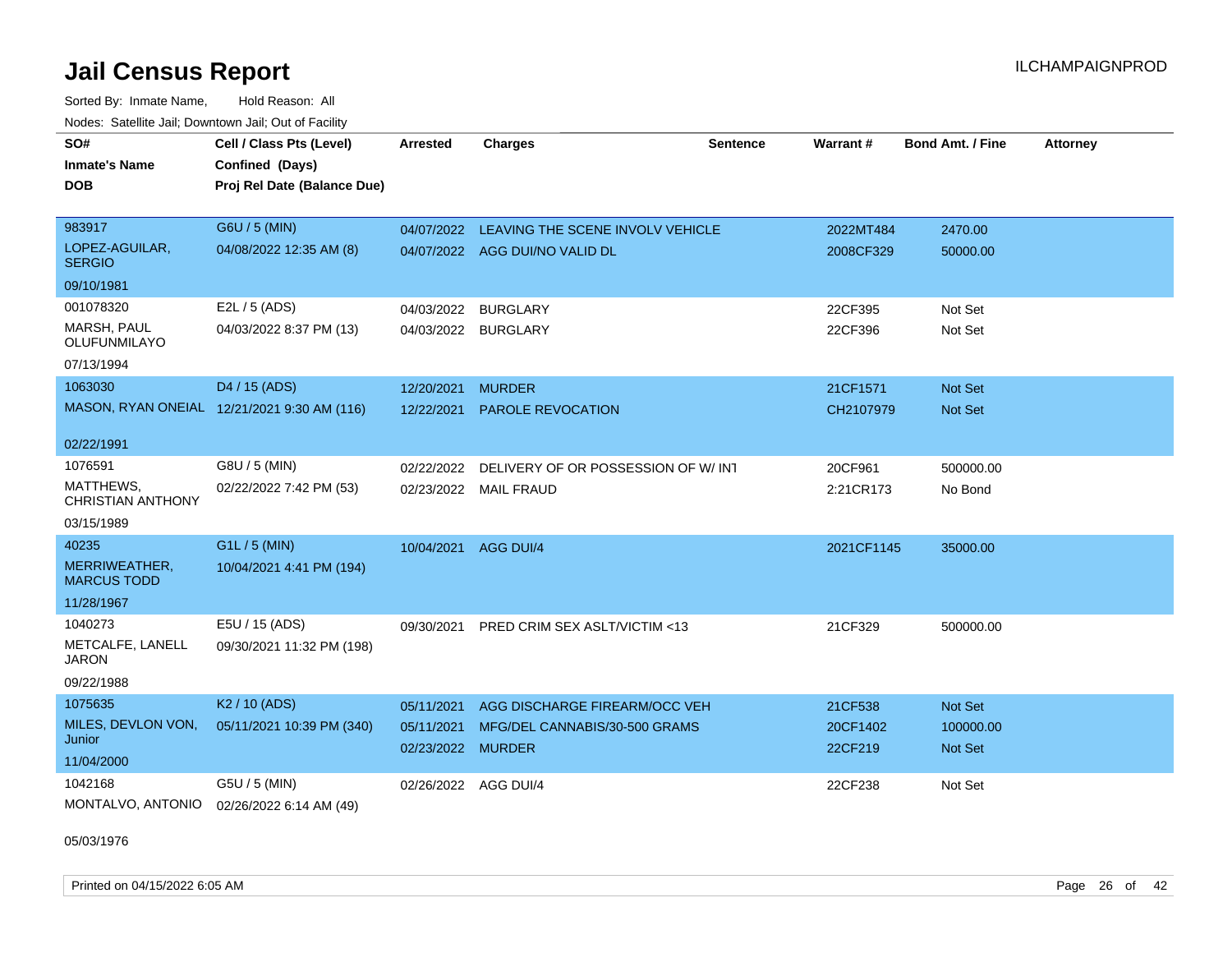| roaco. Catolino cali, Domntonn cali, Out of Facility |                             |                 |                                                         |                 |            |                         |                 |
|------------------------------------------------------|-----------------------------|-----------------|---------------------------------------------------------|-----------------|------------|-------------------------|-----------------|
| SO#                                                  | Cell / Class Pts (Level)    | <b>Arrested</b> | <b>Charges</b>                                          | <b>Sentence</b> | Warrant#   | <b>Bond Amt. / Fine</b> | <b>Attorney</b> |
| <b>Inmate's Name</b>                                 | Confined (Days)             |                 |                                                         |                 |            |                         |                 |
| <b>DOB</b>                                           | Proj Rel Date (Balance Due) |                 |                                                         |                 |            |                         |                 |
|                                                      |                             |                 |                                                         |                 |            |                         |                 |
| 1069209                                              | <b>H1L / 10 (ADS)</b>       | 04/07/2021      | AGG BATTERY/GREAT BODILY HARM                           |                 | 21CF376    | Not Set                 |                 |
| MOORE, DEVONTE<br>JAMAL                              | 04/07/2021 6:25 PM (374)    |                 |                                                         |                 |            |                         |                 |
| 09/24/1995                                           |                             |                 |                                                         |                 |            |                         |                 |
| 001078993                                            | E1L / 10 (ADS)              |                 | 03/29/2022 AGG ASLT PEACE OFF/FIRE/ER WRK               |                 | 22CM87     | Not Set                 |                 |
| MURPHY, JUSTIN RAY                                   | 03/29/2022 6:40 PM (18)     |                 |                                                         |                 |            |                         |                 |
|                                                      |                             |                 |                                                         |                 |            |                         |                 |
| 03/12/1997                                           |                             |                 |                                                         |                 |            |                         |                 |
| 1067146                                              | G7L / 5 (MIN)               |                 | 03/23/2022 LEAVING SCENE-ACCIDENT/DEATH/INJUF 13y (DOC) |                 | 2020CF1197 | No Bond                 |                 |
| <b>OMALLEY, ROBERT</b><br><b>FRED</b>                | 03/23/2022 5:10 PM (24)     |                 |                                                         |                 |            |                         |                 |
| 04/30/1979                                           |                             |                 |                                                         |                 |            |                         |                 |
| 001078357                                            | A2L / 15 (SPH)              | 09/17/2021      | ARMED ROBBERY/ARMED W/FIREARM                           |                 | 22-CF-7    | 500000.00               |                 |
| PETTIGREW, CAREY                                     | 09/17/2021 9:56 AM (211)    | 09/17/2021      | ARMED ROBBERY/ARMED W/FIREARM                           |                 | 21CF1129   | Not Set                 |                 |
| <b>CORNITRIAS DEOBLO</b>                             |                             | 09/17/2021      | ARMED ROBBERY/ARMED W/FIREARM                           |                 | 21CF1230   | Not Set                 |                 |
| 08/31/1986                                           |                             | 09/17/2021      | ARMED ROBBERY/ARMED W/FIREARM                           |                 | 21CF1128   | Not Set                 |                 |
| 1008308                                              | F2L / 10 (MED)              | 01/30/2022      | <b>ASSAULT</b>                                          |                 | 19CM364    | 4000.00                 |                 |
| PETTIGREW, MARIO<br><b>TRAVINIO</b>                  | 01/30/2022 6:15 AM (76)     |                 | 01/30/2022 AGG BTRY/GREAT BOD HARM/60+                  |                 | 22CF131    | No Bond                 |                 |
| 08/11/1992                                           |                             |                 |                                                         |                 |            |                         |                 |
| 1070610                                              | J6L / 10 (ADS)              | 03/03/2022      | AGG BATTERY/PUBLIC PLACE                                |                 | 21CF930    | Not Set                 |                 |
| PHILLIS, AARON<br><b>MONTRELL</b>                    | 03/03/2022 2:49 PM (44)     |                 | 03/03/2022 AGG BATTERY/GREAT BODILY HARM                |                 | 21CF482    | 5000.00                 |                 |
| 03/26/1999                                           |                             |                 |                                                         |                 |            |                         |                 |
| 001078005                                            | E4L / 10 (MED)              | 03/08/2022      | HOME INVASION/CAUSE INJURY                              |                 | 22CF280    | <b>Not Set</b>          |                 |
| PINEX, MARCHELLO D                                   | 03/08/2022 2:54 AM (39)     |                 | 03/08/2022 AGGRAVATED BATTERY/STRANGLE                  |                 | 19CR605101 | No Bond                 |                 |
|                                                      |                             |                 |                                                         |                 |            |                         |                 |
| 12/25/1991                                           |                             |                 |                                                         |                 |            |                         |                 |
| 001078942                                            | G2U / 5 (MIN)               | 03/13/2022      | MFG/DEL CANNABIS/500<2000 GR                            |                 | 22CF307    | Not Set                 |                 |
| <b>QATTOUM, ADHAM M</b>                              | 03/13/2022 11:31 PM (34)    |                 |                                                         |                 |            |                         |                 |
| 07/22/1994                                           |                             |                 |                                                         |                 |            |                         |                 |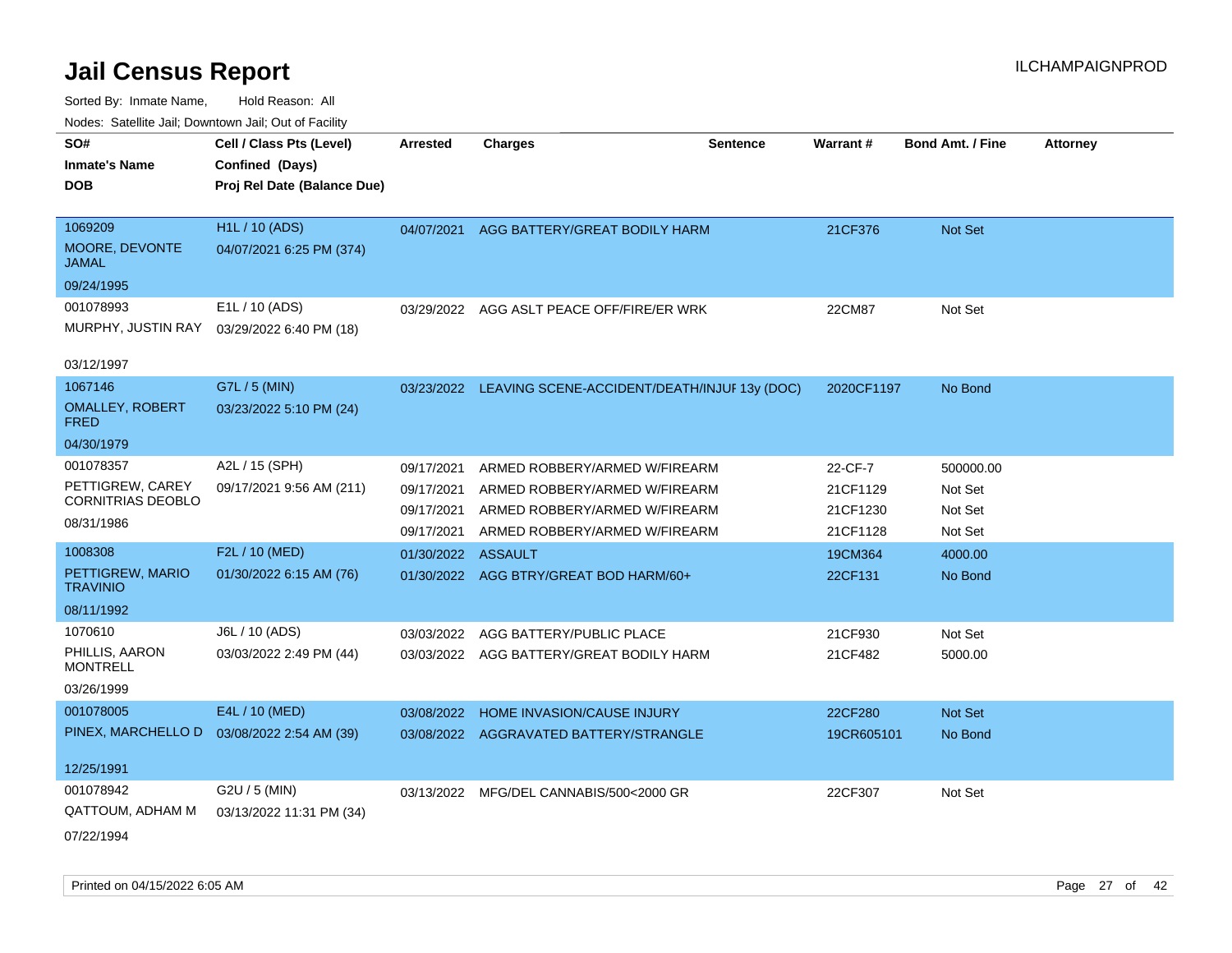| wacs. Calcinic Jan, Downtown Jan, Out of Facility |                                             |                          |                                                       |                 |            |                         |                 |
|---------------------------------------------------|---------------------------------------------|--------------------------|-------------------------------------------------------|-----------------|------------|-------------------------|-----------------|
| SO#<br><b>Inmate's Name</b>                       | Cell / Class Pts (Level)<br>Confined (Days) | <b>Arrested</b>          | <b>Charges</b>                                        | <b>Sentence</b> | Warrant#   | <b>Bond Amt. / Fine</b> | <b>Attorney</b> |
| <b>DOB</b>                                        | Proj Rel Date (Balance Due)                 |                          |                                                       |                 |            |                         |                 |
| 001077783                                         | H6L / 10 (ADS)                              |                          | 01/05/2022 AGGRAVATED BATTERY                         |                 | 21CF325    | Not Set                 |                 |
| <b>RIVERA, DARYL</b><br><b>ANTONIO</b>            | 01/05/2022 4:20 PM (101)                    |                          |                                                       |                 |            |                         |                 |
| 11/14/1981                                        |                                             |                          |                                                       |                 |            |                         |                 |
| 1072114                                           | A1U / 15 (SPH)                              | 01/17/2021               | ATTEMPT (FIRST DEGREE MURDER)                         |                 | 2021CF65   | Not Set                 |                 |
| <b>LEVON</b>                                      | ROBINSON, DONNELL 01/17/2021 2:40 PM (454)  | 01/17/2021<br>02/17/2021 | ARMED ROBBERY/NO FIREARM<br><b>AGGRAVATED BATTERY</b> | 4y (DOC)        | 2020CF824  | 75000.00<br>250000.00   |                 |
| 10/23/2000                                        |                                             |                          |                                                       |                 |            |                         |                 |
| 1000820                                           | F5L / 15 (MAX)                              | 01/24/2022               | <b>FELON POSS/USE WEAPON/FIREARM</b>                  |                 | 22CF105    | Not Set                 |                 |
| SCHNEIDER, SONGAN<br><b>MICHAEL</b>               | 01/24/2022 8:20 AM (82)                     |                          | 01/24/2022 AGGRAVATED DOMESTIC BATTERY                |                 | 21CF1433   | 25000.00                |                 |
| 08/18/1992                                        |                                             |                          |                                                       |                 |            |                         |                 |
| 47195                                             | G8L / 5 (MIN)                               | 12/27/2021               | <b>RESIDENTIAL BURGLARY</b>                           |                 | 2020CF1222 | 10000.00                |                 |
| SIMMONS, JAMES<br><b>ROBERT</b>                   | 12/27/2021 8:42 AM (110)                    | 12/28/2021               | <b>RESIDENTIAL BURGLARY</b>                           |                 | 2021CF1596 | Not Set                 |                 |
| 03/13/1975                                        |                                             |                          |                                                       |                 |            |                         |                 |
| 1064798                                           | B3 / 15 (ADS)                               | 01/17/2022               | <b>MURDER</b>                                         |                 | 2021CF695  | 1500000.00              |                 |
| <b>STENNIS, BRUCE</b><br><b>DEONTAY</b>           | 01/17/2022 1:29 PM (89)                     |                          | 01/17/2022 MFG/DEL 1<15 GR COCAINE/ANLG               |                 | 21CF520    | 50000.00                |                 |
| 08/12/1998                                        |                                             |                          |                                                       |                 |            |                         |                 |
| 1036650                                           | F4U / 10 (MED)                              |                          | 02/16/2022 ARMED VIOLENCE/CATEGORY I                  | 10y (DOC)       | 21CF845    | 250000.00               |                 |
| TAYLOR, KORRION<br>VELEZ                          | 02/16/2022 4:33 PM (59)                     |                          |                                                       |                 |            |                         |                 |
| 03/18/1997                                        |                                             |                          |                                                       |                 |            |                         |                 |
| 1056971                                           | B2 / 10 (SPH)                               | 08/07/2021               | <b>FELON POSS/USE WEAPON/FIREARM</b>                  |                 | 21CF948    | No Bond                 |                 |
| <b>TRAVIS, DENZEL</b><br><b>DANTRELL</b>          | 08/07/2021 7:36 AM (252)                    | 08/08/2021               | AGG BATTERY/PUBLIC PLACE                              |                 | 2020CF647  | 25000.00                |                 |
| 03/21/1993                                        |                                             |                          |                                                       |                 |            |                         |                 |
| 001078250                                         | C9L / 10 (ADS)                              | 08/07/2021               | FELON POSS WEAPON/BODY ARMOR                          |                 | 21CF950    | Not Set                 |                 |
| TRAVIS, JORDAN<br><b>TESHAUN</b>                  | 08/07/2021 10:27 AM (252)                   |                          |                                                       |                 |            |                         |                 |
| 03/03/1996                                        |                                             |                          |                                                       |                 |            |                         |                 |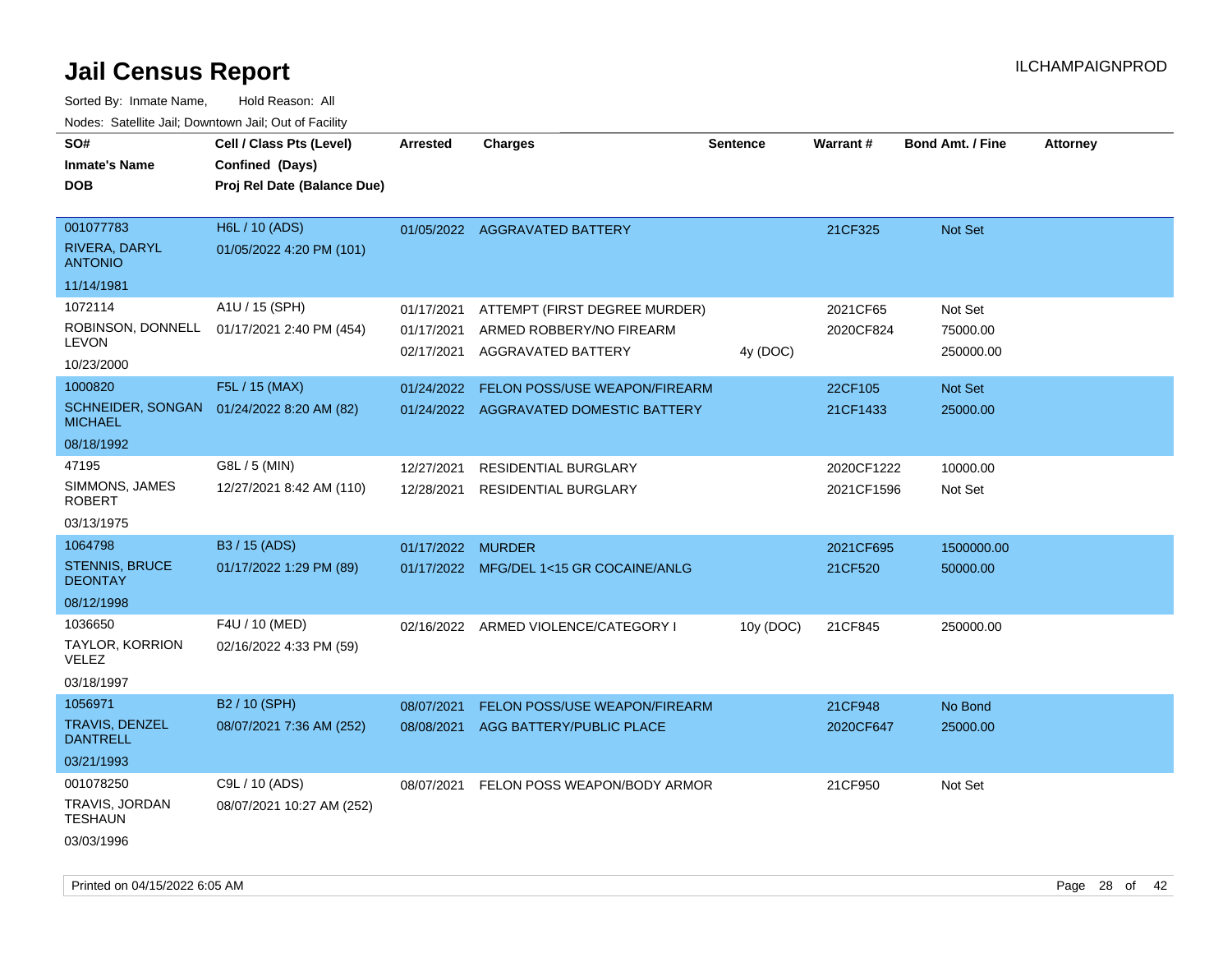| rougs. Calcing Jan, Downtown Jan, Out of Facility    |                                                                            |                                        |                                                                                       |                 |                                    |                                |                 |
|------------------------------------------------------|----------------------------------------------------------------------------|----------------------------------------|---------------------------------------------------------------------------------------|-----------------|------------------------------------|--------------------------------|-----------------|
| SO#<br><b>Inmate's Name</b><br><b>DOB</b>            | Cell / Class Pts (Level)<br>Confined (Days)<br>Proj Rel Date (Balance Due) | <b>Arrested</b>                        | <b>Charges</b>                                                                        | <b>Sentence</b> | Warrant#                           | <b>Bond Amt. / Fine</b>        | <b>Attorney</b> |
| 512160                                               | F1L / 15 (MAX)                                                             |                                        | 03/10/2022 ARMED HABITUAL CRIMINAL                                                    |                 | 22CF296                            | Not Set                        |                 |
| <b>TURNER, CHARLES</b><br><b>EDWARD</b>              | 03/10/2022 12:00 PM (37)                                                   |                                        | 03/11/2022 PAROLE REVOCATION                                                          |                 | CH2201422                          | No Bond                        |                 |
| 09/05/1986                                           |                                                                            |                                        |                                                                                       |                 |                                    |                                |                 |
| 30108<br>VANDYKE, DARYL<br><b>ANTHONY</b>            | J4L / 15 (ADS)<br>07/30/2021 8:29 PM (260)                                 | 07/30/2021                             | <b>MURDER</b>                                                                         |                 | 21CF902                            | 2000000.00                     |                 |
| 10/04/1965                                           |                                                                            |                                        |                                                                                       |                 |                                    |                                |                 |
| 968681                                               | D5 / 15 (ADS)                                                              | 08/27/2021                             | AGG CRIM SX AB/VIC 13<18/TRUST                                                        |                 | 2020CF499                          | 250000.00                      |                 |
| <b>WADE, DEMETRIUS</b><br><b>DARYL</b>               | 08/27/2021 2:25 AM (232)                                                   | 08/27/2021                             | INDIRECT CRIMINAL CONTEMPT                                                            | 3y(DOC)         | 2021CC16                           | No Bond                        |                 |
| 01/07/1987                                           |                                                                            |                                        |                                                                                       |                 |                                    |                                |                 |
| 1035462<br><b>WASHINGTON, MARK</b><br><b>ANTHONY</b> | F3U / 15 (MAX)<br>03/25/2022 8:47 AM (22)                                  |                                        | 03/25/2022 ARMED HABITUAL CRIMINAL                                                    |                 | 22CF186                            | 750000.00                      |                 |
| 01/06/1994                                           |                                                                            |                                        |                                                                                       |                 |                                    |                                |                 |
| 1070971                                              | H3L / 5 (ADS)                                                              | 12/07/2021                             | <b>IDENTITY THEFT/&lt;\$300</b>                                                       |                 | 20CF922                            | <b>Not Set</b>                 |                 |
| <b>WEIR, CLINTON</b><br><b>HOWARD</b>                | 12/08/2021 3:45 AM (129)                                                   | 12/07/2021                             | <b>RECKLESS DRIVING</b>                                                               |                 | 19TR2348                           | <b>Not Set</b>                 |                 |
| 03/15/1983                                           |                                                                            |                                        |                                                                                       |                 |                                    |                                |                 |
| 54212<br>WHITLOCK, GEORGE<br>ABRAM<br>11/10/1978     | E3U / 10 (ADS)<br>12/21/2021 1:20 PM (116)                                 | 12/21/2021<br>12/21/2021<br>12/21/2021 | RECEIVE/POSS/SELL STOLEN VEH<br>VIOLATE ORDER PROTECTION<br>ARMED VIOLENCE/CATEGORY I |                 | 2021CF669<br>2021CM391<br>21CF1576 | 10000.00<br>1000.00<br>Not Set |                 |
| 1058072                                              | A2U / 15 (SPH)                                                             | 02/25/2021                             | <b>ARMED HABITUAL CRIMINAL</b>                                                        |                 |                                    | <b>Not Set</b>                 |                 |
| <b>WILLIAMS, KENNETH</b><br><b>BERNARD</b>           | 02/25/2021 3:24 PM (415)                                                   |                                        |                                                                                       |                 |                                    |                                |                 |
| 10/04/1985                                           |                                                                            |                                        |                                                                                       |                 |                                    |                                |                 |
| 1020914                                              | F3L / 10 (MED)                                                             |                                        | 03/06/2022 FELON POSS/USE WEAPON/FIREARM                                              |                 | 21CF1337                           | 250000.00                      |                 |
| <b>WILSON, BRANDON</b><br>LARON                      | 03/06/2022 11:46 AM (41)                                                   |                                        |                                                                                       |                 |                                    |                                |                 |
| 07/05/1994                                           |                                                                            |                                        |                                                                                       |                 |                                    |                                |                 |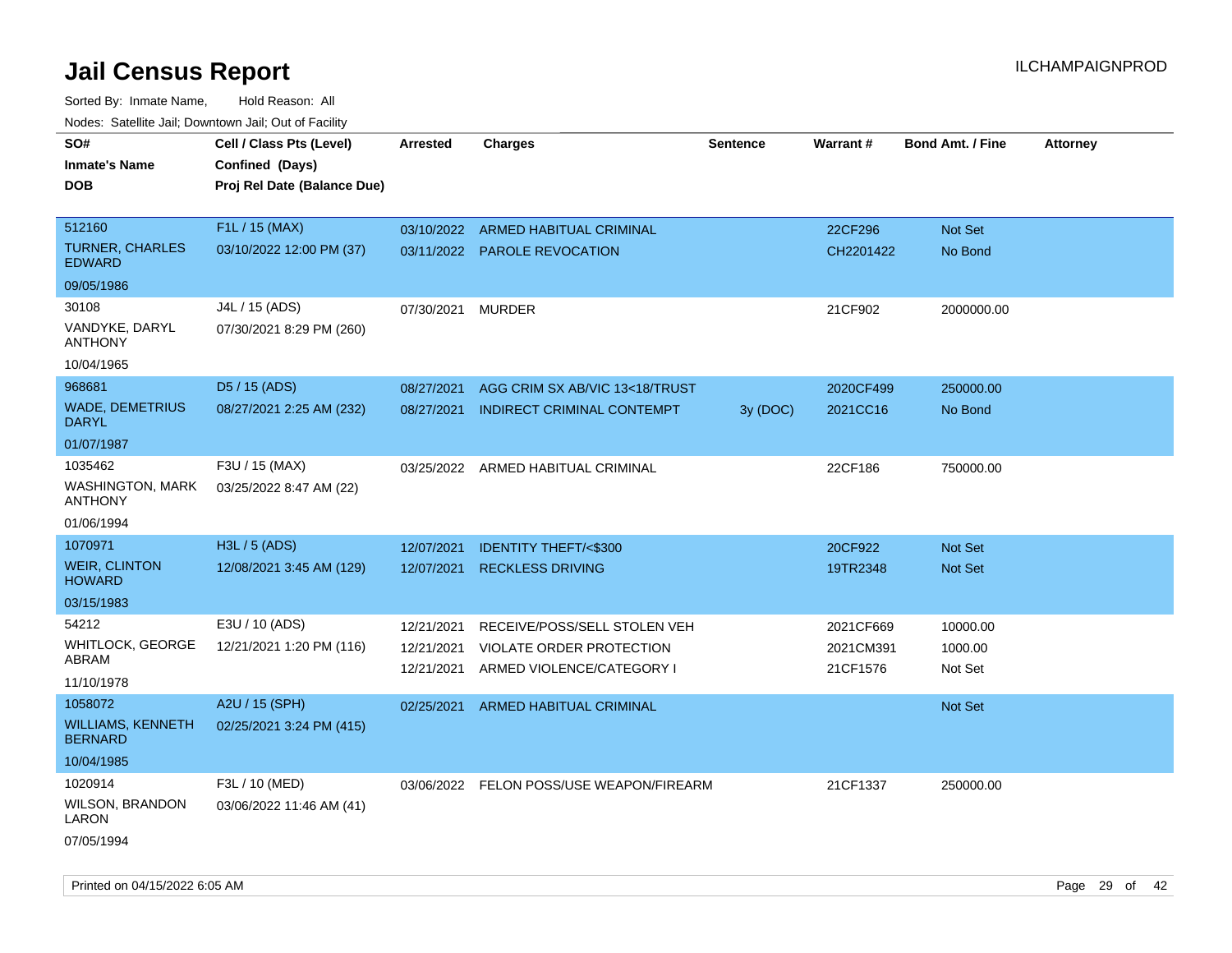| SO#                            | Cell / Class Pts (Level)    | <b>Arrested</b> | Charges                      |            | <b>Sentence</b> | Warrant # | <b>Bond Amt. / Fine</b> | <b>Attorney</b> |
|--------------------------------|-----------------------------|-----------------|------------------------------|------------|-----------------|-----------|-------------------------|-----------------|
| <b>Inmate's Name</b>           | Confined (Days)             |                 |                              |            |                 |           |                         |                 |
| <b>DOB</b>                     | Proj Rel Date (Balance Due) |                 |                              |            |                 |           |                         |                 |
|                                |                             |                 |                              |            |                 |           |                         |                 |
| 001078995                      | $G1U / 5$ (MIN)             | 03/29/2022      | METH DELIVERY<5 GRAMS        |            |                 | 22CF371   | Not Set                 |                 |
| ZINK, PRESTIN L                | 03/29/2022 11:33 PM (18)    | 03/29/2022      | <b>FUGITIVE FROM JUSTICE</b> |            |                 | 22CF370   | <b>Not Set</b>          |                 |
| 08/19/1997                     |                             |                 |                              |            |                 |           |                         |                 |
|                                |                             |                 |                              |            |                 |           |                         |                 |
| <b>Total Downtown Jail: 72</b> |                             | Males: 72       | Females: 0                   | Unknown: 0 |                 |           |                         |                 |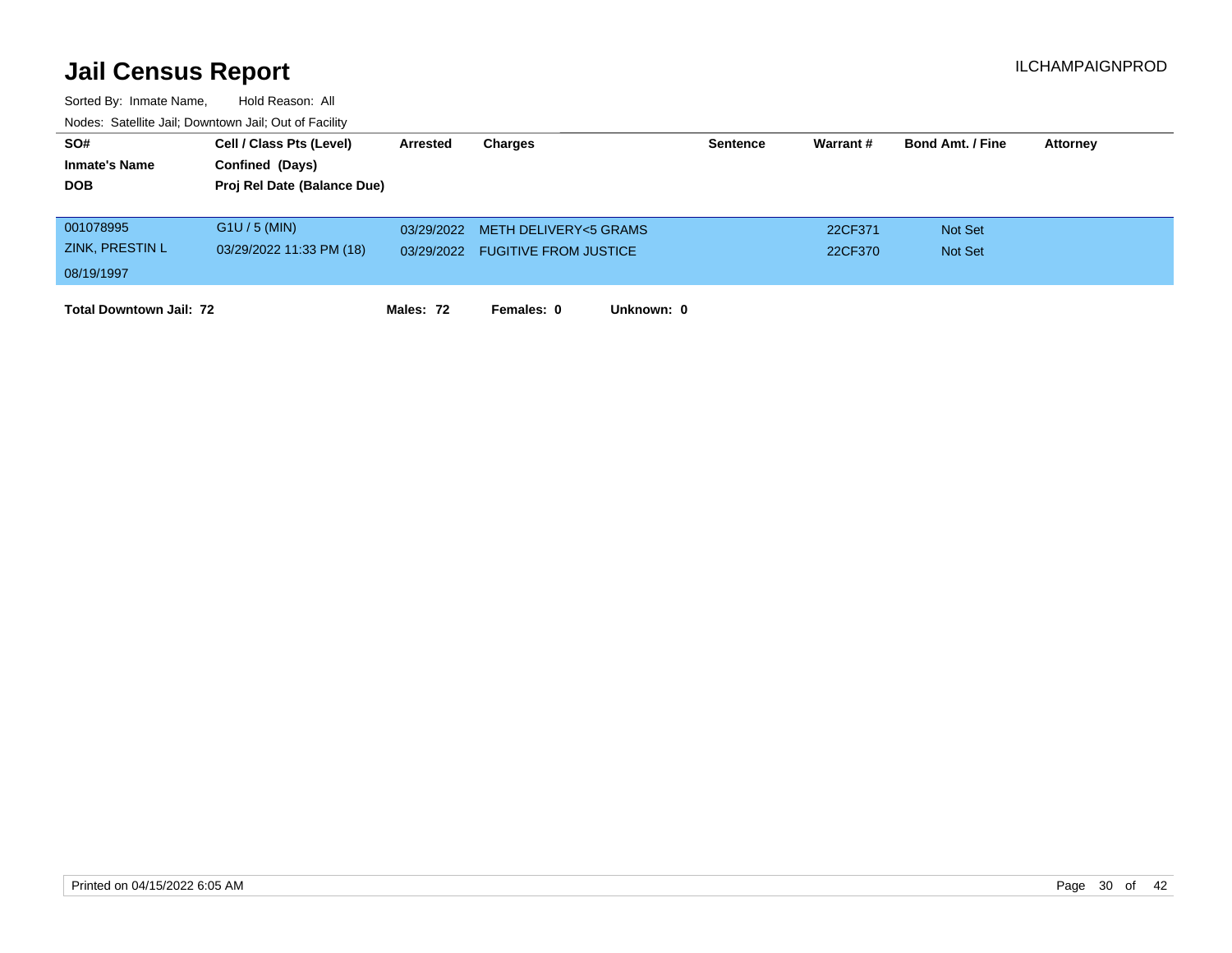| <b>Out of Facility</b><br>SO#<br><b>Inmate's Name</b><br><b>DOB</b> | Cell / Class Pts (Level)<br>Confined (Days)<br>Proj Rel Date (Balance Due) | <b>Arrested</b> | <b>Charges</b>                      | <b>Sentence</b> | Warrant#   | <b>Bond Amt. / Fine</b> | <b>Attorney</b> |
|---------------------------------------------------------------------|----------------------------------------------------------------------------|-----------------|-------------------------------------|-----------------|------------|-------------------------|-----------------|
| 001078621                                                           | <b>KAN / 10 (MED)</b>                                                      | 12/23/2021      | <b>RESIDENTIAL BURGLARY</b>         |                 | 21CF1582   | <b>Not Set</b>          |                 |
|                                                                     | BAILEY, DANIEL SCOTT 12/23/2021 9:44 AM (114)                              | 01/14/2022      | <b>PROBATION VIOLATION</b>          |                 | 21CF1445   | <b>Not Set</b>          |                 |
| 05/09/1999                                                          |                                                                            |                 |                                     |                 |            |                         |                 |
| 548350                                                              | EHD                                                                        | 03/29/2022      | AGG DUI/NO VALID DL                 |                 | 2020CF268  | Not Set                 |                 |
| <b>BAILEY, NORBERT</b><br><b>WILLIAM</b>                            | 03/29/2022 9:11 AM (18)                                                    |                 |                                     |                 |            |                         |                 |
| 02/14/1992                                                          | 5/23/2022 (0.00)                                                           |                 |                                     |                 |            |                         |                 |
| 19971                                                               | <b>EHD</b>                                                                 | 11/09/2021      | DRIVING RVK/SUSP DUI/SSS 4-9        |                 | 2021CF968  | <b>Not Set</b>          |                 |
| <b>LYNN</b>                                                         | BARNESKE, RAYMOND 11/09/2021 9:32 AM (158)                                 |                 |                                     |                 |            |                         |                 |
| 08/17/1961                                                          | 5/6/2022 (0.00)                                                            |                 |                                     |                 |            |                         |                 |
| 001078220                                                           | <b>EHD</b>                                                                 | 04/05/2022      | AGG DUI/NO VALID DL                 |                 | 2021CF1097 | Not Set                 |                 |
|                                                                     | BASILIO, MARIA ELENA 04/05/2022 12:16 PM (11)                              |                 |                                     |                 |            |                         |                 |
| 07/30/2001                                                          | 4/17/2022 (0.00)                                                           |                 |                                     |                 |            |                         |                 |
| 516062                                                              | KAN / 15 (MAX)                                                             | 02/22/2021      | AGG DISCH FIR/VEH/PC OFF/FRMAN      |                 | 21CF210    | No Bond                 |                 |
| BENNETT, JOHN<br><b>MICHAEL</b>                                     | 02/22/2021 10:47 AM (418)                                                  | 02/22/2021      | <b>PHONE HARASSMENT/2+</b>          |                 | 20CF194    | 5000.00                 |                 |
| 04/30/1986                                                          |                                                                            |                 |                                     |                 |            |                         |                 |
| 33993                                                               | KAN / 10 (MED)                                                             | 06/14/2021      | POSSESSING A CONTROLLED SUBSTAND    |                 | 21CF657    | Not Set                 |                 |
| <b>BOOKER, STEPHON</b>                                              | 06/14/2021 7:42 PM (306)                                                   | 06/14/2021      | AGGRAVATED DOMESTIC BATTERY         |                 | 21CF688    | Not Set                 |                 |
| <b>MONTELL</b>                                                      |                                                                            | 06/14/2021      | PAROLE REVOCATION                   |                 | CH2103612  | No Bond                 |                 |
| 06/11/1971                                                          |                                                                            |                 |                                     |                 |            |                         |                 |
| 35366                                                               | <b>EHD</b>                                                                 | 04/05/2022      | <b>DRIVING RVK/SUSP DUI/SSS 4-9</b> |                 | 2020CF1405 | <b>Not Set</b>          |                 |
| <b>BRADLEY, EARNEST</b><br><b>ANGELO VALENTIN</b>                   | 04/05/2022 8:58 AM (11)                                                    | 04/05/2022      | DRIVING RVK/SUSP DUI/SSS 4-9        |                 | 2021CF361  | Not Set                 |                 |
| 07/30/1968                                                          | 6/2/2022 (0.00)                                                            |                 |                                     |                 |            |                         |                 |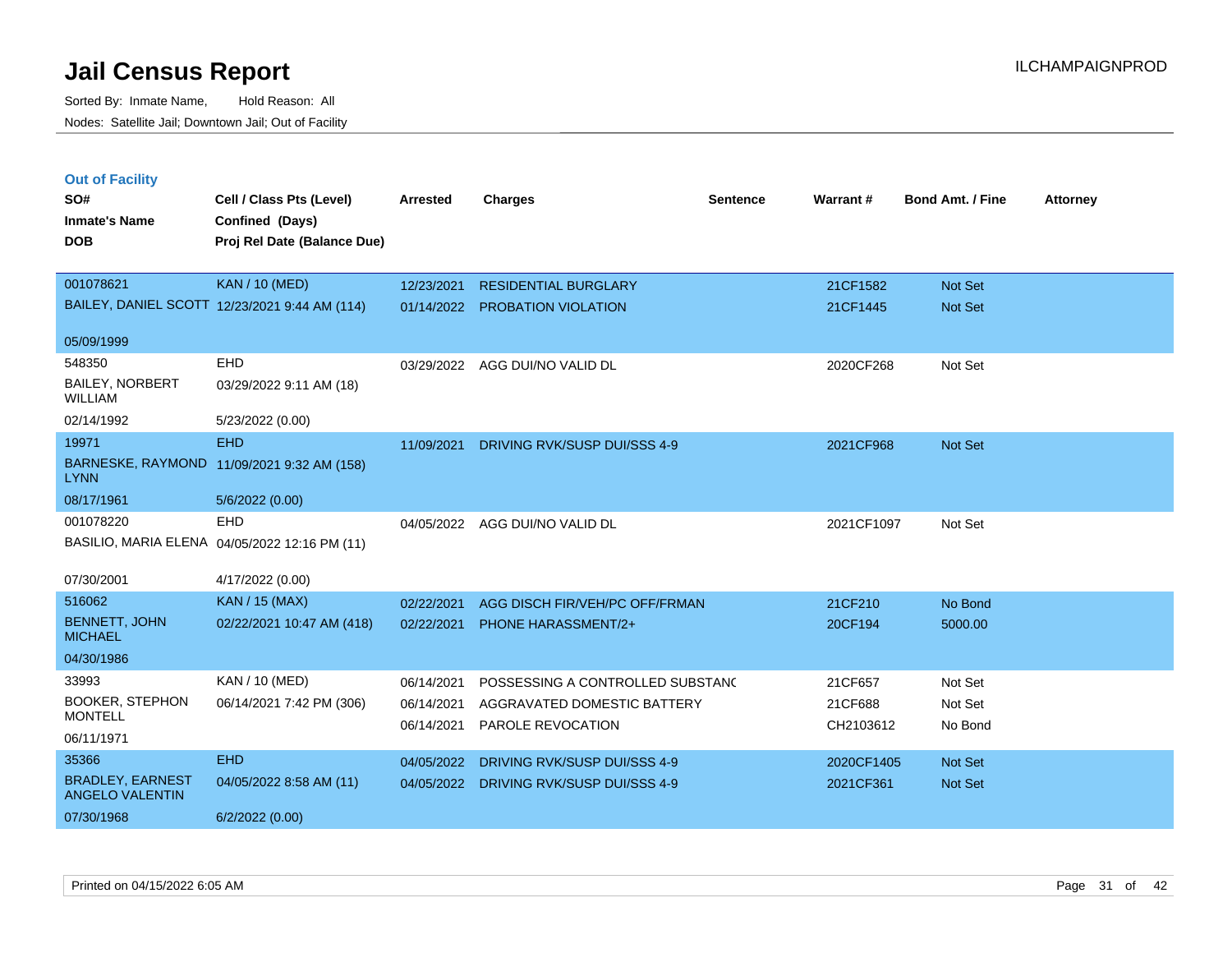| SO#<br><b>Inmate's Name</b><br>DOB                                     | Cell / Class Pts (Level)<br>Confined (Days)<br>Proj Rel Date (Balance Due) | <b>Arrested</b>                        | <b>Charges</b>                                                                   | <b>Sentence</b> | Warrant#                             | <b>Bond Amt. / Fine</b>       | <b>Attorney</b> |
|------------------------------------------------------------------------|----------------------------------------------------------------------------|----------------------------------------|----------------------------------------------------------------------------------|-----------------|--------------------------------------|-------------------------------|-----------------|
| 1074315<br><b>BRIGGS, PATRICK</b><br><b>MONTAY</b>                     | <b>KAN / 15 (MAX)</b><br>08/03/2021 4:56 PM (256)                          | 07/27/2021                             | AGG DISCHARGE FIREARM/VEH/SCH                                                    |                 | 21CF927                              | Not Set                       |                 |
| 08/05/2001                                                             |                                                                            |                                        |                                                                                  |                 |                                      |                               |                 |
| 001078880<br><b>BROACH, CAREU</b>                                      | KAN / 15 (MAX)<br>02/25/2022 3:58 PM (50)                                  | 02/25/2022<br>02/25/2022<br>02/25/2022 | PAROLE REVOCATION<br>AGG DISCHARGE FIREARM/BLDG/SCH<br>ARMED VIOLENCE/CATEGORY I |                 | HN-2200660<br>22600096201<br>22CF237 | No Bond<br>No Bond<br>Not Set |                 |
| 02/27/2003<br>001078065<br><b>BROWN, CHARMAN</b><br><b>LAKEEF</b>      | <b>KAN / 10 (ADS)</b><br>06/17/2021 12:32 PM (303)                         | 06/17/2021                             | AGG BATTERY/DISCHARGE FIREARM                                                    |                 | 21CF704                              | 1000000.00                    |                 |
| 11/30/2002<br>001078008<br>BROWN, CODY<br><b>RUSSELL</b><br>02/15/2004 | KAN / 15 (MAX)<br>02/15/2022 9:17 AM (60)                                  | 02/15/2022                             | AGG BATTERY/DISCHARGE FIREARM                                                    |                 | 21CF1090                             | 500000.00                     |                 |
| 1038554<br><b>BROWN, CORRION</b><br><b>DEVONTAE</b><br>04/19/1995      | <b>KAN / 15 (MAX)</b><br>08/18/2021 5:40 PM (241)                          | 08/18/2021<br>08/18/2021               | DELIVERY OF OR POSSESSION OF W/ INT<br><b>ARMED HABITUAL CRIMINAL</b>            |                 | 21CF1009<br>21CF1162                 | No Bond<br>Not Set            |                 |
| 1038579<br><b>BROWN, MARKEL</b><br>rikki<br>01/06/1995                 | KAN / 15 (MAX)<br>08/18/2021 2:05 PM (241)                                 | 08/18/2021                             | FELON POSS/USE WEAPON/FIREARM                                                    |                 | 21CF1010                             | Not Set                       |                 |
| 1003006<br><b>BROWN, ROCKEITH</b><br><b>JAVONTE</b><br>07/23/1991      | <b>KAN / 15 (MAX)</b><br>08/19/2021 12:55 AM (240)                         | 08/19/2021                             | FELON POSS/USE MACHINE GUN                                                       |                 | 21CF1011                             | No Bond                       |                 |
| 1068812<br>BRYANT, DANNY<br><b>EUGENE</b><br>11/22/1989                | KAN / 15 (MAX)<br>12/21/2021 1:50 PM (116)                                 | 12/21/2021<br>12/21/2021               | FELON POSS/USE FIREARM PRIOR<br>AGG DISCHARGE FIREARM/OCC VEH                    |                 | 21CF1568<br>21CF741                  | Not Set<br>Not Set            |                 |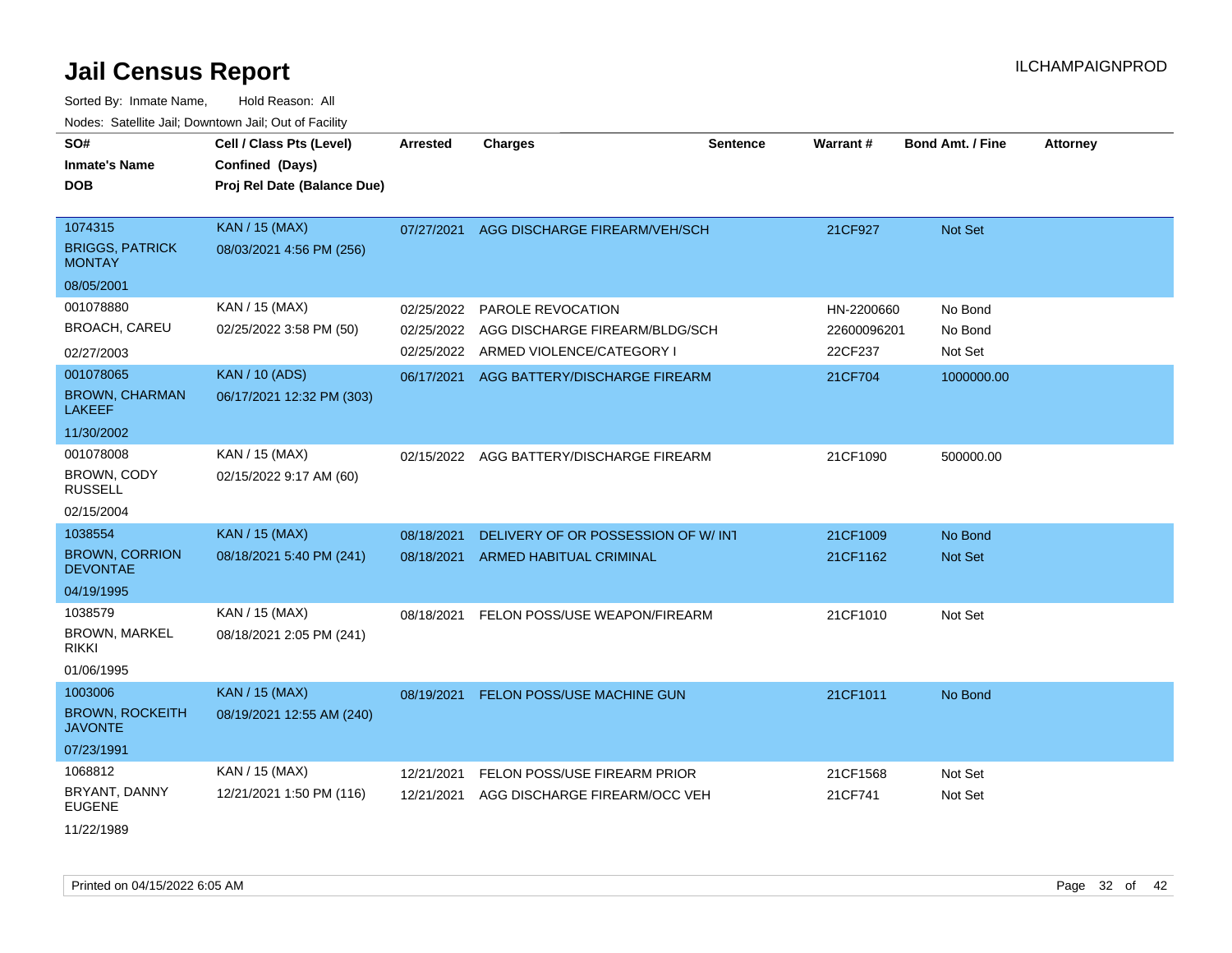| rougs. Calcinic Jan, Downtown Jan, Out of Facility |                             |                 |                                          |                 |            |                         |                 |
|----------------------------------------------------|-----------------------------|-----------------|------------------------------------------|-----------------|------------|-------------------------|-----------------|
| SO#                                                | Cell / Class Pts (Level)    | <b>Arrested</b> | <b>Charges</b>                           | <b>Sentence</b> | Warrant#   | <b>Bond Amt. / Fine</b> | <b>Attorney</b> |
| <b>Inmate's Name</b>                               | Confined (Days)             |                 |                                          |                 |            |                         |                 |
| <b>DOB</b>                                         | Proj Rel Date (Balance Due) |                 |                                          |                 |            |                         |                 |
|                                                    |                             |                 |                                          |                 |            |                         |                 |
| 987334                                             | <b>KAN / 15 (MAX)</b>       |                 | 03/10/2021 ATTEMPT (FIRST DEGREE MURDER) |                 | 19CF689    | Not Set                 |                 |
| <b>CAIN, ISAIAH</b><br><b>DEPRIEST</b>             | 03/10/2021 2:22 PM (402)    |                 |                                          |                 |            |                         |                 |
| 12/23/1990                                         |                             |                 |                                          |                 |            |                         |                 |
| 992962                                             | KAN / 15 (ADS)              | 05/25/2021      | MURDER/INTENT TO KILL/INJURE             |                 | 2018CF1045 | 1000000.00              |                 |
| CAMPBELL, KEITH<br><b>KNAQEEB</b>                  | 05/25/2021 1:19 PM (326)    |                 |                                          |                 |            |                         |                 |
| 07/22/1991                                         |                             |                 |                                          |                 |            |                         |                 |
| 001078576                                          | <b>KAN / 15 (MAX)</b>       | 11/09/2021      | UNLAWFUL USE OF A WEAPON                 |                 | 21CF1383   | Not Set                 |                 |
| CARTER, DEMONDRE<br><b>DAVON</b>                   | 11/09/2021 6:01 PM (158)    |                 |                                          |                 |            |                         |                 |
| 05/27/2001                                         |                             |                 |                                          |                 |            |                         |                 |
| 1064992                                            | KAN / 15 (MAX)              | 09/20/2021      | ARMED VIOLENCE/CATEGORY I                |                 | 21CF1137   | Not Set                 |                 |
| CARTER, KEJUAN<br><b>JAVONTE</b>                   | 09/20/2021 11:42 PM (208)   |                 |                                          |                 |            |                         |                 |
| 06/27/1998                                         |                             |                 |                                          |                 |            |                         |                 |
| 001078729                                          | <b>KAN / 15 (ADS)</b>       |                 | 01/02/2022 MURDER/INTENT TO KILL/INJURE  |                 | 20CF396    | 1000000.00              |                 |
| <b>CARTER, TROY</b><br><b>DEMON</b>                | 01/02/2022 10:29 AM (104)   |                 |                                          |                 |            |                         |                 |
| 01/02/2004                                         |                             |                 |                                          |                 |            |                         |                 |
| 001078159                                          | <b>EHD</b>                  | 04/05/2022      | AGG DUI/LIC SUSP OR REVOKED              |                 | 2021CF813  | Not Set                 |                 |
| CERVANTES, DANIEL                                  | 04/05/2022 9:54 AM (11)     |                 |                                          |                 |            |                         |                 |
| 01/31/2000                                         | 4/15/2022 (0.00)            |                 |                                          |                 |            |                         |                 |
| 001078461                                          | <b>KAN / 10 (MED)</b>       | 10/07/2021      | AGG DOMESTIC BATTERY/STRANGLE            | 42m (DOC)       | 2021CF1208 | Not Set                 |                 |
| COLE, ERIC JOSE                                    | 10/08/2021 12:25 AM (190)   |                 |                                          |                 |            |                         |                 |
| 01/24/2002                                         |                             |                 |                                          |                 |            |                         |                 |
| 1048488                                            | KAN / 10 (ADS)              | 12/30/2021      | ARMED VIOLENCE/CATEGORY I                |                 | 2022CF4    | Not Set                 |                 |
| COLSON, WAYNE<br>ARTHUR, Third                     | 12/30/2021 8:27 AM (107)    |                 |                                          |                 |            |                         |                 |
| 10/14/1995                                         |                             |                 |                                          |                 |            |                         |                 |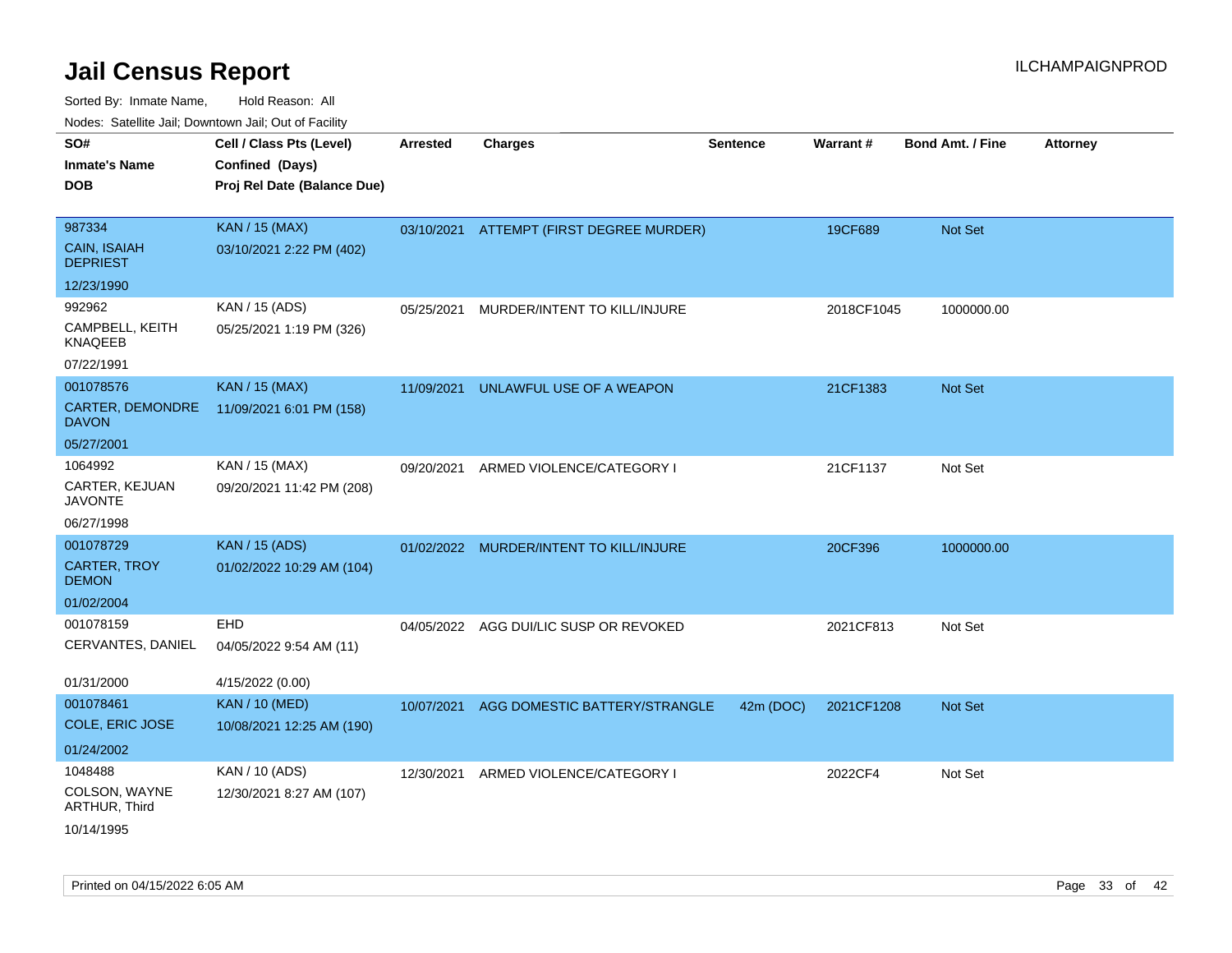| SO#                                       | Cell / Class Pts (Level)                     | <b>Arrested</b> | <b>Charges</b>                          | <b>Sentence</b> | <b>Warrant#</b> | <b>Bond Amt. / Fine</b> | <b>Attorney</b> |
|-------------------------------------------|----------------------------------------------|-----------------|-----------------------------------------|-----------------|-----------------|-------------------------|-----------------|
| <b>Inmate's Name</b>                      | Confined (Days)                              |                 |                                         |                 |                 |                         |                 |
| <b>DOB</b>                                | Proj Rel Date (Balance Due)                  |                 |                                         |                 |                 |                         |                 |
|                                           |                                              |                 |                                         |                 |                 |                         |                 |
| 57733                                     | <b>KAN / 15 (SPH)</b>                        | 02/25/2020      | <b>HOMICIDE</b>                         |                 | 2020-CF250      | 2000000.00              |                 |
| <b>CRAIG, ANTOINE</b><br><b>DARRELL</b>   | 02/25/2020 4:08 PM (781)                     | 02/25/2020      | FELON POSS/USE WEAPON/FIREARM           |                 | 19CF-1827       | 80000.00                |                 |
| 10/09/1982                                |                                              |                 |                                         |                 |                 |                         |                 |
| 001077939                                 | KAN / 10 (MED)                               | 05/10/2021      | FIREARM/FOID INVALID/NOT ELIG           |                 | 21CF526         | No Bond                 |                 |
| <b>CROSS, PATRICK</b><br><b>DONTRELLE</b> | 05/10/2021 7:31 PM (341)                     | 06/02/2021      | POSS STOLEN VEHICLE > \$25,000          |                 | 21CF612         | Not Set                 |                 |
| 11/07/2001                                |                                              |                 |                                         |                 |                 |                         |                 |
| 25022                                     | EHD / 10 (MED)                               |                 | 02/17/2022 AGG DUI/2/PASS<16            |                 | 2021CF560       | No Bond                 |                 |
| <b>CRUMP, ROBERT</b><br><b>ANTHONY</b>    | 02/17/2022 11:48 AM (58)                     |                 |                                         |                 |                 |                         |                 |
| 02/06/1966                                | 5/14/2022 (0.00)                             |                 |                                         |                 |                 |                         |                 |
| 001078538                                 | KAN / 10 (ADS)                               | 10/26/2021      | <b>CRIM SEX ASSAULT/FORCE</b>           |                 | 21CF1301        | Not Set                 |                 |
| DAWKINS, LEN                              | 10/26/2021 8:18 PM (172)                     |                 |                                         |                 |                 |                         |                 |
| 03/23/1987                                |                                              |                 |                                         |                 |                 |                         |                 |
| 1061304                                   | <b>KAN / 15 (MAX)</b>                        | 10/11/2021      | <b>ARMED HABITUAL CRIMINAL</b>          |                 | 21CF1226        | No Bond                 |                 |
| <b>DORRIS, KEMION</b>                     | 10/11/2021 7:30 PM (187)                     | 10/11/2021      | ARMED HABITUAL CRIMINAL                 |                 | 21CF1227        | No Bond                 |                 |
| <b>DAETOCE</b>                            |                                              | 10/11/2021      | <b>HOME INVASION/FIREARM</b>            |                 | 21CF1228        | No Bond                 |                 |
| 11/19/1997                                |                                              |                 |                                         |                 |                 |                         |                 |
| 001079018                                 | <b>EHD</b>                                   |                 | 04/05/2022 DRIVING RVK/SUSP DUI/SSS 4-9 |                 | 2022CF22        | Not Set                 |                 |
| FINLEY, KEITH DAVID                       | 04/05/2022 10:38 AM (11)                     |                 |                                         |                 |                 |                         |                 |
| 08/23/1963                                | 10/1/2022 (0.00)                             |                 |                                         |                 |                 |                         |                 |
| 1013012                                   | <b>KAN / 15 (MAX)</b>                        | 07/08/2021      | ATTEMPT (FIRST DEGREE MURDER)           |                 | 2021CF790       | 1000000.00              |                 |
|                                           | GARY, XAVIER LAMAR  07/08/2021 9:24 AM (282) | 07/08/2021      | FELON POSS/USE FIREARM PRIOR            |                 | 2020CF650       | 25000.00                |                 |
|                                           |                                              | 07/08/2021      | FELON POSS/USE FIREARM PRIOR            |                 | 21CF798         | Not Set                 |                 |
| 12/14/1991                                |                                              |                 |                                         |                 |                 |                         |                 |
| 1065946                                   | KAN / 10 (MED)                               | 09/04/2021      | AGG BATTERY/DISCHARGE FIREARM           |                 | 21CF1057        | 750000.00               |                 |
| GODBOLT, DESMOND<br><b>DEVONTAE</b>       | 09/04/2021 1:17 AM (224)                     | 09/04/2021      | RESIST/OBSTRUCTING A PEACE OFFICEL      |                 | 21CM407         | Not Set                 |                 |
| 11/15/1997                                |                                              |                 |                                         |                 |                 |                         |                 |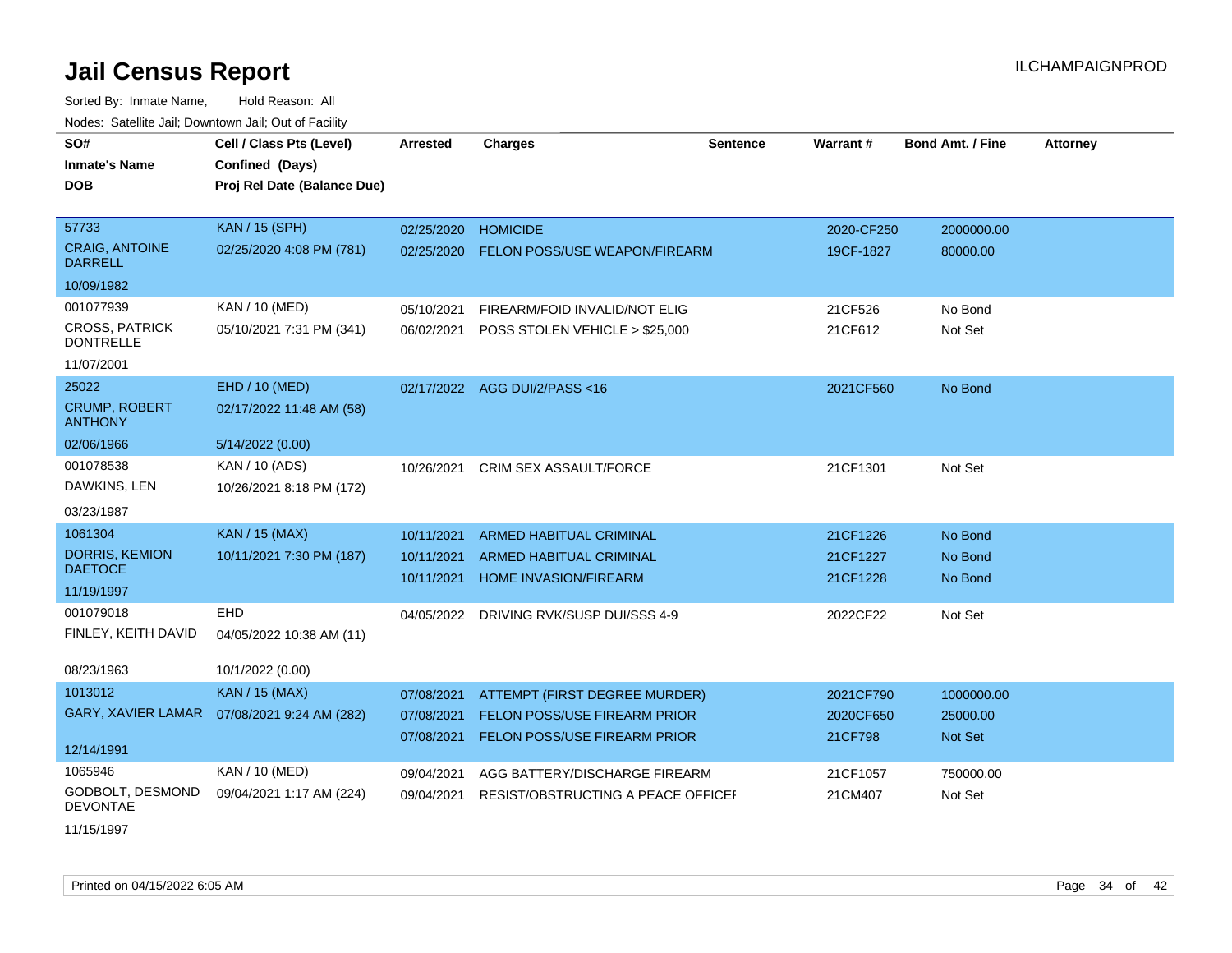| SO#<br><b>Inmate's Name</b><br><b>DOB</b>                        | Cell / Class Pts (Level)<br>Confined (Days)<br>Proj Rel Date (Balance Due) | <b>Arrested</b>                                                    | <b>Charges</b>                                                                                                                                 | <b>Sentence</b> | <b>Warrant#</b>                          | <b>Bond Amt. / Fine</b>                                          | <b>Attorney</b> |
|------------------------------------------------------------------|----------------------------------------------------------------------------|--------------------------------------------------------------------|------------------------------------------------------------------------------------------------------------------------------------------------|-----------------|------------------------------------------|------------------------------------------------------------------|-----------------|
| 1070118<br><b>GRAHAM, CORTEZ</b><br><b>LAMON</b><br>03/31/1976   | <b>KAN / 15 (MAX)</b><br>08/31/2021 9:32 PM (228)                          | 08/31/2021<br>09/02/2021                                           | AGGRAVATED DOMESTIC BATTERY<br><b>PROBATION VIOLATION</b>                                                                                      |                 | 21CF1049<br>21CF55                       | No Bond<br>Not Set                                               |                 |
| 1076506<br>06/21/2003                                            | KAN / 15 (MAX)<br>GRAY, JAMARH EMERE 09/17/2021 10:41 AM (211)             | 09/17/2021<br>09/20/2021                                           | AGG UUW/PERSON/CM THREAT VIOL<br><b>DOMESTIC BATTERY</b>                                                                                       |                 | 21CF1131<br>21CM430                      | Not Set<br>Not Set                                               |                 |
| 1055117<br><b>GREAM, JOHN</b><br><b>ROBERT LEE</b><br>08/23/1996 | <b>EHD</b><br>02/15/2022 10:44 AM (60)<br>6/13/2022 (0.00)                 |                                                                    | 02/15/2022 AGG BATTERY/PUBLIC PLACE                                                                                                            |                 | 2021CM47                                 | <b>Not Set</b>                                                   |                 |
| 1037683<br>HARRISON, HAROLD<br><b>RAY</b><br>11/30/1963          | <b>EHD</b><br>02/23/2022 10:01 AM (52)<br>5/22/2022 (0.00)                 | 02/23/2022<br>02/23/2022 AGG DUI/3                                 | AGG DUI/LIC SUSP OR REVOKED                                                                                                                    |                 | 2020CF350<br>2020CF1351                  | Not Set<br>Not Set                                               |                 |
| 1045186<br>HOLBROOK, JOHNNIE<br><b>MATHIS</b><br>07/19/1996      | <b>KAN / 15 (MAX)</b><br>08/16/2021 11:07 AM (243)                         | 08/16/2021<br>08/16/2021<br>08/16/2021<br>08/16/2021<br>03/30/2022 | ARMED VIOLENCE/CATEGORY I<br>FELON POSS/USE WEAPON/FIREARM<br>AGG FLEEING POLICE/21 MPH OVER<br>FELON POSS/USE WEAPON/FIREARM<br><b>MURDER</b> |                 | 21CF934<br>19CF968<br>21CF988<br>21CF989 | 1000000.00<br><b>Not Set</b><br>Not Set<br>Not Set<br>2000000.00 |                 |
| 972300<br>HOLT, MICHAEL<br><b>TERRELL</b><br>12/25/1989          | KAN / 10 (MED)<br>12/22/2021 8:36 AM (115)                                 | 12/22/2021<br>12/22/2021                                           | RESIDENTIAL BURGLARY<br>AGG CRIM SEX ABUSE/VICTIM <9                                                                                           |                 | 18CF1691<br>19CF1277                     | 25000.00<br>250000.00                                            |                 |
| 001078146<br>HUNT, TEIGAN<br><b>JAZAIREO</b><br>05/14/2003       | <b>KAN / 15 (MAX)</b><br>07/09/2021 12:41 PM (281)                         | 07/09/2021<br>07/09/2021                                           | AGG BATTERY/DISCHARGE FIREARM<br>ARMED ROBBERY/ARMED W/FIREARM                                                                                 |                 | 21CF795<br>21CF806                       | 1000000.00<br><b>Not Set</b>                                     |                 |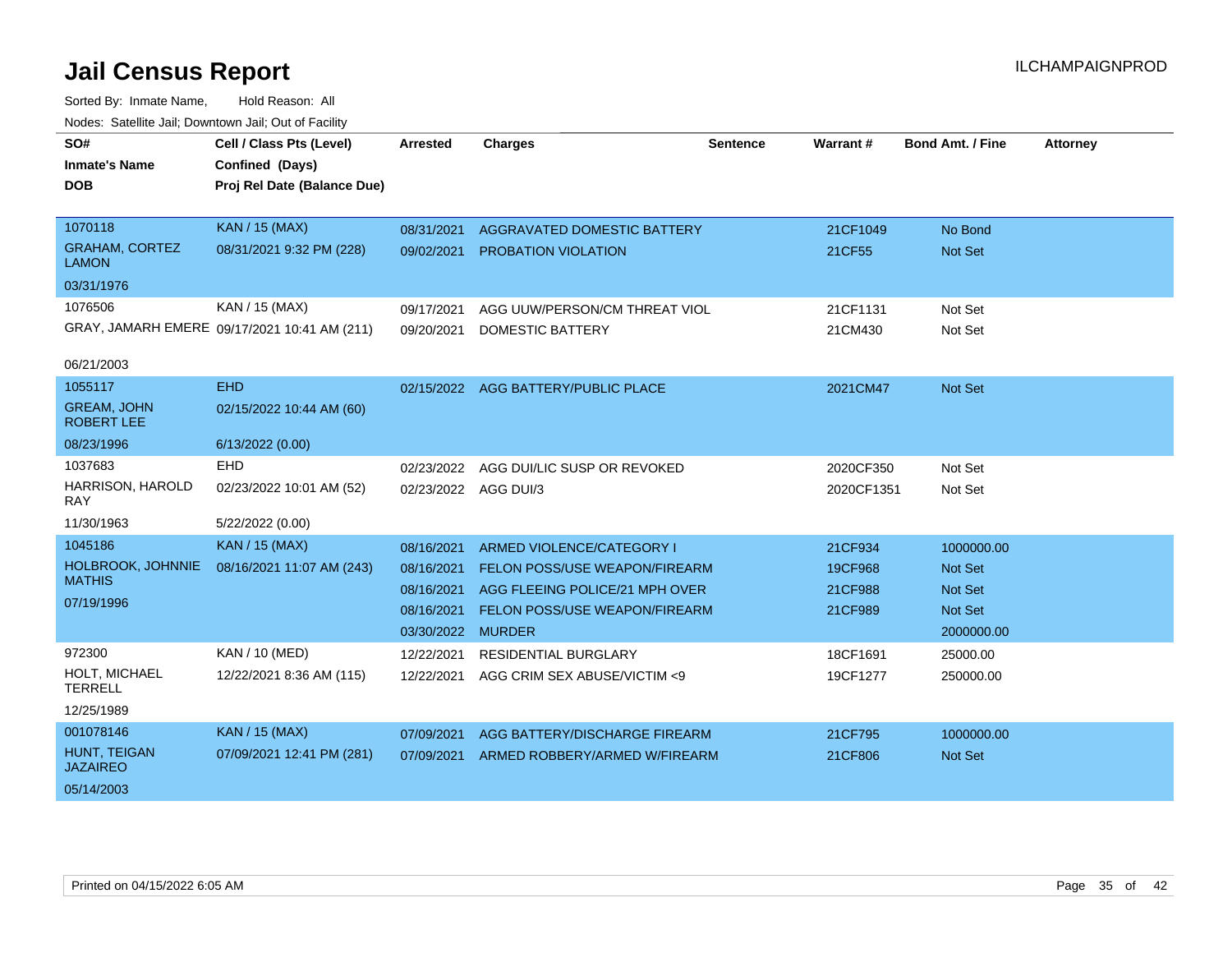| 10000. Catolino can, Domntonn can, Cat or I doint |                                                                            |                          |                                                               |                 |                       |                         |                 |
|---------------------------------------------------|----------------------------------------------------------------------------|--------------------------|---------------------------------------------------------------|-----------------|-----------------------|-------------------------|-----------------|
| SO#<br>Inmate's Name<br><b>DOB</b>                | Cell / Class Pts (Level)<br>Confined (Days)<br>Proj Rel Date (Balance Due) | <b>Arrested</b>          | <b>Charges</b>                                                | <b>Sentence</b> | Warrant#              | <b>Bond Amt. / Fine</b> | <b>Attorney</b> |
| 989743<br>JACKSON, STEVE<br>ALLEN                 | <b>KAN / 15 (ADS)</b><br>04/13/2021 2:45 AM (368)                          | 04/13/2021               | AGGRAVATED DOMESTIC BATTERY                                   |                 | 21CF399               | <b>Not Set</b>          |                 |
| 06/04/1991                                        |                                                                            |                          |                                                               |                 |                       |                         |                 |
| 001078788<br>JOHNSON, BRENTON<br>ZAE              | KAN / 5 (ADS)<br>01/21/2022 8:33 PM (85)                                   | 01/21/2022               | AGGRAVATED BATTERY                                            |                 | 22CF93                | Not Set                 |                 |
| 08/07/1987                                        |                                                                            |                          |                                                               |                 |                       |                         |                 |
| 57271                                             | <b>EHD</b>                                                                 | 03/08/2022               | DRIVING RVK/SUSP DUI/SSS 4-9                                  |                 | 2021CF34              | <b>Not Set</b>          |                 |
| KEYS, CAPREE<br><b>REMONE</b>                     | 03/08/2022 9:17 AM (39)                                                    | 03/08/2022               | DRIVING RVK/SUSP DUI/SSS 4-9                                  |                 | 2020CF1116            | <b>Not Set</b>          |                 |
| 11/23/1982                                        | 9/3/2022 (0.00)                                                            |                          |                                                               |                 |                       |                         |                 |
| 1064445                                           | KAN / 15 (MAX)                                                             | 04/23/2021               | FELON POSS/USE FIREARM/PAROLE                                 |                 | 21CF899               | Not Set                 |                 |
| LARUE, TERENCE<br>TRAMEL                          | 04/23/2021 11:18 AM (358)                                                  | 04/23/2021<br>04/23/2021 | AGG DISCHARGE FIREARM/OCC VEH<br>POSSESS 15<100 GRAMS COCAINE |                 | 2021CF295<br>19CF1052 | 500000.00<br>10000.00   |                 |
| 12/23/1998                                        |                                                                            |                          |                                                               |                 |                       |                         |                 |
| 001078237                                         | <b>KAN / 15 (ADS)</b>                                                      | 08/03/2021               | AGG DISCHARGE FIREARM/OCC VEH                                 |                 | 21CF928               | No Bond                 |                 |
| LAWS, TERON<br><b>RAMONTE</b>                     | 08/03/2021 6:29 PM (256)                                                   |                          |                                                               |                 |                       |                         |                 |
| 04/03/2001                                        |                                                                            |                          |                                                               |                 |                       |                         |                 |
| 001078470                                         | KAN / 15 (MAX)                                                             | 10/10/2021               | MURDER/INTENT TO KILL/INJURE                                  |                 | 21CF1221              | Not Set                 |                 |
| LEE, AMAHRION<br>JA'MERE                          | 10/10/2021 1:23 PM (188)                                                   |                          |                                                               |                 |                       |                         |                 |
| 11/05/2002                                        |                                                                            |                          |                                                               |                 |                       |                         |                 |
| 56792                                             | <b>KAN / 10 (MED)</b>                                                      | 02/02/2021               | <b>ARMED HABITUAL CRIMINAL</b>                                |                 | 2021CF141             | 500000.00               |                 |
| LILLARD, LAWRENCE<br><b>TYRONE</b>                | 02/02/2021 2:11 PM (438)                                                   | 02/22/2021               | DRIVING ON REVOKED LICENSE                                    |                 | 21TR426               | 5000.00                 |                 |
| 10/20/1982                                        |                                                                            |                          |                                                               |                 |                       |                         |                 |
| 40877                                             | <b>EHD</b>                                                                 | 02/01/2022               | AGG DUI/3                                                     |                 | 2020CF986             | Not Set                 |                 |
| MABRY-HALL,<br>REBECCA SUE                        | 02/01/2022 9:32 AM (74)                                                    |                          |                                                               |                 |                       |                         |                 |
| 03/21/1971                                        | 5/1/2022 (0.00)                                                            |                          |                                                               |                 |                       |                         |                 |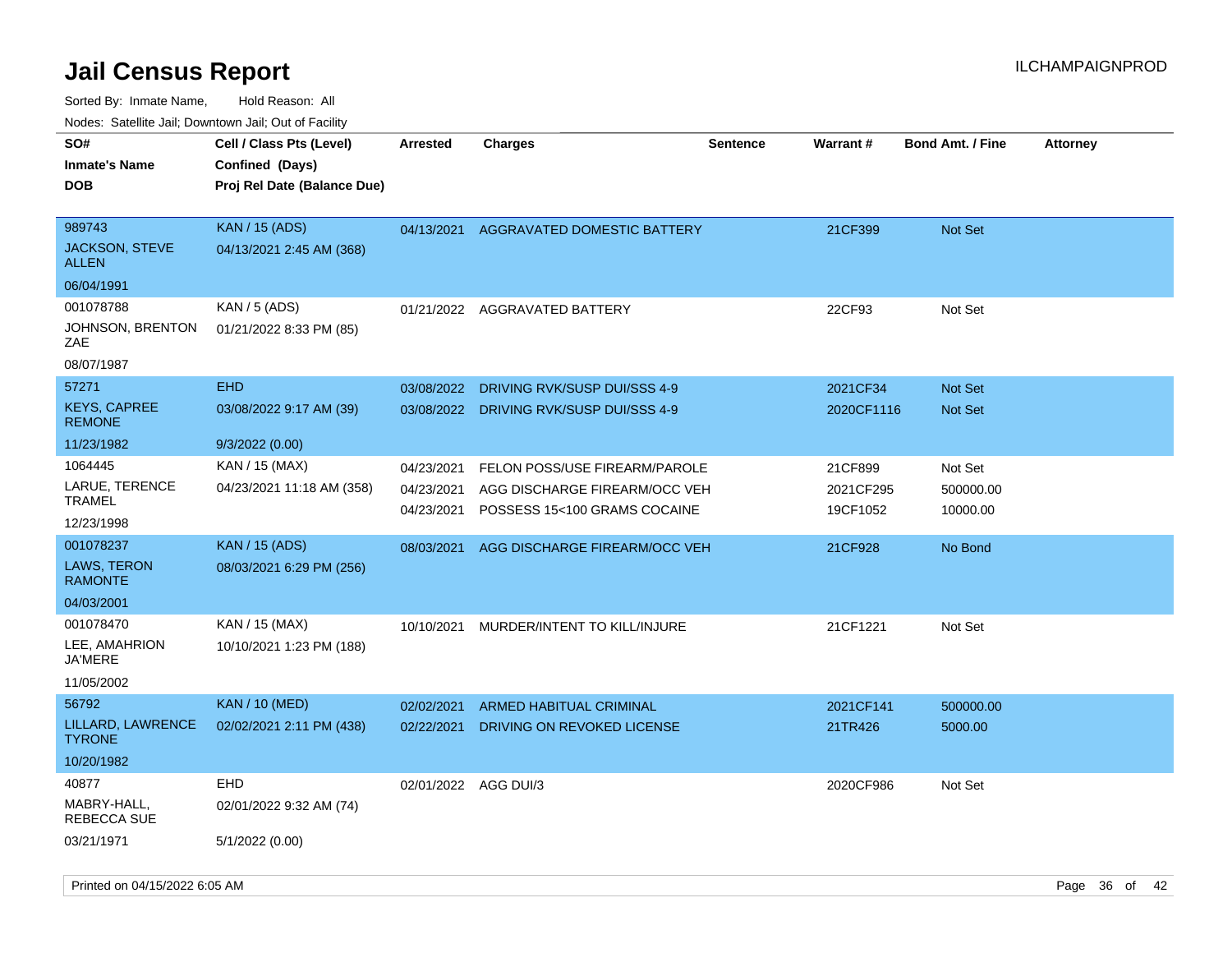Sorted By: Inmate Name, Hold Reason: All Nodes: Satellite Jail; Downtown Jail; Out of Facility

| Noucs. Outchne sail, Downtown sail, Out of Facility |                                           |                   |                                    |                 |            |                         |                 |
|-----------------------------------------------------|-------------------------------------------|-------------------|------------------------------------|-----------------|------------|-------------------------|-----------------|
| SO#                                                 | Cell / Class Pts (Level)                  | <b>Arrested</b>   | <b>Charges</b>                     | <b>Sentence</b> | Warrant#   | <b>Bond Amt. / Fine</b> | <b>Attorney</b> |
| <b>Inmate's Name</b>                                | Confined (Days)                           |                   |                                    |                 |            |                         |                 |
| <b>DOB</b>                                          | Proj Rel Date (Balance Due)               |                   |                                    |                 |            |                         |                 |
|                                                     |                                           |                   |                                    |                 |            |                         |                 |
| 001078896                                           | <b>KAN / 15 (MAX)</b>                     |                   | 03/01/2022 ARMED HABITUAL CRIMINAL |                 | 22CF239    | <b>Not Set</b>          |                 |
| MANN, DAVID<br><b>WILBERT, Junior</b>               | 03/01/2022 4:35 AM (46)                   |                   |                                    |                 |            |                         |                 |
| 04/02/1976                                          |                                           |                   |                                    |                 |            |                         |                 |
| 001078625                                           | <b>EHD</b>                                |                   | 04/13/2022 AGG DUI/NO VALID DL     |                 | 2022CF21   | Not Set                 |                 |
| MAYORGA-<br>CRISOSTOMO, OMAR                        | 04/13/2022 9:41 AM (3)                    |                   |                                    |                 |            |                         |                 |
| 01/25/1992                                          | 4/22/2022 (0.00)                          |                   |                                    |                 |            |                         |                 |
| 1004137                                             | <b>KAN / 15 (MAX)</b>                     | 02/14/2022        | AGG CRIM SEX ABUSE/VIC 13-17       |                 | 22CF165    | 250000.00               |                 |
|                                                     | MCDONALD, DAVON D 02/14/2022 4:21 PM (61) |                   |                                    |                 |            |                         |                 |
|                                                     |                                           |                   |                                    |                 |            |                         |                 |
| 11/08/1992                                          |                                           |                   |                                    |                 |            |                         |                 |
| 001078575                                           | KAN / 10 (MED)                            | 11/09/2021        | <b>GUNRUNNING</b>                  |                 | 21CF1330   | 750000.00               |                 |
| <b>MCLAURIN, KEYON A</b>                            | 11/09/2021 12:41 PM (158)                 |                   |                                    |                 |            |                         |                 |
| 11/19/2002                                          |                                           |                   |                                    |                 |            |                         |                 |
|                                                     |                                           |                   |                                    |                 |            |                         |                 |
| 1011046                                             | <b>KAN / 15 (ADS)</b>                     | 04/10/2021        | ATTEMPT (FIRST DEGREE MURDER)      |                 | 21CF392    | <b>Not Set</b>          |                 |
| <b>MILES, DARRION</b><br><b>ANTONIO KEVONTA</b>     | 04/11/2021 12:46 AM (370)                 | 03/24/2022 MURDER |                                    |                 | 22CF346    | Not Set                 |                 |
| 03/18/1990                                          |                                           |                   |                                    |                 |            |                         |                 |
| 001077278                                           | KAN / 15 (MAX)                            | 10/06/2020        | MURDER/INTENT TO KILL/INJURE       |                 | 2020CF146  | 2000000.00              |                 |
| MILLER, D'ANDRE                                     | 10/06/2020 12:49 PM (557)                 | 10/06/2020        | AGG FLEEING POLICE/21 MPH OVER     |                 | 2019CF1171 | 50000.00                |                 |
| 09/08/1986                                          |                                           |                   |                                    |                 |            |                         |                 |
| 001078712                                           | <b>KAN / 10 (MED)</b>                     | 12/23/2021        | AGG DISCH FIREARM/1ST AID PERS     |                 | 21CF1581   | Not Set                 |                 |
| MONTGOMERY,<br><b>RASHARD MYKI</b>                  | 12/23/2021 4:27 PM (114)                  |                   |                                    |                 |            |                         |                 |
| 11/05/2001                                          |                                           |                   |                                    |                 |            |                         |                 |
| 1026477                                             | KAN / 15 (ADS)                            | 09/21/2021        | AGG DISCHARGE FIREARM/OCC VEH      |                 | 21CF1138   | Not Set                 |                 |
| NEWBILL, DEVONTRE<br><b>LAMONT</b>                  | 09/21/2021 2:27 AM (207)                  | 09/22/2021        | PROBATION VIOLATION                |                 | 20CF577    | Not Set                 |                 |

11/22/1993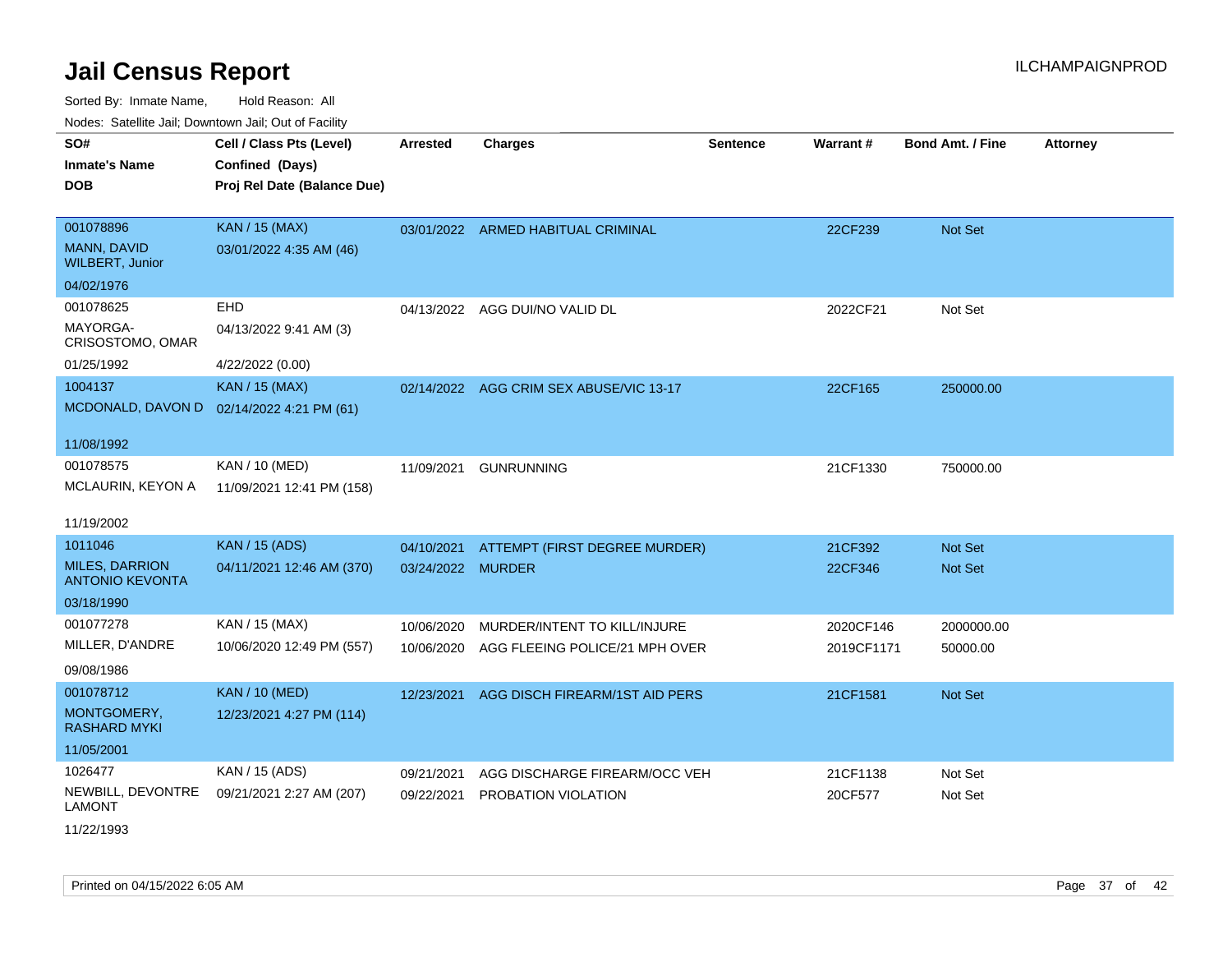| roaco. Calcinto can, Downtown can, Out of Facility |                                               |                 |                                |                 |             |                         |                 |
|----------------------------------------------------|-----------------------------------------------|-----------------|--------------------------------|-----------------|-------------|-------------------------|-----------------|
| SO#                                                | Cell / Class Pts (Level)                      | <b>Arrested</b> | <b>Charges</b>                 | <b>Sentence</b> | Warrant#    | <b>Bond Amt. / Fine</b> | <b>Attorney</b> |
| <b>Inmate's Name</b>                               | Confined (Days)                               |                 |                                |                 |             |                         |                 |
| DOB.                                               | Proj Rel Date (Balance Due)                   |                 |                                |                 |             |                         |                 |
|                                                    |                                               |                 |                                |                 |             |                         |                 |
| 1072907                                            | <b>KAN</b>                                    | 07/14/2021      | CRIMINAL DAMAGE <\$500/SCHOOL  |                 | 2021CF840   | 5000.00                 |                 |
| NIKOLAEV, YEVGENIY                                 | 07/14/2021 10:10 PM (276)                     | 07/14/2021      | ATTEMPT (FIRST DEGREE MURDER)  |                 | 2021-CF-832 | 2000000.00              |                 |
|                                                    |                                               |                 |                                |                 |             |                         |                 |
| 10/06/1983                                         |                                               |                 |                                |                 |             |                         |                 |
| 001078558                                          | KAN / 10 (MED)                                | 11/03/2021      | UNLAWFUL USE OF A WEAPON       | 3y (DOC)        | 21CF1352    | Not Set                 |                 |
| PARRISH, DOMINIC                                   | 11/03/2021 1:25 PM (164)                      |                 |                                |                 |             |                         |                 |
| <b>WALTER</b>                                      |                                               |                 |                                |                 |             |                         |                 |
| 08/23/2001                                         |                                               |                 |                                |                 |             |                         |                 |
| 001078063                                          | <b>KAN / 15 (MAX)</b>                         | 06/15/2021      | AGG CRIM SEX ASSAULT/WEAPON    |                 | 2021CF678   | 1000000.00              |                 |
|                                                    | PERRY, ROBERT Junior 06/15/2021 4:37 PM (305) | 06/15/2021      | <b>ROBBERY</b>                 |                 | 2021CF159   | 25000.00                |                 |
| 12/21/1990                                         |                                               |                 |                                |                 |             |                         |                 |
| 001078799                                          | KAN / 10 (MED)                                | 01/27/2022      | FIREARM/FOID INVALID/NOT ELIG  |                 | 22CF116     | Not Set                 |                 |
| PURNELL, MARKISE<br><b>MONROE</b>                  | 01/27/2022 9:50 AM (79)                       |                 |                                |                 |             |                         |                 |
| 07/13/2002                                         |                                               |                 |                                |                 |             |                         |                 |
| 001077614                                          | <b>KAN / 15 (MAX)</b>                         | 01/17/2021      | ATTEMPT (FIRST DEGREE MURDER)  |                 | 21CF66      | <b>Not Set</b>          |                 |
| <b>DEVON</b>                                       | ROBINSON, DONTRELL 01/17/2021 3:08 PM (454)   |                 |                                |                 |             |                         |                 |
| 09/22/2002                                         |                                               |                 |                                |                 |             |                         |                 |
| 1061216                                            | KAN / 10 (MED)                                | 06/22/2021      | HOME INVASION/FIREARM          |                 | 21CF727     | Not Set                 |                 |
| RUNGE, ANDRE<br><b>MARSEAN</b>                     | 06/22/2021 4:42 PM (298)                      |                 |                                |                 |             |                         |                 |
| 12/05/1997                                         |                                               |                 |                                |                 |             |                         |                 |
| 650295                                             | <b>PIA / 50 (MAX)</b>                         | 04/22/2020      | <b>CRIMINAL SEXUAL ASSAULT</b> |                 | 2020-CF407  | 750000.00               |                 |
| SANDAGE, JERALD                                    | 04/22/2020 6:30 AM (724)                      | 04/22/2020      | <b>CRIMINAL SEXUAL ASSAULT</b> |                 | 2020-CF408  | 750000.00               |                 |
| <b>EUGENE</b>                                      |                                               | 04/22/2020      | <b>CRIMINAL SEXUAL ABUSE</b>   |                 | 2020-CF409  | 750000.00               |                 |
| 06/07/1971                                         |                                               | 04/22/2020      | <b>CRIMINAL SEXUAL ASSAULT</b> |                 | 2020-CF410  | 750000.00               |                 |
|                                                    |                                               | 04/22/2020      | OFFICIAL MISCONDUCT            |                 | 2019-CF1811 | 25000.00                |                 |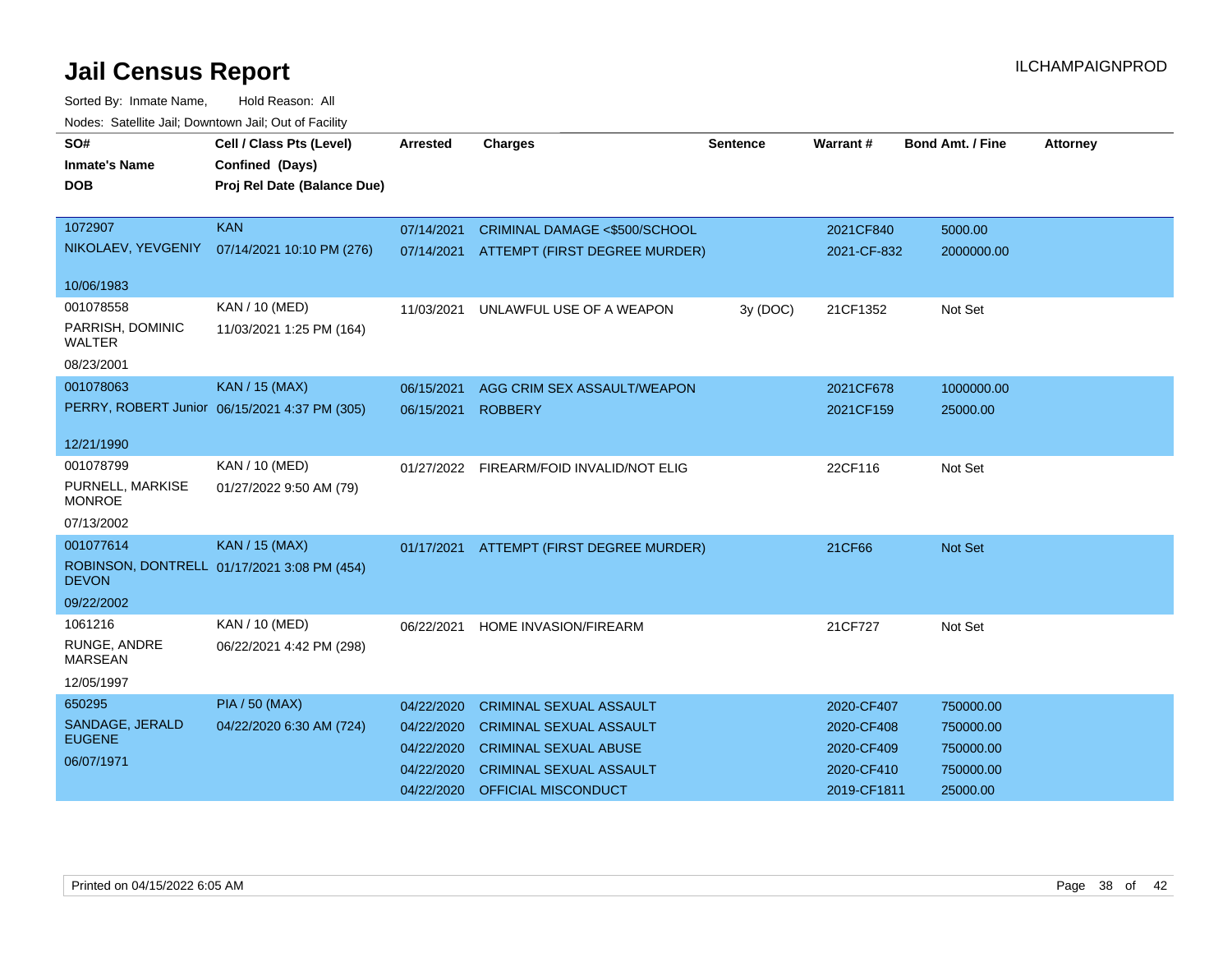| soupois catomic can, Dominomii can, Cat or I domt<br>SO# | Cell / Class Pts (Level)    | <b>Arrested</b> | <b>Charges</b>                      | <b>Sentence</b> | Warrant#   | <b>Bond Amt. / Fine</b> | <b>Attorney</b> |
|----------------------------------------------------------|-----------------------------|-----------------|-------------------------------------|-----------------|------------|-------------------------|-----------------|
| <b>Inmate's Name</b>                                     | Confined (Days)             |                 |                                     |                 |            |                         |                 |
| <b>DOB</b>                                               | Proj Rel Date (Balance Due) |                 |                                     |                 |            |                         |                 |
| 59178                                                    | <b>KAN / 15 (MAX)</b>       | 12/13/2021      | AGG DISCHARGE FIREARM/OCC VEH       |                 | 21CF1274   | 1500000.00              |                 |
| SANDERS, MICHAEL<br><b>JEAN</b>                          | 12/13/2021 4:17 PM (124)    |                 |                                     |                 |            |                         |                 |
| 12/22/1967                                               |                             |                 |                                     |                 |            |                         |                 |
| 1013431                                                  | <b>EHD</b>                  | 04/06/2022      | DUI ALC/INTOX COMPOUND/DRUG         |                 | 2020DT123  | Not Set                 |                 |
| SHELMADINE, BROCK<br><b>MATTHEW</b>                      | 04/06/2022 1:06 PM (10)     | 04/06/2022      | DRIVING ON SUSPENDED LICENSE        |                 | 2021TR2265 | Not Set                 |                 |
| 12/04/1992                                               | 4/15/2022 (0.00)            |                 |                                     |                 |            |                         |                 |
| 001078704                                                | <b>KAN / 15 (MAX)</b>       | 12/21/2021      | MURDER/INTENT TO KILL/INJURE        |                 | 21CF1575   | <b>Not Set</b>          |                 |
| SHORTER, JAQUAN<br><b>MAURICE</b>                        | 12/23/2021 1:23 AM (114)    |                 |                                     |                 |            |                         |                 |
| 10/08/1998                                               |                             |                 |                                     |                 |            |                         |                 |
| 1062194                                                  | KAN / 15 (MAX)              | 02/27/2020      | MURDER/OTHER FORCIBLE FELONY        |                 | 20CF-247   | 1000000.00              |                 |
| SIMMONS, MICHAEL<br>JAMAL                                | 02/27/2020 1:11 PM (779)    | 09/23/2020      | AGG BATTERY/DISCHARGE FIREARM       |                 | 20CF1061   | Not Set                 |                 |
| 11/03/1997                                               |                             |                 |                                     |                 |            |                         |                 |
| 1038158                                                  | <b>KAN / 10 (MED)</b>       | 02/04/2022      | <b>CRIMINAL SEX ASSAULT/CONSENT</b> |                 | 22CF146    | <b>Not Set</b>          |                 |
| <b>SMITH, RASHAD</b><br><b>JARECE</b>                    | 02/04/2022 11:42 PM (71)    |                 |                                     |                 |            |                         |                 |
| 09/16/1995                                               |                             |                 |                                     |                 |            |                         |                 |
| 001077868                                                | KAN / 15 (MAX)              | 04/21/2021      | ARMED ROBBERY/ARMED W/FIREARM       |                 | 21CF445    | Not Set                 |                 |
| SPEARMENT,<br><b>KENTRELL</b>                            | 04/21/2021 9:48 PM (360)    | 08/19/2021      | FLEEING/ATTEMPT ELUDE OFFICER       |                 | 2021TR1053 | 1000.00                 |                 |
| 01/21/2002                                               |                             |                 |                                     |                 |            |                         |                 |
| 001078182                                                | EHD / 5 (MIN)               | 12/20/2021      | DRIVING ON REVOKED LICENSE          |                 | 2021CF800  | No Bond                 |                 |
| <b>STRONG, KEVIN</b><br><b>GARDNER</b>                   | 12/20/2021 4:34 PM (117)    |                 |                                     |                 |            |                         |                 |
| 02/12/1963                                               | 6/18/2022 (0.00)            |                 |                                     |                 |            |                         |                 |
| 65920                                                    | KAN / 15 (MAX)              | 12/21/2021      | ARMED ROBBERY/ARMED W/FIREARM       |                 | 21CF1543   | 100000.00               |                 |
| TAPSCOTT,<br><b>CORNELIUS</b>                            | 12/21/2021 10:57 PM (116)   |                 |                                     |                 |            |                         |                 |
| 07/14/1985                                               |                             |                 |                                     |                 |            |                         |                 |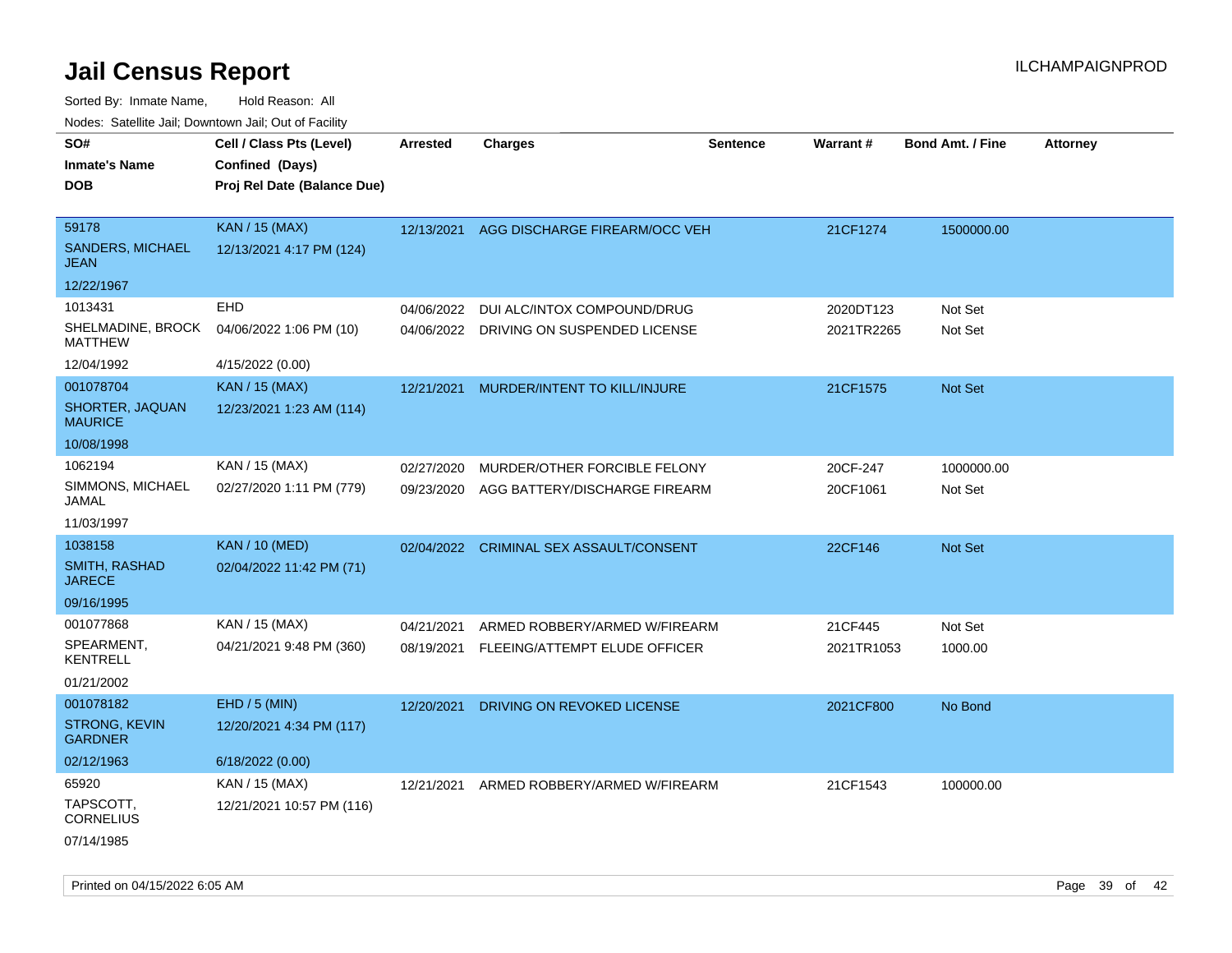| SO#                                    | Cell / Class Pts (Level)                      | <b>Arrested</b> | <b>Charges</b>                        | <b>Sentence</b> | Warrant#      | <b>Bond Amt. / Fine</b> | <b>Attorney</b> |
|----------------------------------------|-----------------------------------------------|-----------------|---------------------------------------|-----------------|---------------|-------------------------|-----------------|
| <b>Inmate's Name</b>                   | Confined (Days)                               |                 |                                       |                 |               |                         |                 |
| <b>DOB</b>                             | Proj Rel Date (Balance Due)                   |                 |                                       |                 |               |                         |                 |
|                                        |                                               |                 |                                       |                 |               |                         |                 |
| 1046632                                | KAN / 15 (MAX)                                |                 | 09/14/2021 ARMED VIOLENCE/CATEGORY II |                 | 21CF912       | 750000.00               |                 |
|                                        | TATE, JAVON MARQUIS 09/14/2021 12:10 PM (214) |                 |                                       |                 |               |                         |                 |
| 08/10/1996                             |                                               |                 |                                       |                 |               |                         |                 |
| 1033031                                | KAN / 15 (MAX)                                | 08/19/2020      | *AGG BATTERY W/FIREARM/PERSON         |                 | 2020-CF923    | 500000.00               |                 |
| TOMS, ANDREW<br><b>CHUCKY</b>          | 08/19/2020 5:59 PM (605)                      |                 |                                       |                 |               |                         |                 |
| 09/28/1978                             |                                               |                 |                                       |                 |               |                         |                 |
| 1004142                                | KAN / 15 (MAX)                                | 10/27/2021      | POSSESSION OF METH/15<100GRAMS        |                 | 2021CF1298    | 1500000.00              |                 |
| TOY, KAYON LARENZ                      | 10/22/2021 1:01 PM (176)                      |                 |                                       |                 |               |                         |                 |
| 09/12/1991                             |                                               |                 |                                       |                 |               |                         |                 |
| 001078386                              | KAN / 10 (MED)                                | 09/14/2021      | POSSESSION OF STOLEN FIREARM          | 3y (DOC)        | 2021CF1099    | No Bond                 |                 |
| TURNER, AMARIO                         | 09/14/2021 11:42 PM (214)                     |                 |                                       |                 |               |                         |                 |
| 09/23/2002                             |                                               |                 |                                       |                 |               |                         |                 |
| 961786                                 | <b>KAN / 15 (ADS)</b>                         | 01/24/2022      | ARMED HABITUAL CRIMINAL               |                 | 22CF104       | <b>Not Set</b>          |                 |
| <b>WARREN, DESIE</b><br><b>ARNEZ</b>   | 01/24/2022 7:23 AM (82)                       |                 |                                       |                 |               |                         |                 |
| 04/28/1988                             |                                               |                 |                                       |                 |               |                         |                 |
| 1062558                                | KAN / 10 (MED)                                | 10/02/2021      | FELON POSS/USE WEAPON/FIREARM         |                 | 21CF1185      | Not Set                 |                 |
| <b>WELLS, JIAMANTE</b><br><b>AMORE</b> | 10/02/2021 8:29 PM (196)                      |                 |                                       |                 |               |                         |                 |
| 09/02/1995                             |                                               |                 |                                       |                 |               |                         |                 |
| 1002033                                | <b>KAN / 15 (MAX)</b>                         | 09/08/2021      | DRIVING ON SUSPENDED LICENSE          |                 | 2019-TR-11944 | 5000.00                 |                 |
| <b>WEST, ANTONIO</b>                   | 09/08/2021 11:01 PM (220)                     | 09/08/2021      | ARMED ROBBERY/ARMED W/FIREARM         |                 | 2020-CF-1406  | 500000.00               |                 |
| <b>DEONTA</b>                          |                                               | 09/08/2021      | AGG UNLAWFUL USE OF WEAPON/VEH        |                 | 2021-CF-AWOW  | <b>Not Set</b>          |                 |
| 04/15/1992                             |                                               | 09/08/2021      | <b>OBSTRCT JUSTICE/LEAVE STATE</b>    |                 | 2021-CF-AWOW  | <b>Not Set</b>          |                 |
|                                        |                                               | 09/08/2021      | ARMED VIOLENCE/CATEGORY I             |                 | 2021-CF-AWOW  | <b>Not Set</b>          |                 |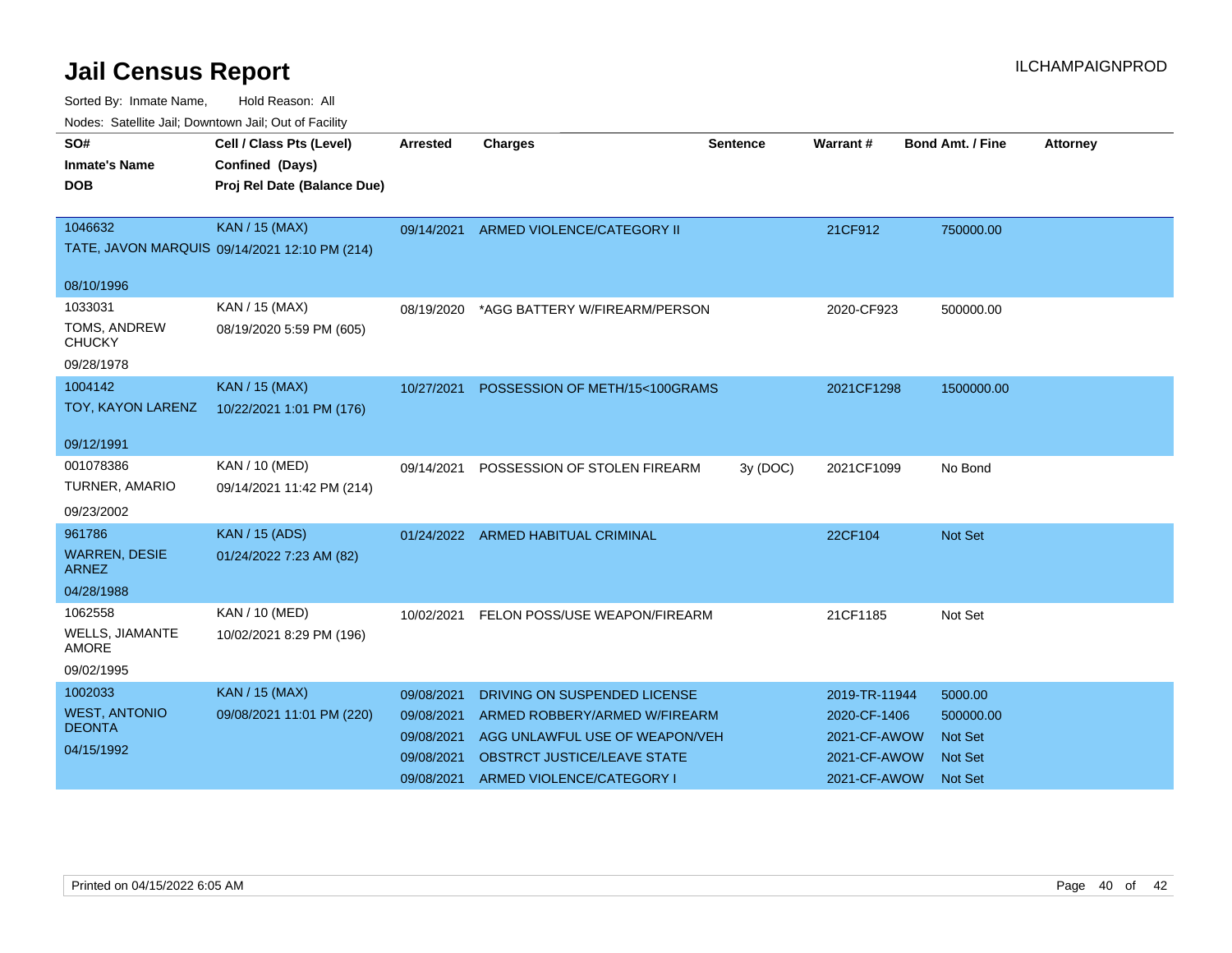Sorted By: Inmate Name, Hold Reason: All Nodes: Satellite Jail; Downtown Jail; Out of Facility

| ivuutos. Saltiilit Jall, Duwilluwii Jall, Oul of Facility |                             |            |                                        |                 |            |                         |                 |
|-----------------------------------------------------------|-----------------------------|------------|----------------------------------------|-----------------|------------|-------------------------|-----------------|
| SO#                                                       | Cell / Class Pts (Level)    | Arrested   | <b>Charges</b>                         | <b>Sentence</b> | Warrant#   | <b>Bond Amt. / Fine</b> | <b>Attorney</b> |
| <b>Inmate's Name</b>                                      | Confined (Days)             |            |                                        |                 |            |                         |                 |
| <b>DOB</b>                                                | Proj Rel Date (Balance Due) |            |                                        |                 |            |                         |                 |
|                                                           |                             |            |                                        |                 |            |                         |                 |
| 1022068                                                   | <b>KAN / 15 (ADS)</b>       | 10/10/2021 | FELON POSS/USE WEAPON/FIREARM          |                 | 21CF1212   | <b>Not Set</b>          |                 |
| <b>WILKINS, MICHAEL</b><br><b>CARL</b>                    | 10/10/2021 5:07 AM (188)    |            |                                        |                 |            |                         |                 |
| 07/10/1992                                                |                             |            |                                        |                 |            |                         |                 |
| 001078709                                                 | KAN / 15 (MAX)              | 12/22/2021 | ARMED VIOLENCE/CATEGORY I              |                 | 21CF1586   | Not Set                 |                 |
| WILLIAMS, DAVID LEE                                       | 12/22/2021 11:00 AM (115)   |            |                                        |                 |            |                         |                 |
|                                                           |                             |            |                                        |                 |            |                         |                 |
| 12/18/1989                                                |                             |            |                                        |                 |            |                         |                 |
| 1075313                                                   | <b>KAN / 15 (ADS)</b>       | 01/29/2022 | POSSESSION OF STOLEN FIREARM           | 3y (DOC)        | 22CF132    | <b>Not Set</b>          |                 |
| <b>WILLIAMS, EARDIS</b><br><b>ANTONIO, Junior</b>         | 01/29/2022 1:23 AM (77)     |            |                                        |                 |            |                         |                 |
| 01/21/1999                                                |                             |            |                                        |                 |            |                         |                 |
| 539662                                                    | KAN / 10 (MED)              | 08/14/2021 | DOM BTRY/CONTACT/1-2 PRECONV           | 7y (DOC)        | 2021CF770  | 250000.00               |                 |
| WILLIAMS, JAVONTAE<br><b>DEMAR</b>                        | 08/14/2021 1:28 AM (245)    | 08/14/2021 | <b>CITY OV ARREST</b>                  |                 | 2017OV893  | 1000.00                 |                 |
| 07/28/1991                                                |                             |            |                                        |                 |            |                         |                 |
| 1049234                                                   | <b>KAN / 10 (MED)</b>       |            | 01/22/2022 AGGRAVATED DOMESTIC BATTERY |                 | 22CF94     | <b>Not Set</b>          |                 |
| <b>WILLIAMS, KHAMRON</b><br><b>MARCELL</b>                | 01/22/2022 9:30 AM (84)     |            |                                        |                 |            |                         |                 |
| 08/15/1995                                                |                             |            |                                        |                 |            |                         |                 |
| 1037579                                                   | KAN / 10 (MED)              | 08/17/2021 | FELON POSS/USE WEAPON/FIREARM          |                 | 2019CF73   | No Bond                 |                 |
| WILLIAMS, STEVEN<br>PATRICK, Second                       | 08/17/2021 8:16 PM (242)    |            |                                        |                 |            |                         |                 |
| 11/25/1994                                                |                             |            |                                        |                 |            |                         |                 |
| 545746                                                    | <b>KAN / 15 (ADS)</b>       | 08/07/2021 | <b>FELON POSS/USE WEAPON/FIREARM</b>   |                 | 21CF949    | <b>Not Set</b>          |                 |
| <b>WOODS, MICHAEL</b><br><b>LACKENDRICK</b>               | 08/07/2021 8:40 AM (252)    | 08/07/2021 | <b>BURGLARY</b>                        |                 | 2020CF597  | 50000.00                |                 |
| 10/06/1996                                                |                             | 08/07/2021 | <b>WARRANT OUT OF COUNTY</b>           |                 | 2020TR9119 | 5000.00                 |                 |
| 001078539                                                 | KAN / 15 (MAX)              | 10/27/2021 | AGG DISCHARGE FIREARM                  |                 | 21CF1296   | 750000.00               |                 |
| <b>WRIGHT, AMARION</b><br><b>MALIK</b>                    | 10/27/2021 7:31 AM (171)    |            |                                        |                 |            |                         |                 |
| 10/31/2002                                                |                             |            |                                        |                 |            |                         |                 |

Printed on 04/15/2022 6:05 AM **Page 41** of 42